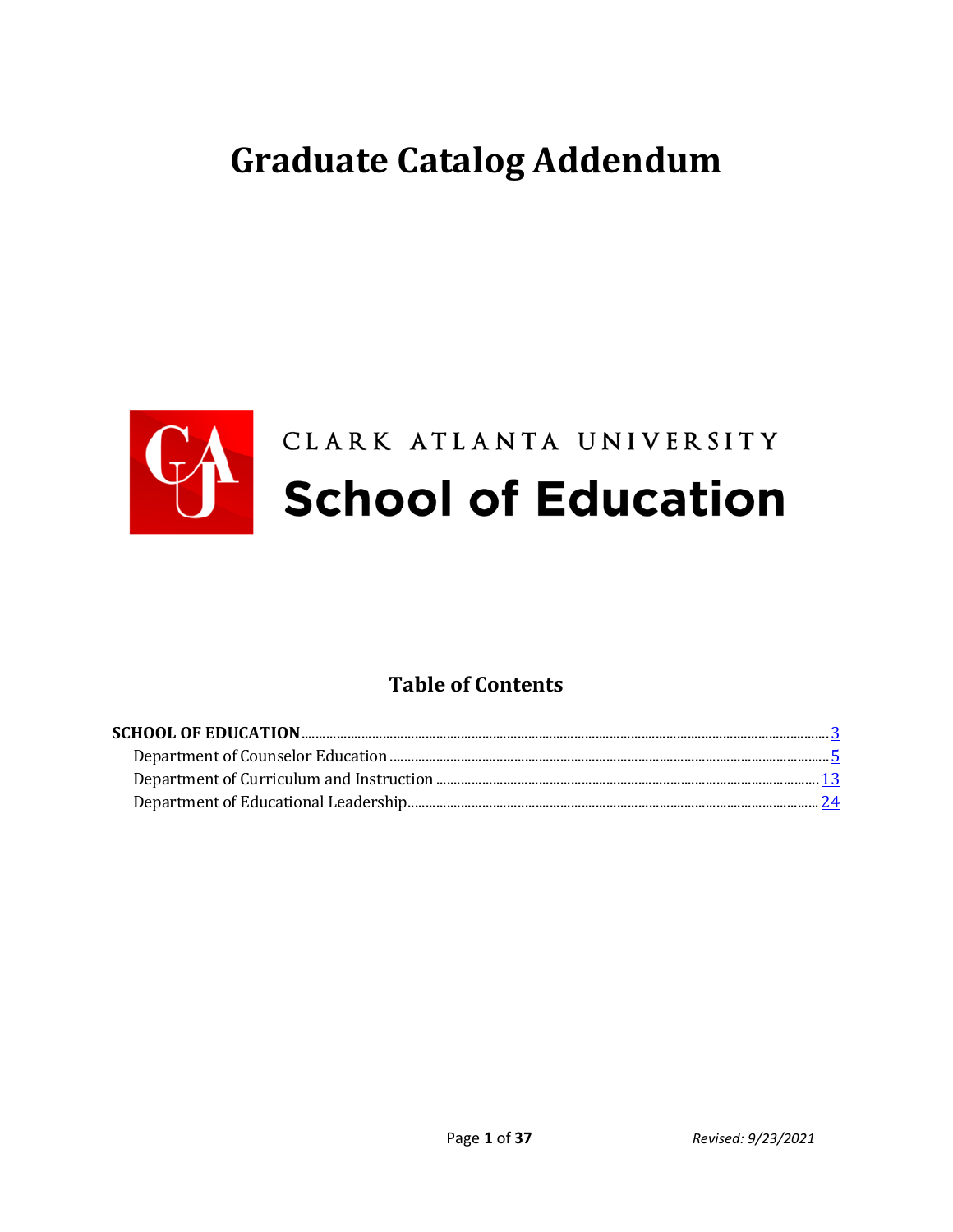### **ACADEMIC STRUCTURE School of Education**

## **Graduate Programs of Study**

|                        |                                                            | <b>SCHOOL OF EDUCATION</b>                                                                       |            |        |    |
|------------------------|------------------------------------------------------------|--------------------------------------------------------------------------------------------------|------------|--------|----|
|                        | <b>Counselor Education</b>                                 | • Clinical Mental Health Counseling                                                              | MA         | 139999 | 48 |
|                        |                                                            | • School Counseling                                                                              | MA         | 131101 | 51 |
|                        | Curriculum & Instruction                                   | • Special Education - General<br>Curriculum                                                      | MA         | 131210 | 36 |
|                        |                                                            | • Secondary Education – Grades 6-12<br>Concentrations:<br>• Broad Field Science<br>• Mathematics | <b>MAT</b> | 131205 | 36 |
|                        | ■ Elementary Education                                     | Post-<br>Bac<br>Certific<br>ation                                                                | 131210     | 45     |    |
|                        |                                                            | • Educational Leadership (Tier I)                                                                | MA         |        | 30 |
|                        |                                                            | • Educational Leadership (Tier II)                                                               | EdS        |        | 33 |
| Educational Leadership | • Educational Leadership<br>• School Administration - P-12 |                                                                                                  | 130401     | 63     |    |
|                        |                                                            | Track (Tier II)<br>• Higher Education Track                                                      | EdD        |        | 60 |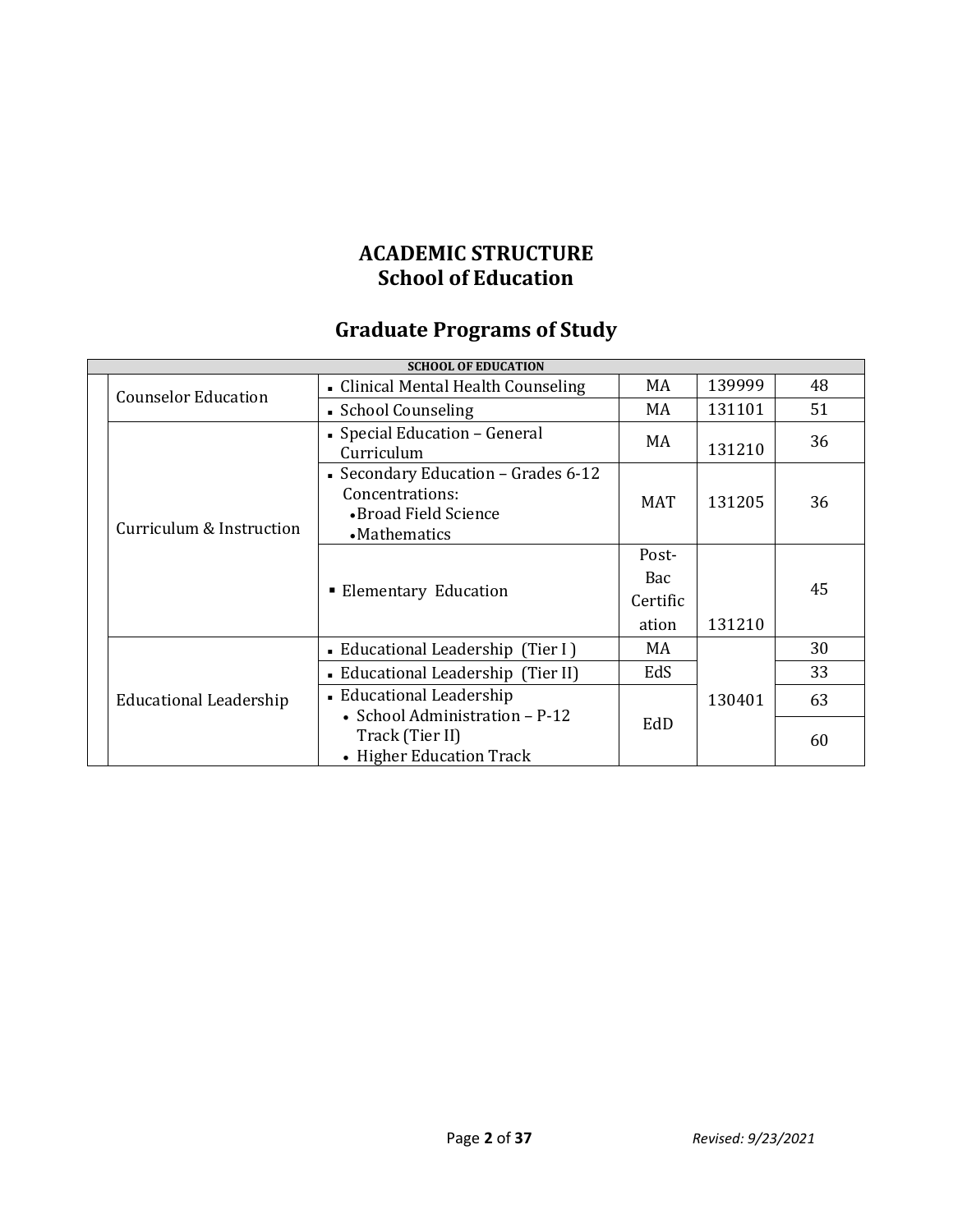### **School of Education**

#### **Office of the Dean Clement Hall, Room 105 Telephone: (404) 880-8505**

When Clark Atlanta University was created on July 1, 1988, by the consolidation of Atlanta University and Clark College, the education programs of the two institutions became a single unit. The University's School of Education, as a result, inherited the historical missions and achievements of its parent institutions, where the advanced level programs offered by Atlanta University and the basic programs offered by Clark College were combined and adjusted to offer education programs at both the undergraduate and graduate levels of study. Their parallel development and many contributions have established an enviable track record. The creation of structured, organizational units provided the autonomy and flexibility for the development of new degree programs and rapid adjustment of courses and programs to meet changing social and educational needs. Over the years, the School has maintained a positive impact on P-12 education by responding innovatively to meet their shifting demands.

The School of Education seeks to prepare leaders who are educators, researchers, and motivated critical thinking change agents dedicated to affecting the optimal manifestation of education in a multicultural society punctuated by international dimensions. Students are stimulated by an actionoriented, problem-solving curriculum designed to produce teacher candidates who move innovatively to meet the shifting social and educational needs that occur in private and public schools. In addition to developing future educators and administrators, the School has garnered a reputation as a producer of educational leaders and specialists who are competent and transformative in a systemic approach that embodies the core of social justice and fosters critical thinking.

The mission of the School of Education at Clark Atlanta University is to prepare highly competent, autonomous, critical-thinking candidates for P-12 schools and various educational settings serving all students, particularly those belonging to culturally and linguistically diverse groups. The vision of the School is to continue to drive and elevate the discourse in seeking answers to societal problems and challenges endemic in local, national, and global scholastic environments.

The School provides undergraduate and graduate level educational study and advanced learning opportunities through the departments of Curriculum and Instruction, Counselor Education, and Educational Leadership. The Department of Curriculum and Instruction offers undergraduate degrees in Elementary Education and Educational Studies-Child Development to accommodate the training interests and requirements of all students devoted to the discipline of education and teacher certification.

The School of Education is accredited by the Council for the Accreditation of Educator Preparation (CAEP), caepnet.org. This accreditation covers Elementary Education, Elementary Education Post-Baccalaureate Certificate, Secondary Mathematics and Science, Special Education-General Curriculum, School Counseling, and Educational Leadership (Tiers I and II). However, the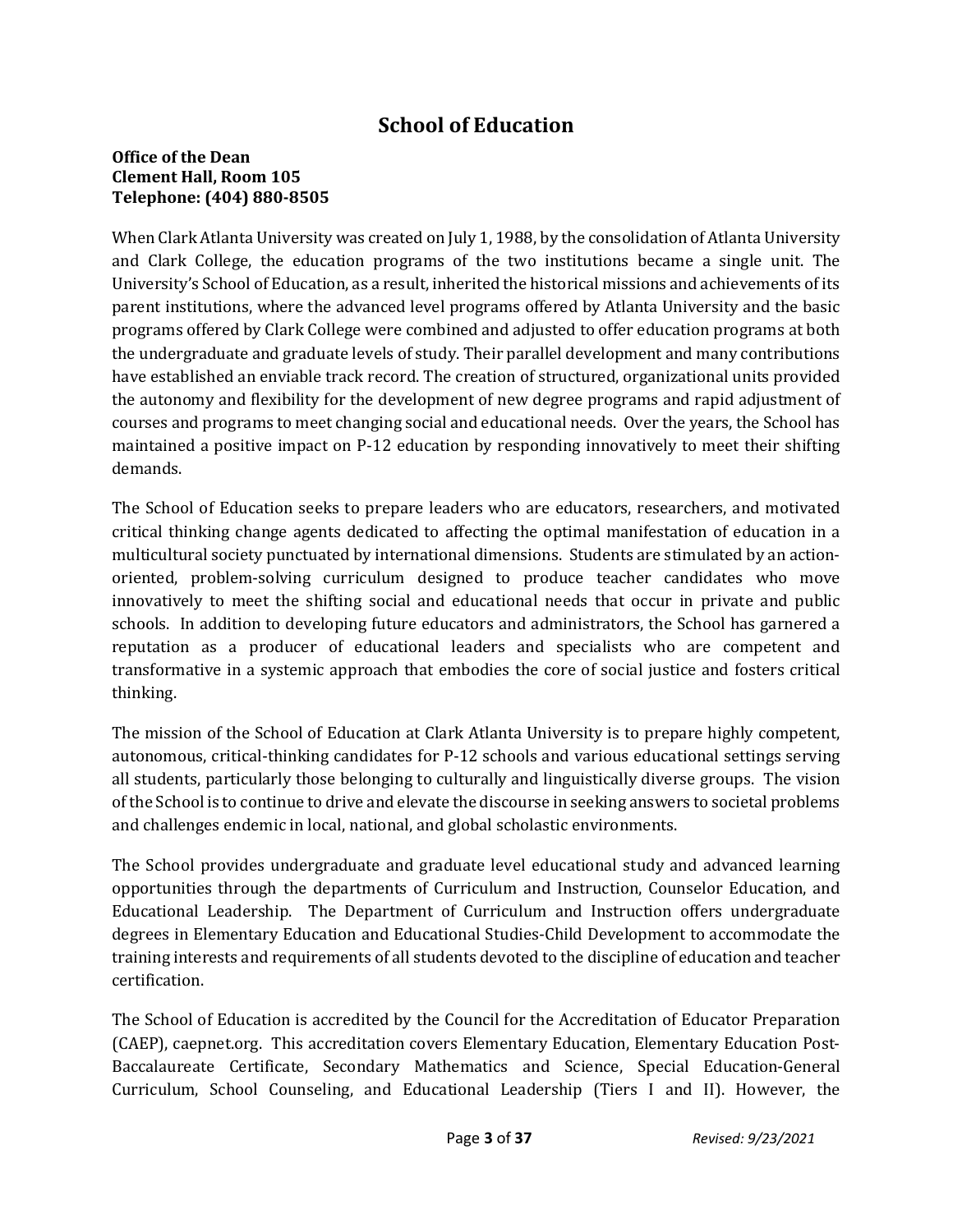accreditation does not include individual education courses institution offers to P-12 educators for professional development, re-licensure or other purposes.

The School's Educator Preparation Programs in Elementary Education, Elementary Education Post-Baccalaureate Certificate, Secondary Mathematics and Science, Special Education-General Curriculum, School Counseling, and Educational Leadership (Tier I and Tier II) are approved by the Georgia Professional Standard Commission (GAPSC).

The Council for Accreditation of Counseling and Related Educational Programs (CACREP), a specialized accrediting body recognized by the Council for Higher Education Accreditation (CHEA), has granted accreditation to the following School of Education's programs in the Department of Counselor Education at Clark Atlanta University: Clinical Mental Health Counseling (M.A.) and School Counseling (M.A.)

#### **Programs of Study**

The School of Education offers degree and non-degree programs administrated by the following academic departments:

#### **Department of Counselor Education**

Master of Arts Degree in Clinical Mental Health Counseling (60 Credits) Master of Arts Degree in School Counseling (60 Credits)

#### **Department of Curriculum and Instruction**

Master of Arts Degree in Teaching: Grades 6-12

- Broad Field Science Concentration (36- Credits)
- Secondary Mathematics Concentration (36 Credits)

Master of Arts Degree in Special Education-General Curriculum (36 Credits) Post-Baccalaureate Certification Program in Early Childhood Education (45 Credits)

#### **Department of Educational Leadership**

Master of Arts Degree in Educational Leadership/ Tier I (30 Credits) Specialist in Education Degree in Educational Leadership Post-Master's Degree (33 Credits) Doctor of Education Degree in Educational Leadership/ Tier II

*P-12 School Administration Track* (63 Credits)

Doctor of Higher Education Degree (60 credits)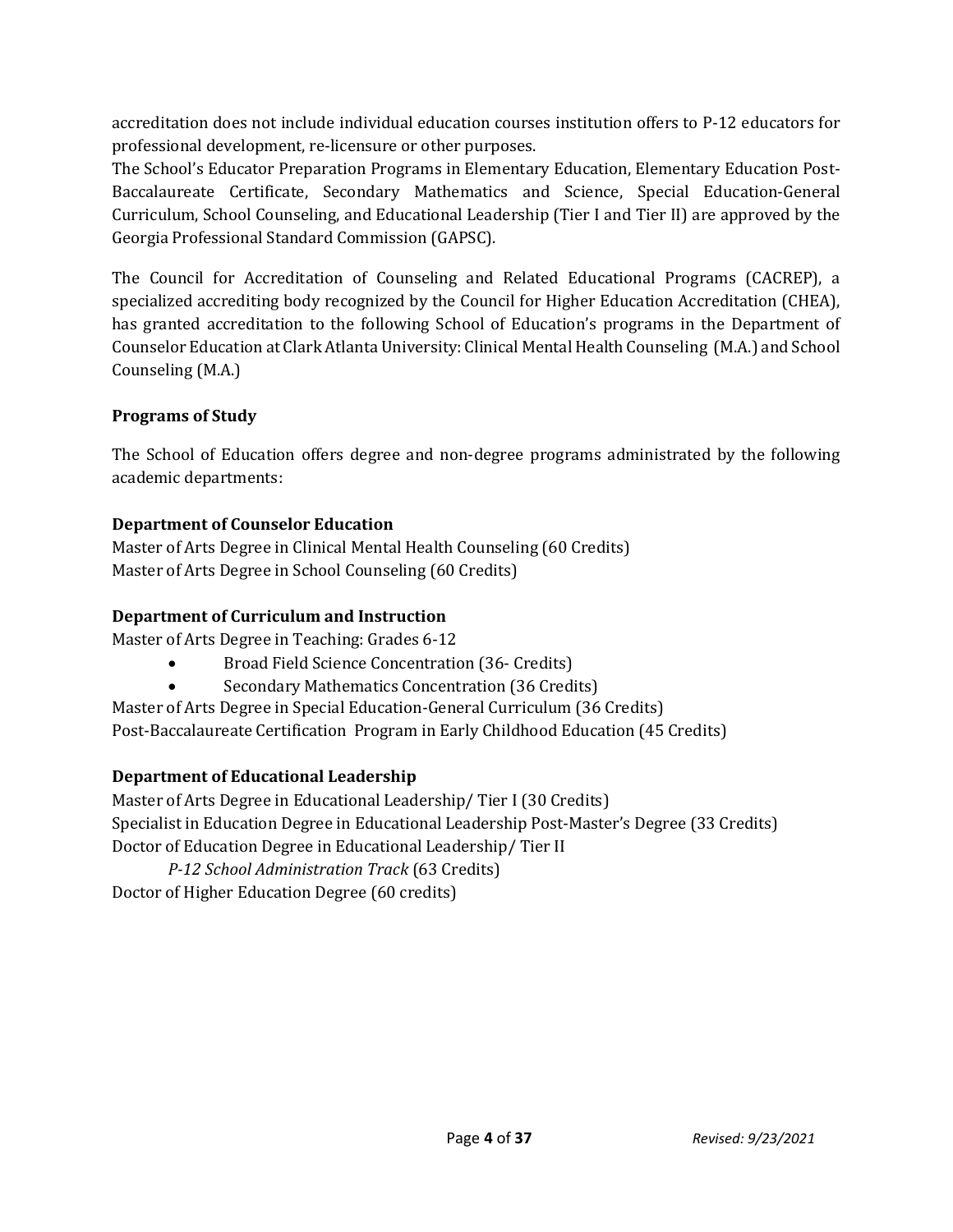#### **DEPARTMENT OF COUNSELOR EDUCATION Clement Hall, Room 323 Telephone: (404) 880-8508**

#### **Overview**

The Counselor Education Degree Programs ensure that counseling students possess the personal characteristics necessary to be effective helpers. Counselors must have a critical body of knowledge and set of skills to help clients function effectively in their lives. This is accomplished through a multifaceted admissions process, the use of experiential learning approaches, and through the application of an ongoing screening of candidates' personal and professional characteristics.

To promote a more just society through counseling, the faculty prepares candidates who are knowledgeable, critical thinkers, and ethical change agents. Candidates receive skill preparation for direct service to clients; for diagnostic, consultative, and evaluative services; and for preventive interventions. To achieve this goal, the program offers a curriculum, which includes the core components of human growth and development; counseling diverse populations; the nature of helping relationships skills; group counseling; career counseling; appraisal, research and program evaluation; as well as professional, ethical and legal issues. Moreover, course work specific to the various areas of specialization (i.e., Clinical Mental Health Counseling, and School Counseling) are required. A variety of field practica and internship experiences are required to ensure that candidates are able to apply appropriate skills and knowledge. This preparation takes place in a pluralistic teaching and learning environment that incorporates all educational means, including didactic courses, practica and internships, research, and community service. A 700-hour clinical field placement is required.

The candidates in this program exhibit the highest degree of professionalism in facilitating the personal growth and development of clients at the individual, institutional, and systemic levels. Professional counselors serve at all levels of schools and universities, hospitals, mental health agencies, rehabilitation facilities, business and industry, correctional institutions, religious organizations, community centers and private practice. This program also prepares candidates for advanced graduate work at other institutions.

Both Counselor Education Programs are aligned and accredited with the guidelines of the national accrediting body, the Council for the Accreditation of Counseling and Related Educational Programs (CACREP) and meet the academic requirements for Georgia licensure as a Licensed Professional Counselor (LPC). The School Counseling Program at CAU is accredited by the Council for the Accreditation of Educator Preparation (CAEP) and approved by the Georgia Professional Standards Commission (GaPSC) as a program leading to the School Counselor Certificate.

#### **Mission**

The mission of the Department of Counselor Education is to prepare candidates to assume roles of leadership and service in society as Licensed Professional Counselors and/or certified School Counselors based on Georgia Board of Professional Counselors, Social Workers, and Marriage & Family Therapists, the Council for the Accreditation of Counseling and Related Educational Programs (CACREP) Standards, the Georgia Professional Standards Commission (PSC) and the Council for the Accreditation of Educator Preparation (CAEP).

#### **Vision**

The vision of the Department of Counselor Education is to prepare a diverse pool of candidates who are knowledgeable, critical thinkers, and ethical change agents, who promote a more just society.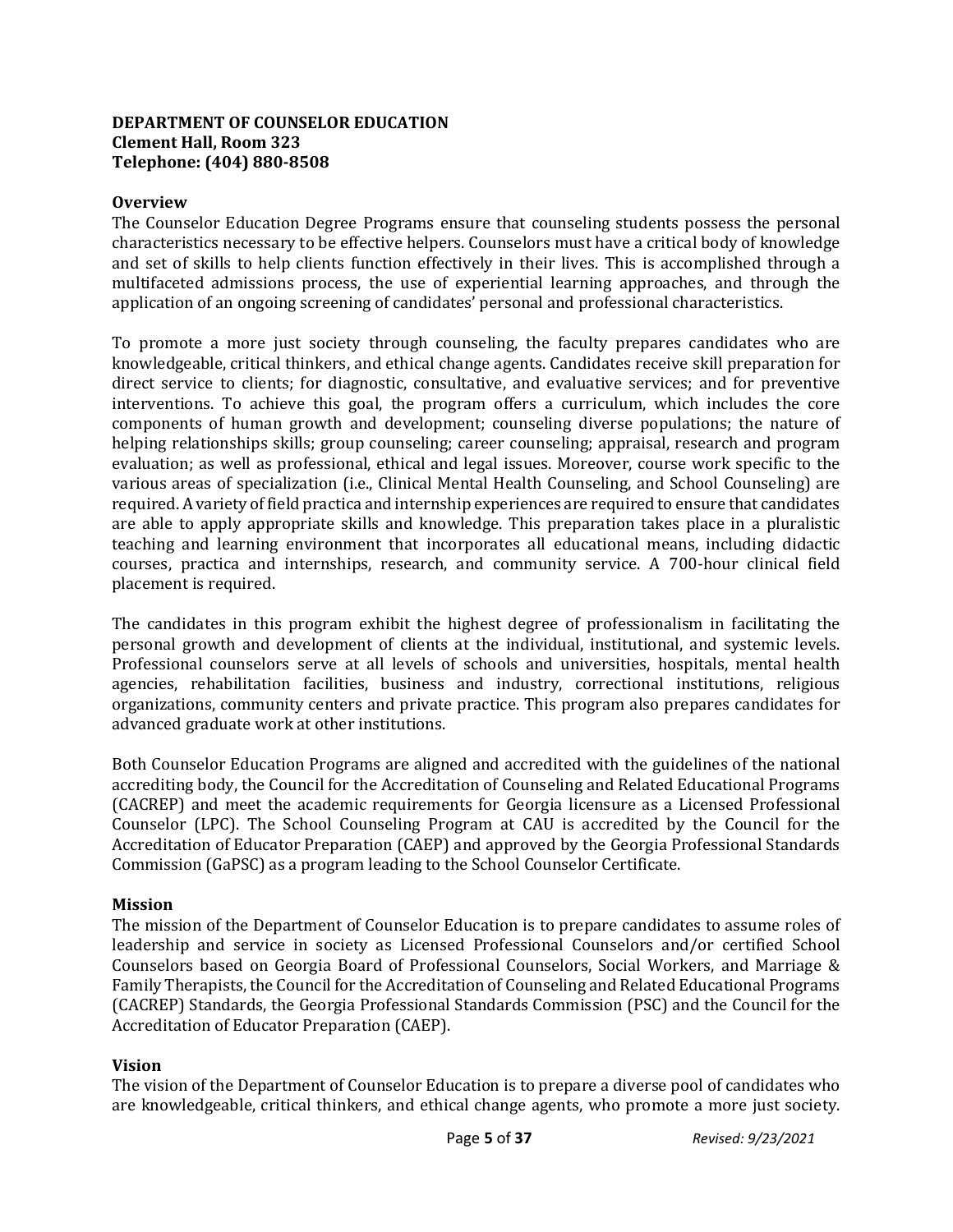Graduates are prepared to counsel and foster change through counseling in collaboration with school and community stakeholders

#### **Master of Arts Degree in Clinical Mental Health Counseling (60 Credits)**

#### **Overview**

The Master of Arts degree in Clinical Mental Health Counseling requires a minimum of 60 hours. This program is designed to prepare students for professional counseling positions in a variety of community settings, including mental health agencies, hospitals, juvenile justice agencies, and substance abuse treatment facilities. Graduates of this program are prepared to provide individual and group counseling, clinical counseling, education and lifestyle development, and career planning, all in diverse settings. The curriculum meets standards set forth by the Council of Accreditation for Counseling and Related Educational Programs (CACREP), and qualifies graduates to take the National Counselor Examination (NCE).

#### **The Department of Counselor Education Program Goals**

Upon graduation from the CAU counseling program, graduates will be able to:

- 1. Comprehend and adhere to professional ethical standards and identity, including: the history and philosophy of the counseling profession, professional roles and responsibilities.
- 2. Understand the uniqueness of human diversity and how it relates to the context of relationships, and issues in a pluralistic society.
- 3. Understand and apply scientific processes, theory, and concepts to human behavior, human service systems and problems in human behavior at all developmental levels.
- 4. Understand and integrate career theories, career decision making. Career planning and career assessment in counseling through work at an agency or school.
- 5. Understand and apply basic helping skills necessary for effective counseling and consultation with individuals and groups in schools or agencies.
- 6. Learn group theory and group practice as related to dynamics, counseling theories, group counseling methods, and group approaches,
- 7. Understand individual and group assessment approaches and their utility in a pluralistic society.
- 8. Understand appropriate research methods (e.g., qualitative, quantitative, case study), statistical analysis, needs assessment and program evaluation methodologies, as well as ethical concerns for conducting research and evaluating research in a pluralistic society.
- 9. Understand and use basic technology: PowerPoint, Prezi, appraisal instruments, World Wide Web, e-mail, Google Docs, Zoom, and Excel.

#### **The Department of Counselor Education Program Objectives**

- 1. Introduce theory and concepts to human behavior, human service systems, and problems in human behavior at all developmental levels.
- 2. Prepare candidates to provide individual and group counseling on personal concerns, community services, education and lifestyle development, and career planning in diverse settings.
- 3. Prepare candidates for licensure as a Professional Counselor in Georgia and to qualify to take the National Counselor Examination.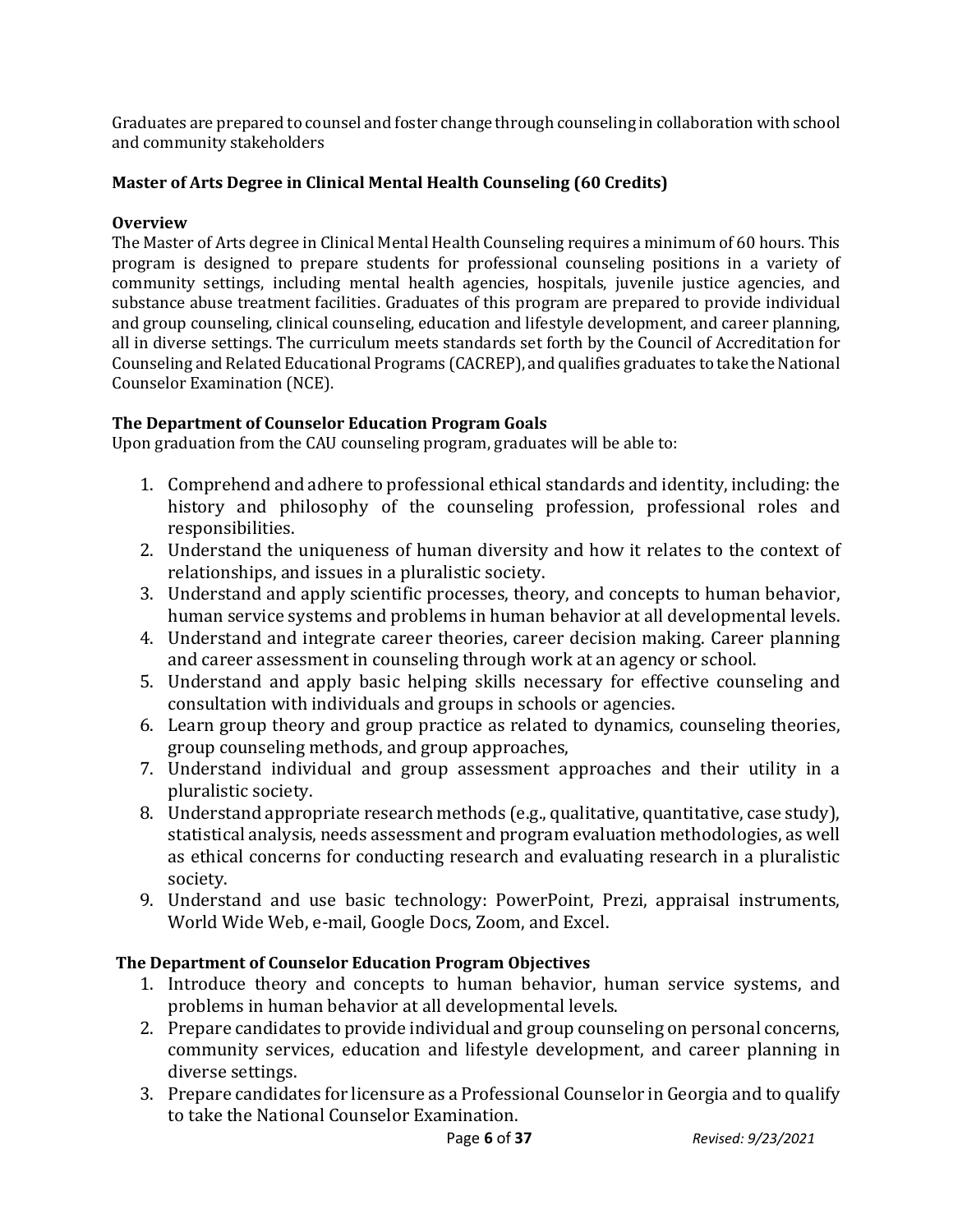- 4. Prepare candidates for advanced studies and/or professional counseling careers in a variety of community settings.
- 5. Train candidates to integrate individual and group counseling methods and practices.
- 6. Conduct follow-up studies with appropriate stakeholders.
- 7. Recruit students and faculty from diverse populations.

#### **Admissions Requirements**

Applicants to the **Master of Arts Degree in Clinical Mental Health Counseling** must meet the General Admissions Requirements of the University as published in this Catalog.

#### **Endorsement**

The Department of Counselor Education endorses the licensure requirements of the Georgia Professional Standards Commission and the Georgia Composite Board of Professional Counselors, Social Workers, and Marriage and Family Therapists**.**

#### **Degree Requirements**

In addition to the General Degree Requirements, as published in this Catalog, and those specified by the School of Education, students pursuing the **Master of Arts Degree in Clinical Mental Health Counseling** must complete the following course requirements:

#### I. **Common Core Courses: 30 Credits**

COUN 501-Introduction to Counseling (3) COUN 502-Helping Relationships Skills (3) COUN 503-Human Growth and Development (3) COUN 504-Theories of Counseling (3) COUN 505-Group Counseling (3) COUN 506-Career Counseling (3) COUN 507-Research and Measurement (3) COUN 508-Individual and Group Appraisal (3) COUN 509-Counseling Diverse Populations (3) COUN 510-Professional Ethics and Legal Application (3)

#### **Specialty Courses: 15 Credits**

COUN 531-Addictions Counseling (3) COUN 532-Counseling Couples and Families (3) COUN 534-Clinical Mental Health Counseling (3) COUN 535-Abnormal Psychology and Diagnostic Systems (3) COUN 536-Trauma and Grief Counseling (3)

#### **Professional Clinical Courses: 9 Credits**

COUN 530-Clinical Mental Health Counseling Practicum (3) COUN 542-Clinical Mental Health Counseling Internship I (3) COUN 543-Clinical Mental Counseling Internship II (3)

#### **Recommended Electives: 6 Credits**

COUN 533-Counseling Children and Adolescents (3) COUN 539-Theories of Personality I (3)

#### II. **Qualifying Examinations**

Must take after the completion of required Core Courses. The Counselor Preparation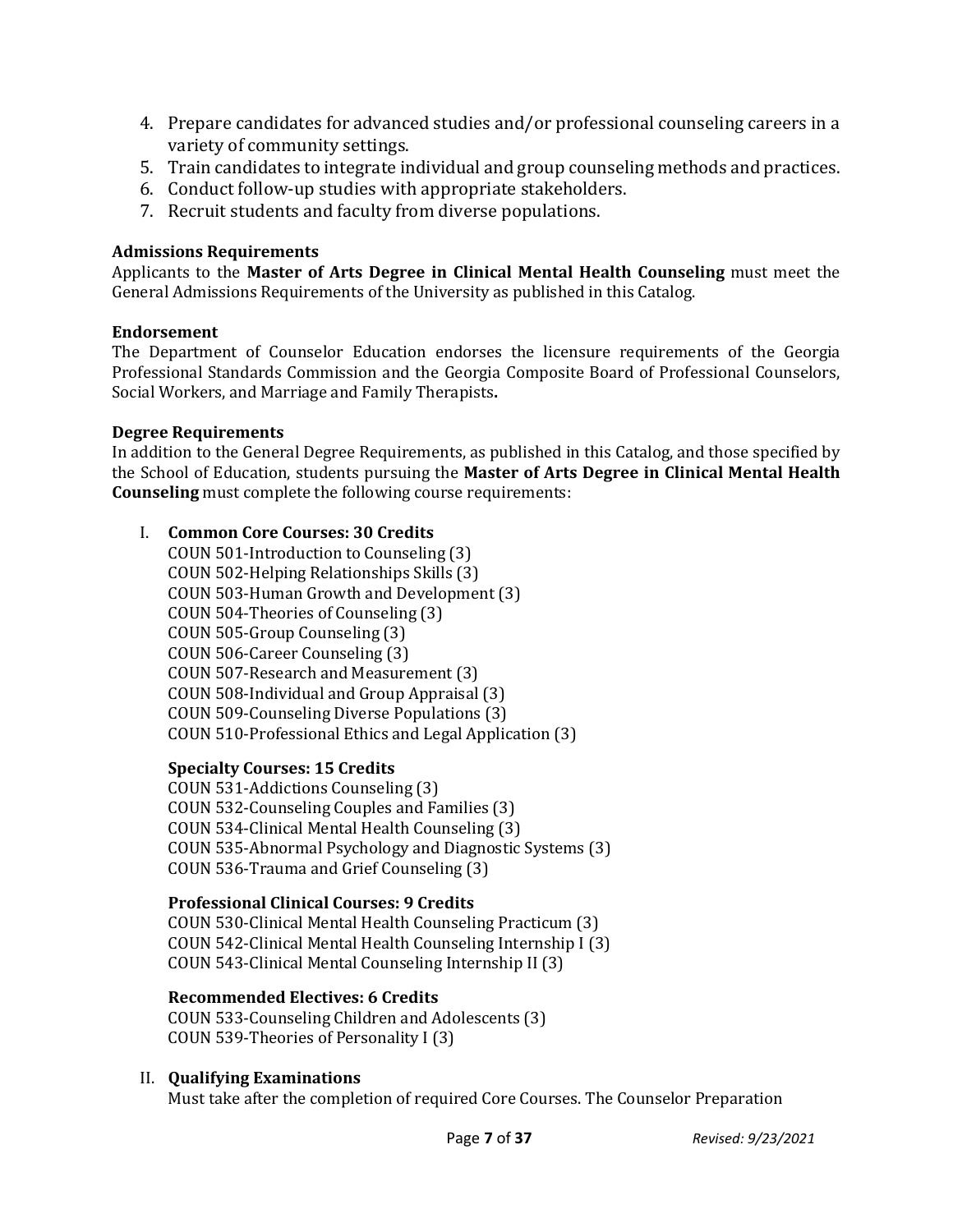Comprehensive Examination (CPCE) format consists of multiple-choice questions. The examination is designed to measure a student's level of mastery of the requisite knowledge and skills identified by the National Board for Certified Counselors.

|                     |                                                       |                  | <b>OU Creatis</b> |                                                    |                |
|---------------------|-------------------------------------------------------|------------------|-------------------|----------------------------------------------------|----------------|
|                     |                                                       |                  | <b>Year One</b>   |                                                    |                |
|                     | <b>Fall Semester</b>                                  | cr               |                   | <b>Spring Semester</b>                             | cr             |
| <b>COUN 501</b>     | Introduction to Counseling                            | 3                | <b>COUN 504</b>   | Theories of Counseling                             | 3              |
| <b>COUN 502</b>     | Helping Relationship Skills                           | 3                | <b>COUN 505</b>   | <b>Group Counseling</b>                            | $\overline{3}$ |
| COUN 503            | Human Growth & Development                            | 3                | <b>COUN 509</b>   | <b>Counseling Diverse Populations</b>              | 3              |
|                     | <b>TOTAL</b>                                          | 9                |                   | <b>TOTAL</b>                                       | 9              |
|                     | <b>Summer Session*</b>                                |                  |                   |                                                    |                |
| <b>COUN 510</b>     | Professional Ethics and Legal<br>Applications         | 3                |                   |                                                    |                |
| COUN 533            | Counseling Children and Adolescents                   | 3                |                   |                                                    |                |
|                     | <b>TOTAL</b>                                          | 6                |                   |                                                    |                |
|                     |                                                       |                  | Year Two**        |                                                    |                |
|                     | <b>Fall Semester</b>                                  | cr               |                   | <b>Spring Semester</b>                             | cr             |
| <b>COUN 506</b>     | <b>Career Counseling</b>                              | 3                | <b>COUN 508</b>   | Individual & Group Appraisal                       | 3              |
| COUN <sub>507</sub> | Research & Measurement                                | 3                | <b>COUN 532</b>   | <b>Counseling Couples and Families</b>             | 3              |
| <b>COUN 534</b>     | Clinical Mental Health Counseling                     | 3                | <b>COUN 530</b>   | Clinical Mental Health Counseling<br>Practicum     | 3              |
|                     | <b>TOTAL</b>                                          | $\boldsymbol{q}$ |                   | <b>TOTAL</b>                                       | $\mathbf{q}$   |
|                     | <b>Summer Session</b>                                 | cr               |                   |                                                    |                |
| <b>COUN 535</b>     | Abnormal Psychology & Diagnostics                     | 3                |                   |                                                    |                |
| <b>COUN 531</b>     | <b>Addictions Counseling</b>                          | 3                |                   |                                                    |                |
|                     | <b>TOTAL</b>                                          | 6                |                   |                                                    |                |
|                     |                                                       |                  | <b>Year Three</b> |                                                    |                |
|                     | <b>Fall Semester</b>                                  | cr               |                   | <b>Spring Semester</b>                             | Сr             |
| <b>COUN 536</b>     | Trauma and Grief Counseling                           | 3                | <b>COUN 543</b>   | Clinical Mental Health Counseling<br>Internship II | 3              |
| <b>COUN 542</b>     | Clinical and Mental Health Counseling<br>Internship I | 3                | <b>COUN 539</b>   | Theories of Personality I                          | 3              |
|                     | <b>TOTAL</b>                                          | 6                |                   | <b>TOTAL</b>                                       | 6              |

#### **Sample Plan of Study for Master of Arts Degree in Clinical Mental Health Counseling (60 Credits)**

**Note\*** A passing score on a state approved, national counseling exam is required for Counselor licensure. Candidates will be granted permission by the program to register and complete this test once specific program requirements have been met.

#### **Master of Arts in School Counseling (60 Credits)**

#### **Overview**

The **Master of Arts Degree in School Counseling** prepares candidates for school counseling positions in public and private schools. Graduates of the program are prepared to develop, implement and evaluate the academic needs of children and adolescents in multicultural settings and provide individual and group counseling. At the completion of the program, graduates will have satisfied the academic requirements for State of Georgia certification in School Counseling. The curriculum of this program meets the standards of preparation as set forth by the Council for Accreditation of Counseling and Related Educational Programs (CACREP), Georgia Professional Standards Commission (GaPSC) and the Council for the Accreditation of Educator Preparation (CAEP).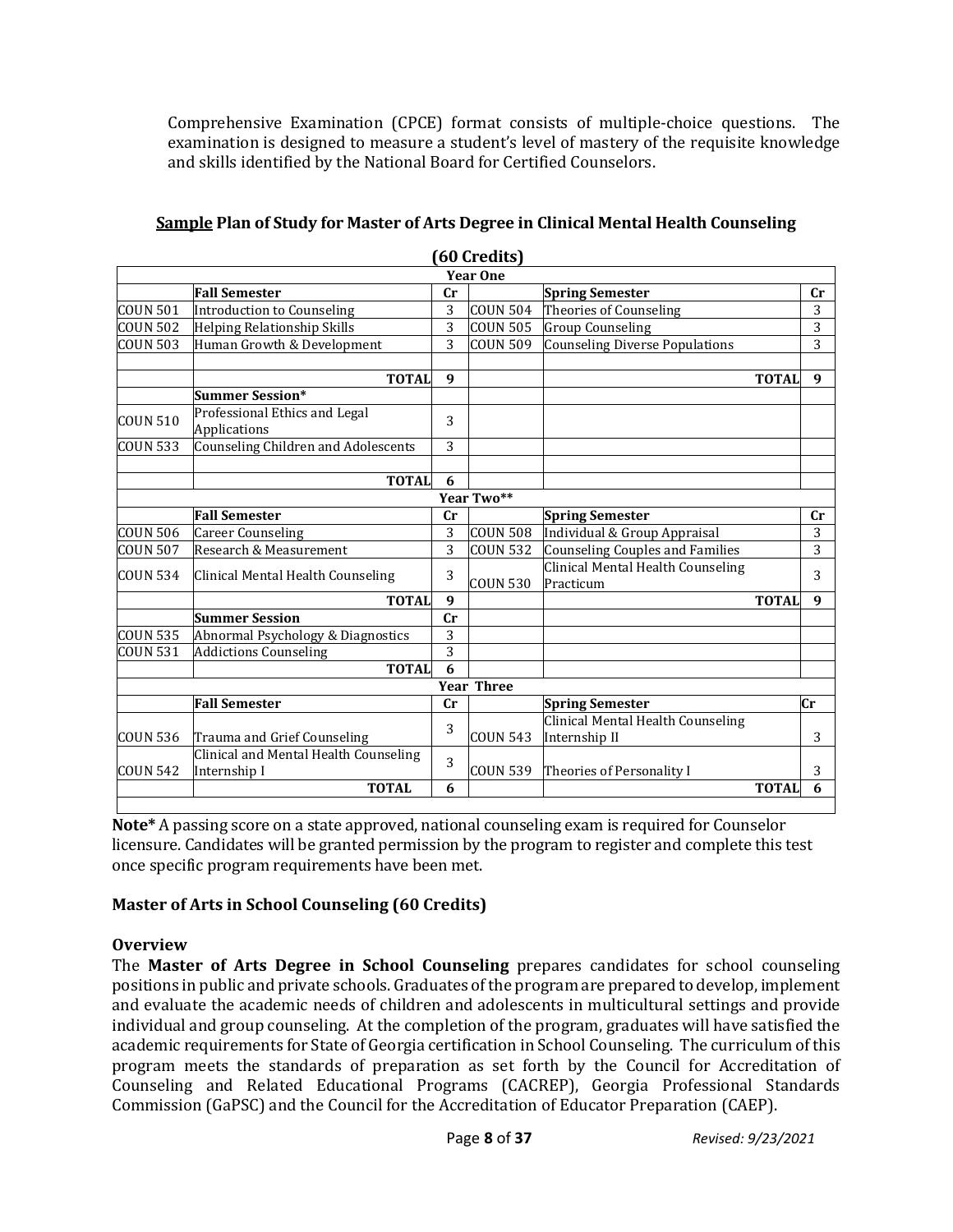#### **The Department of Counselor Education Program Goals**

Upon graduation from the CAU counseling program, graduates will be able to:

- 1. Comprehend and adhere to professional ethical standards and identity, including: the history and philosophy of the counseling profession, professional roles and responsibilities.
- 2. Understand the uniqueness of human diversity and how it relates to the context of relationships, and issues in a pluralistic society.
- 3. Understand and apply scientific processes, theory, and concepts to human behavior, human service systems and problems in human behavior at all developmental levels.
- 4. Understand and integrate career theories, career decision making. Career planning and career assessment in counseling through work at an agency or school.
- 5. Understand and apply basic helping skills necessary for effective counseling and consultation with individuals and groups in schools or agencies.
- 6. Learn group theory and group practice as related to dynamics, counseling theories, group counseling methods, and group approaches,
- 7. Understand individual and group assessment approaches and their utility in a pluralistic society.
- 8. Understand appropriate research methods (e.g., qualitative, quantitative, case study), statistical analysis, needs assessment and program evaluation methodologies, as well as ethical concerns for conducting research and evaluating research in a pluralistic society.
- 9. Understand and use basic technology: PowerPoint, Prezi, appraisal instruments, World Wide Web, e-mail, Google Docs, Zoom, and Excel.

#### **The Department of Counselor Education Program Objectives**

- 1. Introduce theory and concepts to human behavior, human service systems, and problems in human behavior at all developmental levels.
- 2. Prepare candidates to provide individual and group counseling on personal concerns, community services, education and lifestyle development, and career planning in diverse settings.
- 3. Prepare candidates for licensure as a Professional Counselor in Georgia and to qualify to take the National Counselor Examination.
- 4. Prepare candidates for advanced studies and/or professional counseling careers in a variety of community settings.
- 5. Train candidates to integrate individual and group counseling methods and practices.
- 6. Conduct follow-up studies with appropriate stakeholders.
- 7. Recruit students and faculty from diverse populations.

#### **Admissions Requirements**

Applicants to the **Master of Arts Degree in School Counseling** must meet the General Admissions Requirements of the University, as published in this Catalog. There are also specific requirements for individuals seeking initial Georgia Educator Certification (i.e. School Counselors).

- First, a GPA of 3.0 or higher is required for admittance into the School Counseling program.
- Second, passing scores on the Georgia Assessments for the Certification of Educators' (GACE) Program Admission Assessments (Reading, Math and Writing) are mandatory for full admittance into the program. All three assessments are required for certification eligibility. These assessments may be exempted if individuals have received appropriate minimum scores on the ACT/GRE/or SAT. These requirements are subject to change.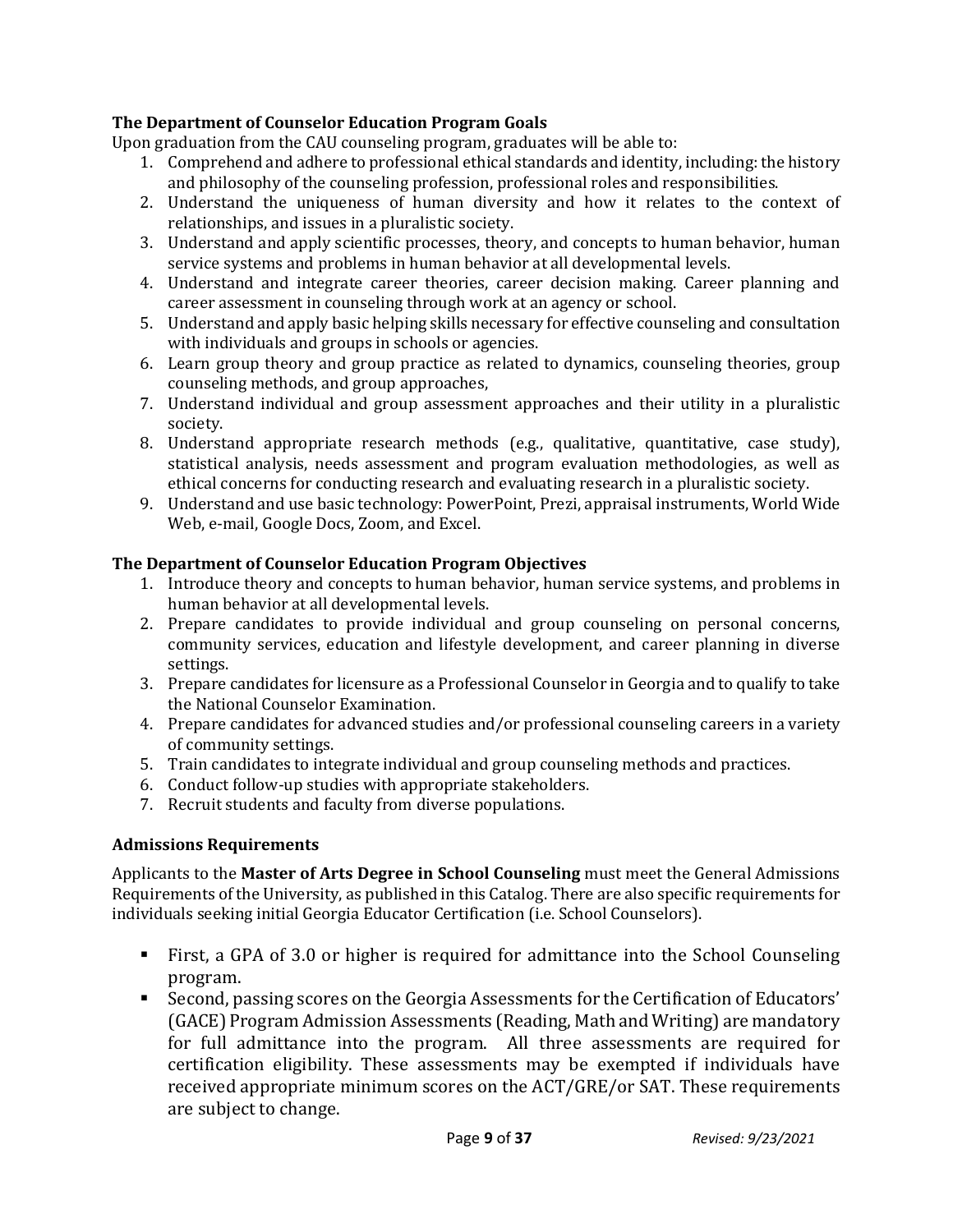Third, passing scores on the GACE content knowledge assessment is required for certification eligibility.

Please visit: [www.gapsc.com](http://www.gapsc.com/) for the most recent information regarding these requirements.

#### **Endorsement**

The Department of Counselor Education endorses the licensure requirements of the Georgia Professional Standards Commission and the Georgia Composite Board of Professional Counselors, Social Workers, and Marriage and Family Therapists**.** 

#### **Degree Requirements**

In addition to the General Degree Requirements as published in this Catalog and those specified by the School of Education, candidates pursuing the **Master of Arts Degree in School Counseling**  must complete the following course requirements:

#### I. **Common Core Courses: 30 Credits**

COUN 501-Introduction to Counseling (3) COUN 502-Helping Relationships Skills (3) COUN 503-Human Growth and Development (3) COUN 504-Theories of Counseling (3) COUN 505-Group Counseling (3) COUN 506-Career Counseling (3) COUN 507-Research and Measurement (3) COUN 508-Individual and Group Appraisal (3) COUN 509-Counseling Diverse Populations (3) COUN 510-Professional Ethics and Legal Application (3)

#### **Specialty Courses: 18 Credits**

COUN 518-School Consultation (3) COUN 520-Organization and Administration of Counseling Services (3) COUN 531-Addictions Counseling (3) COUN 533-Counseling Children and Adolescents (3) COUN 536-Trauma and Grief (3) CEDS 580-Psychology of Exceptional Children (Required for Georgia Certification) (3) **Professional Clinical Courses: 9 Credits** COUN 524-School Counseling Practicum (3) COUN 540-School Counseling Internship I (3) COUN 541-School Counseling Internship II (3)

#### **Recommended Electives: 3 Credits**

COUN 532-Counseling Couples and Families (3) COUN 535-Abnormal Psychology and Diagnostics (3)

#### II. **Qualifying Examinations**

Must take after the completion of required Core Courses. The Counselor Preparation Comprehensive Examination (CPCE) format consists of multiple-choice questions. The examination is designed to measure a student's level of mastery of the requisite knowledge and skills identified by the National Board for Certified Counselors.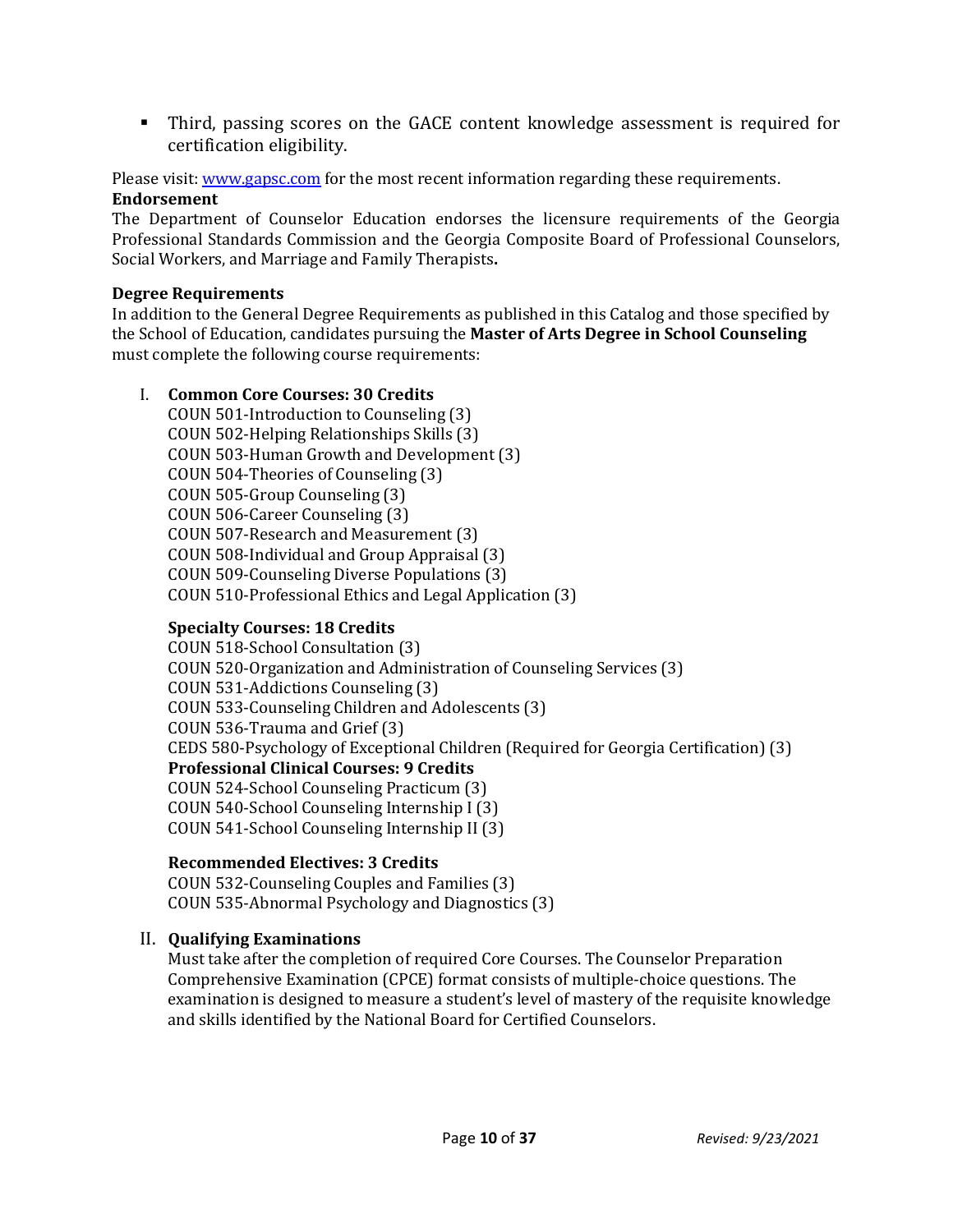|                 |                                            |    | (ou creaits)      |                                                                  |    |
|-----------------|--------------------------------------------|----|-------------------|------------------------------------------------------------------|----|
|                 |                                            |    | <b>Year One</b>   |                                                                  |    |
|                 | <b>Fall Semester</b>                       | cr |                   | <b>Spring Semester</b>                                           | cr |
| COUN 501        | <b>Introduction to Counseling</b>          | 3  | <b>COUN 504</b>   | Theories of Counseling                                           | 3  |
| <b>COUN 502</b> | <b>Helping Relationship Skills</b>         | 3  | <b>COUN 505</b>   | <b>Group Counseling</b>                                          | 3  |
| <b>COUN 503</b> | Human Growth & Development                 | 3  | <b>COUN 509</b>   | <b>Counseling Diverse Populations</b>                            | 3  |
|                 | <b>TOTAL</b>                               | 9  |                   | <b>TOTAL</b>                                                     | 9  |
|                 | <b>Summer Session*</b>                     | cr |                   |                                                                  |    |
| <b>COUN 510</b> | Professional Ethics and Legal              | 3  |                   |                                                                  |    |
|                 | Applications                               |    |                   |                                                                  |    |
| <b>COUN 533</b> | <b>Counseling Children and Adolescents</b> | 3  |                   |                                                                  |    |
|                 | <b>TOTAL</b>                               | 6  |                   |                                                                  |    |
|                 |                                            |    |                   |                                                                  |    |
|                 |                                            |    |                   |                                                                  |    |
|                 |                                            |    | <b>Year Two</b>   |                                                                  |    |
|                 | <b>Fall Semester</b>                       | cr |                   | <b>Spring Semester</b>                                           | cr |
| COUN 506        | <b>Career Counseling</b>                   | 3  | <b>COUN 508</b>   | Individual & Group Appraisal                                     | 3  |
| <b>COUN 507</b> | Research & Measurement                     | 3  | <b>COUN 520</b>   | Organizational & Administration of<br><b>Counseling Services</b> | 3  |
| <b>CEDS 580</b> | Psychology of the Exceptional Child        | 3  | <b>COUN 540</b>   | <b>School Counseling Practicum</b>                               | 3  |
|                 | <b>TOTAL</b>                               | 9  |                   | <b>TOTAL</b>                                                     | 9  |
|                 | <b>Summer Session</b>                      | cr |                   |                                                                  |    |
| <b>COUN 535</b> | Abnormal Psychology & Diagnostics          | 3  |                   |                                                                  |    |
| <b>COUN 531</b> | <b>Addictions Counseling</b>               | 3  |                   |                                                                  |    |
|                 | <b>TOTAL</b>                               | 6  |                   |                                                                  |    |
|                 |                                            |    |                   |                                                                  |    |
|                 |                                            |    | <b>Year Three</b> |                                                                  |    |
|                 | <b>Fall Semester</b>                       | cr |                   | <b>Spring Semester</b>                                           | cr |
| <b>COUN 536</b> | Trauma and Grief Counseling                | 3  | <b>COUN 518</b>   | <b>School Consultation</b>                                       | 3  |
|                 |                                            |    |                   |                                                                  |    |
| <b>COUN 540</b> | School Counseling Internship I             | 3  | <b>COUN 541</b>   | School Counseling Internship II                                  | 3  |

#### **Sample Plan of Study for Master of Arts Degree in School Counseling (60 Credits)**

Note\* A passing score on a state approved, content assessment in School Counseling is required for **school counselor certification**. Candidates will be granted permission by the program to register and complete this test once specific program requirements have been met.

#### **Licensure**

All Counselor Education students interested in becoming a Licensed Professional Counselor (LPC) are required to take and pass either the National Counselor Examination (NCE) or the National Clinical Mental Health Counseling Examination (NCMHCE) offered by the National Board for Certified Counselors (NBCC). An application to the Georgia Board of Professional Counselors, Social Workers and Marriage & Family Therapists is required for students who want to practice in Georgia.

#### **Exit Exam**

All counselor education candidates are required to take and pass the Counseling Preparation Comprehensive Examination (CPCE). There is a cost for this exam and it is given in the fall of the semester prior to one's final semester, which is usually spring.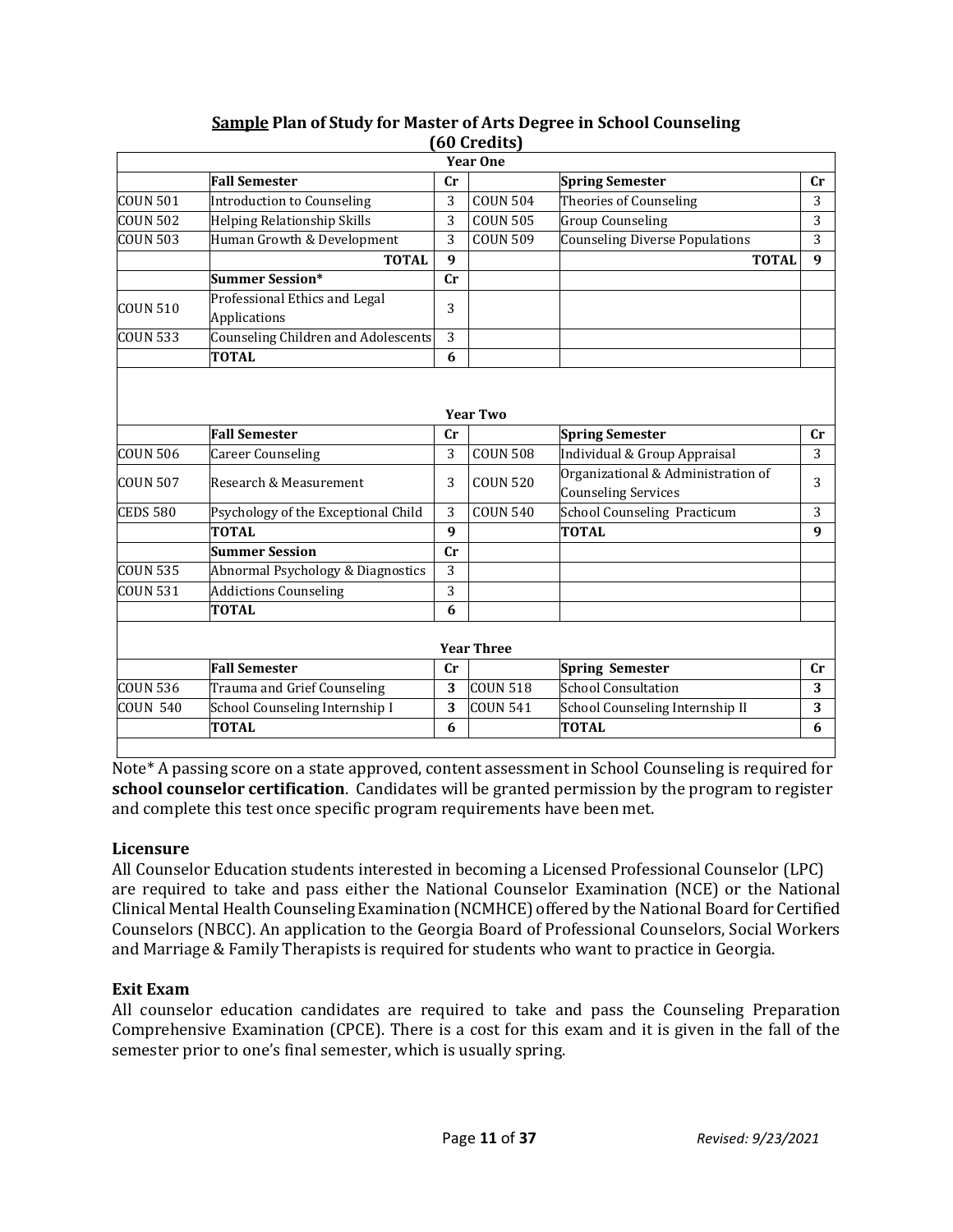#### **Communication Exam**

All students must enroll in the Communication Skills course (CSDE 500). Each student's performance will be reviewed at the end of their first semester. If performing satisfactorily, a "P" will be placed on students' official transcript. If the performance is unsatisfactory, students must meet with their advisor to develop a remediation plan. Once the remediation plan is satisfied, a "P" will be placed on student's official transcript.

#### **Program Completion**

All students should review this catalog regularly as well as attend all advisement sessions with assigned advisors so as to ensure program completion. Failure to adhere to the program guidelines and advisor recommendations may result in a change in the graduation date.

#### **Clinical Field Experience**

All School of Education (SOE) students participating in any field experiences are required to complete a background check and fingerprinting prior to being placed in schools, human services/community agencies or government settings. Proof of liability insurance is also required.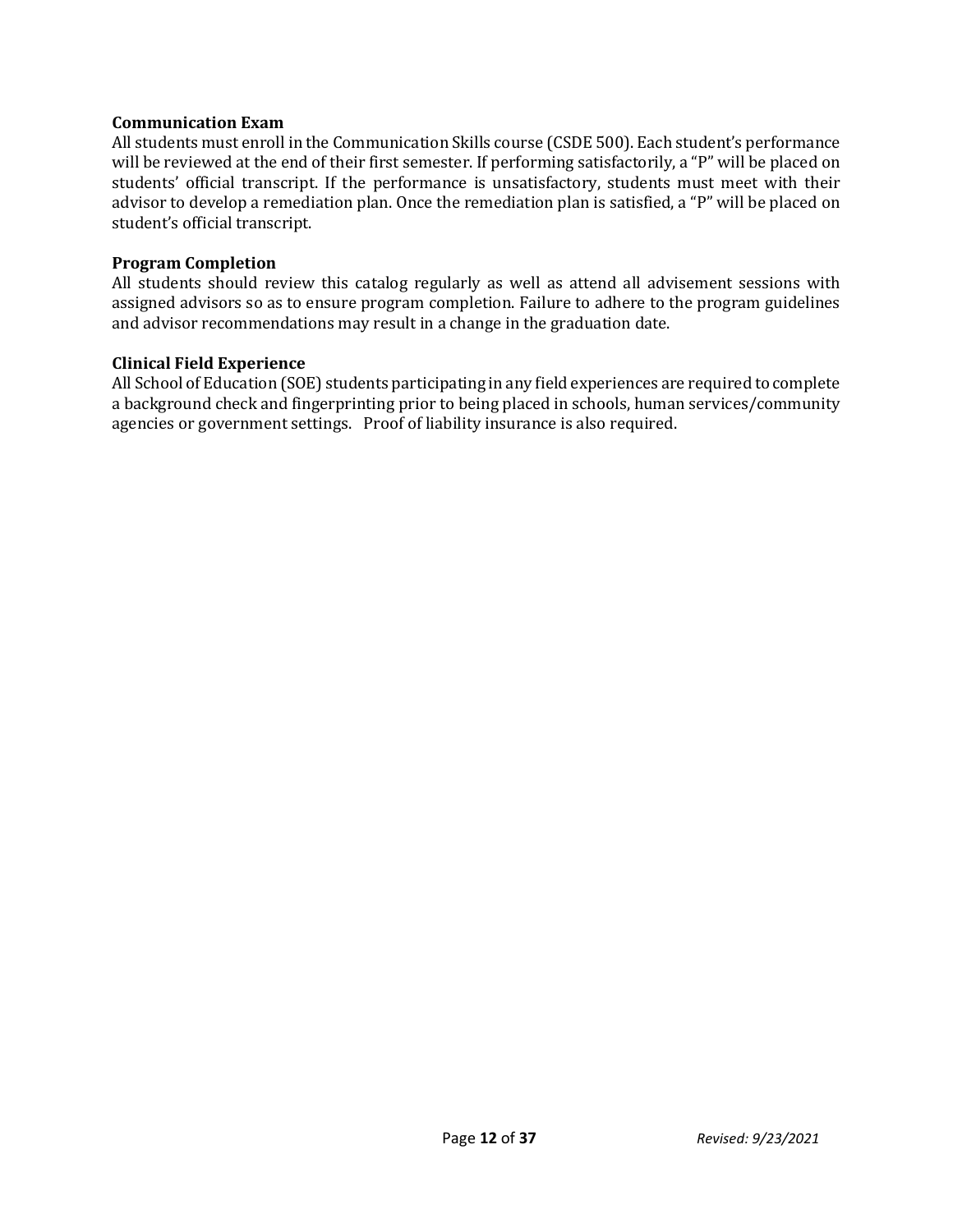### **DEPARTMENT OF CURRICULUM AND INSTRUCTION Clement Hall, Room 218 Telephone: (404) 880-8485**

#### **Overview**

The Department of Curriculum and Instruction offers graduate programs leading to the **Master of Arts Degree in Teaching (Broad Field Science and Mathematics)** for secondary education and the **Master's Degree in Special Education General Curriculum**. The Post-Baccalaureate Certification Program in Elementary Education enables students who have undergraduate degrees to prepare for Georgia teacher certification. The School of Education is accredited by the Council for the Accreditation of Educator Preparation (CAEP), and teacher certification programs in the Department of Curriculum and Instruction are approved by the Georgia Professional Standards Commission (GAPSC). Applicants who are interested in eligibility for teacher certification should contact the department chair. Further, all specific requirements for entry and matriculation are available at the Georgia Professional Standard Commission website. <https://www.gapsc.com/ProspectiveEducator/ProspectiveEducator.aspx>

#### **Mission**

The mission of the Department of Curriculum and Instruction is to prepare candidates to meet the educational needs of P-12 learners in a multicultural global society.

#### **Vision**

The Department vision is to prepare highly qualified candidates who will advance academic achievement of students in diverse P-12 populations through experiential outreach and the effective use of technology-driven pedagogy in global settings.

#### **Programs of Study**

Master of Arts in Teaching: Grades 6-12<br> **I.** Broad Field Science Concentration

- **I.** Broad Field Science Concentration (36- Credits)<br>**II.** Secondary Mathematics Concentration (36 Credition)
- **Secondary Mathematics Concentration (36 Credits)**

Master of Arts in Special Education-General Curriculum (36 Credits)

Post-Baccalaureate Certification Program in Early Childhood Education (45 Credits)

#### **Note**

Graduation, program completion and certification are outlined in the flowchart beginning with the admissions requirement of a 3.0 GPA for all certification programs. Further, the candidate must possess a pre-service certificate prior to entering clinical experiences. The background check, ethics requirements and other initial certification requirements are outlined below.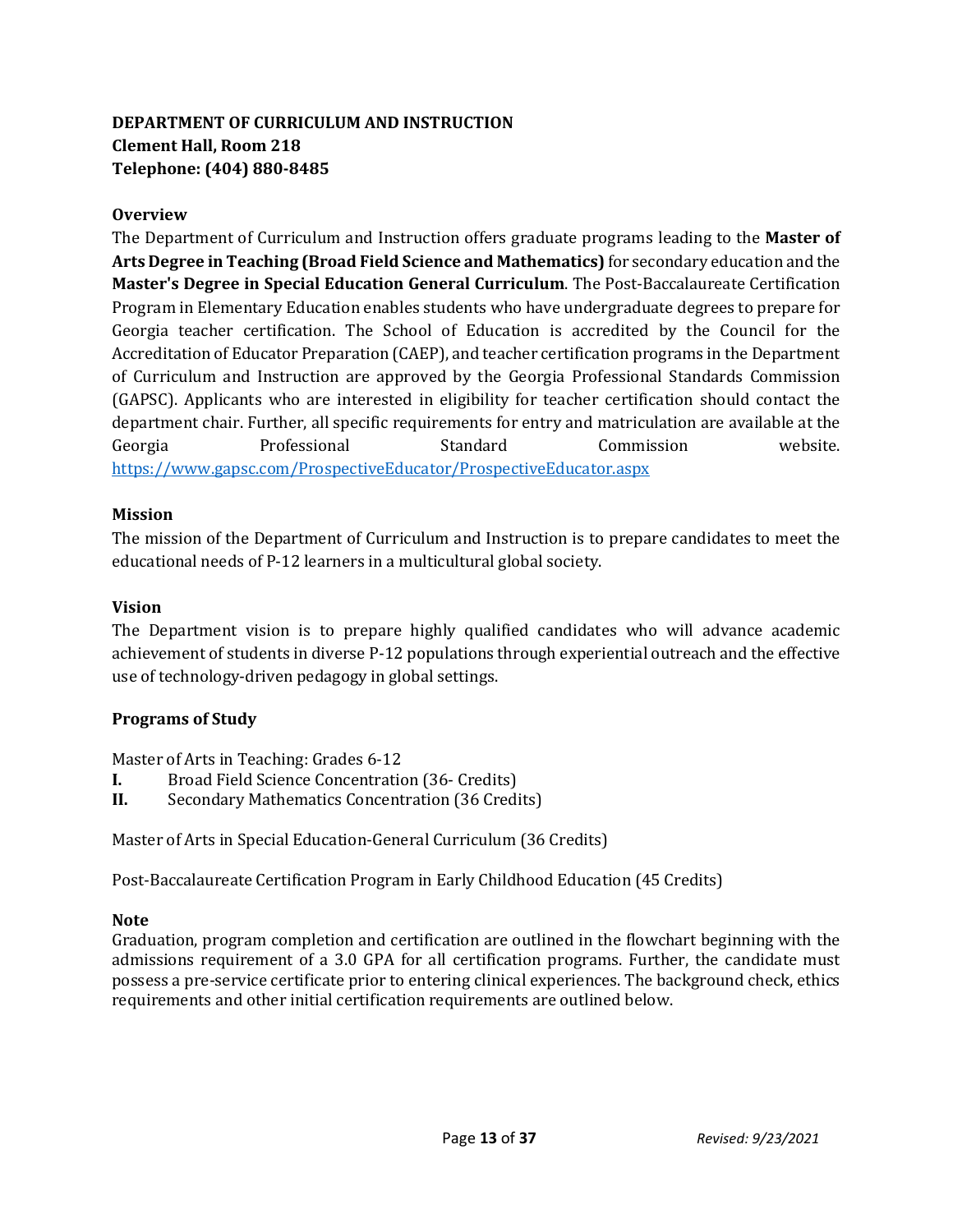

## **Initial Certification for Candidates Enrolled** in In-State Institutions

#### **Induction Pathway 1**

| <b>Requirements</b>                                                                             | > Meet EPP's entrance GPA                                                                                                                           | 2.5 minimum GPA with 10% allowance                                                                                                                                                                                                                                                                                                                                                                                                                                                      |
|-------------------------------------------------------------------------------------------------|-----------------------------------------------------------------------------------------------------------------------------------------------------|-----------------------------------------------------------------------------------------------------------------------------------------------------------------------------------------------------------------------------------------------------------------------------------------------------------------------------------------------------------------------------------------------------------------------------------------------------------------------------------------|
| for admission<br>into Georgia<br><b>Educator</b><br><b>Preparation</b><br><b>Provider (EPP)</b> | Satisfy Program Admission<br>⋗<br>Assessment or meet<br>exemptions                                                                                  | Program Admission Assessment exemptions:<br>Qualifying SAT, ACT, or GRE scores<br>$\bullet$<br>o SAT - 1000 Combined on Critical Reading and Math<br>o ACT - 43 Combined on English and Math<br>o GRE - 297 Combined on Verbal and Quantitative<br>GaPSC-approved Basic Skills Tests from out-of-state<br>۰                                                                                                                                                                             |
|                                                                                                 | ⋗<br>Create a MyPSC account                                                                                                                         | https://mypsc.gapsc.org/Register.aspx                                                                                                                                                                                                                                                                                                                                                                                                                                                   |
|                                                                                                 | > Claim your enrollment in<br>MyPSC once you receive<br>an email to do so                                                                           | ٠<br>Claim program under the Program tab by selecting Program<br>Provider and using your student ID<br><b><math>\div</math></b> If you receive an error message, contact GaPSC.                                                                                                                                                                                                                                                                                                         |
| What to do<br>once admitted<br>into program                                                     | ×<br>Take the Educator Ethics -<br>Program Entry assessment<br>(350) if enrolled after<br>7/1/14                                                    | Under the Assessments tab in MyPSC, select reason #7.<br>٠<br>In the drop down menu, select Educator Ethics - Program Entry<br>٠<br>(350) and Add assessment to account.<br>Once "Eligibility is Transferred," candidate will receive an email<br>٠<br>with a link to the test.<br>o https://gat.ethics.ets.org<br>Select "Test Takers" under Registration to create an<br>$\circ$<br>account                                                                                           |
|                                                                                                 | ⋗<br>Provider will supply<br>documentation required<br>for the Pre-Service<br>Certificate. Complete<br>documentation and return<br>to your provider | Pre-Service Certificate Application signed and dated within 90<br>٠<br>days<br>Signed and notarized Verification of Lawful Presence (VLP)<br>٠<br>affidavit along with support documents<br>Electronic verification of Educator Ethics-Program Entry<br>٠<br>assessment<br>Program Admission Assessment or copy of exemption scores<br>٠                                                                                                                                                |
| <b>Program</b><br><b>Completion</b>                                                             | > Attempt certification<br>assessments                                                                                                              | Provider grants test eligibility to you.<br>٠<br>Attempt the GACE Content, Educator Ethics - Program Exit (360),<br>٠<br>and edTPA assessments<br>Provider can recommend you for certification to GaPSC<br>٠                                                                                                                                                                                                                                                                            |
|                                                                                                 | ⋗<br>Must pass certification<br>assessments                                                                                                         | You must pass the GACE Content, Educator Ethics - Program Exit<br>۰<br>(test code 360), and edTPA assessments for certification.                                                                                                                                                                                                                                                                                                                                                        |
| <b>Induction</b><br>Pathway 1<br><b>Certificate</b><br><b>issuance</b>                          | ➤<br>Submit required<br>documents for initial<br>certification                                                                                      | <b>Initial Certification Application</b><br>٠<br>Electronic Program Completion Verification from provider<br>٠<br>Official transcripts from all colleges and universities attended<br>٠<br>Electronic verification of passed assessments<br>٠<br>Employer Assurance Form if employed in a Georgia LUA<br>٠<br>o Those meeting all requirements except employment will<br>receive the Certificate of Eligibility (COE). Once employed,<br>the LUA will need to apply to convert the COE. |

Source: Georgia Professional Standards Commission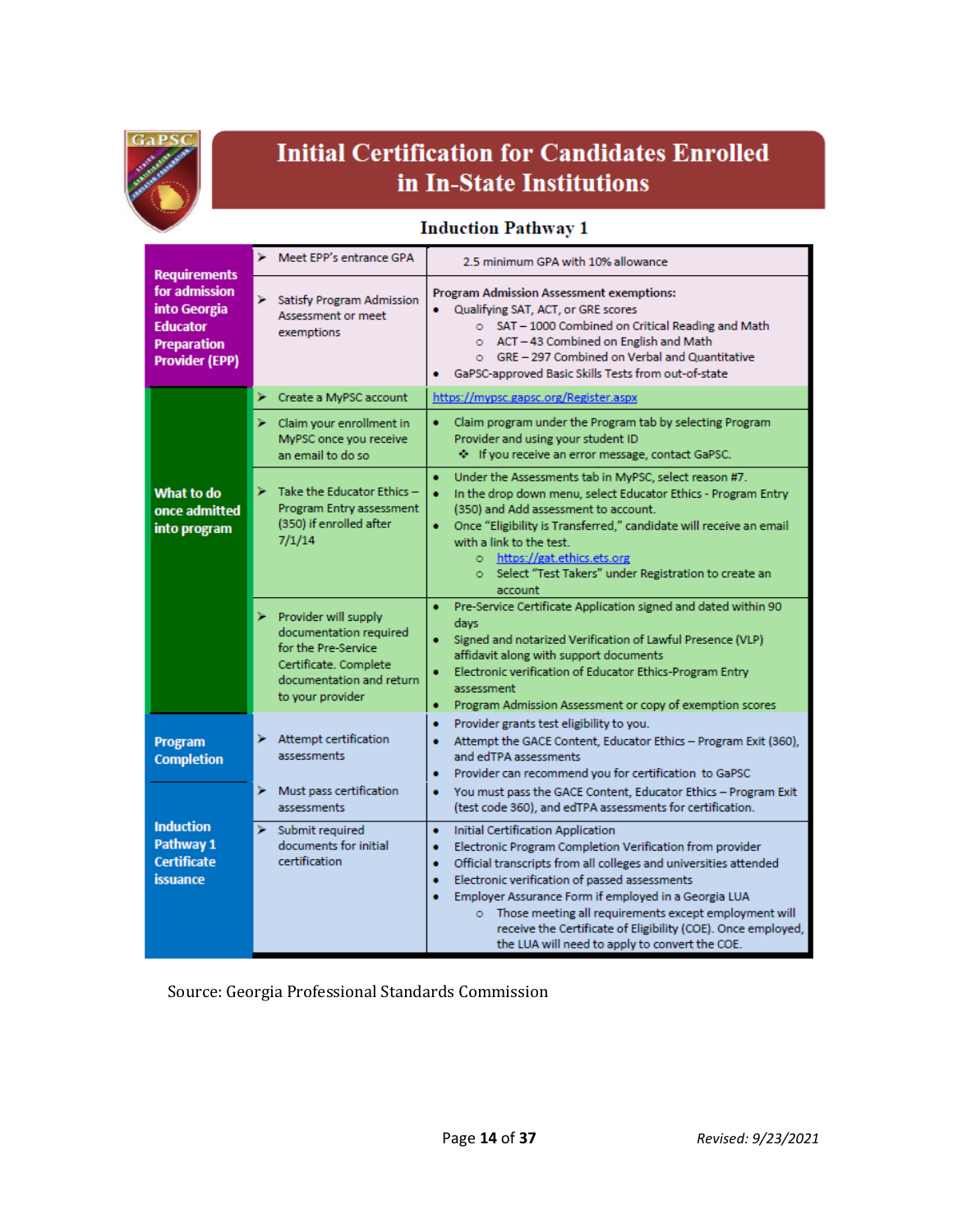#### **Master of Arts in Teaching: Grades 6-12**

#### **Overview**

The **Master of Arts Degree in Teaching: Broad Field Science** (Grades 6-12) and the **Master of Arts Degree in Teaching: Secondary Mathematics** (Grades 6-12) prepare candidates for advanced study in teaching broad field sciences or mathematics.

#### **Program Objectives**

- 1. Provide a curriculum of in-depth content in science or mathematics appropriate for grades 6-12.
- 2. Provide best practices models and strategies in science and mathematics instruction.
- 3. Develop teacher candidates' skills to promote cognitive and experiential learning.
- 4. Employ a strategic use of contemporary technology throughout the curriculum.
- 5. Ensure that candidates understand and use data and information to assess and monitor students' knowledge, skills and performance.
- 6. Emphasize and model ways in which dispositions influences learning in the classroom.

#### **Student Learning Outcomes**

#### Students pursuing the **Master of Arts Degree in Teaching in Grades 6-12** will**:**

- 1. Develop an in-depth knowledge of mathematics and /or science commensurate with the delivery of content standards in grade 6-12.
- 2. Demonstrate proficiency in using appropriate state-of the-field pedagogy and technology to meet the learning needs of diverse student populations.
- 3. Engage in self-assessment of performance and dispositions to determine impact on student learning and modify their instruction to ensure continual improvements in teaching and student learning.
- 4. Connect learning to students' life experiences through an integration cultural elements and broad range of real-world issues.
- 5. Assess student performance and use outcomes data to improve teaching and learning.

In addition to passing the Comprehensive Examination, candidates seeking teacher certification must pass or be exempt from all relevant examinations required for certification by the State of Georgia. To participate in the required Field Experience and Clinical Practice in order to finish the degree program, candidates must satisfy criminal background check requirements. Students should contact the Department of Curriculum and Instruction to receive a copy of most recent approved state certification requirements.

#### **Master of Arts Degree in Teaching: Broad Field Science, Grades 6-12 (36- Credits)**

#### **Admissions Requirements**

Applicants to the **Master of Arts Degree in Teaching: Broad Field Science, Grades 6-12** must meet the General Admissions Requirements of the University as published in this Catalog with a required 3.0 GPA to be admitted to the certification program.

#### **Degree Requirements**

In addition to the General Degree Requirements as published in this Catalog, students pursuing the **Master of Arts Degree in Teaching: Broad Field Science, Grades 6-12** must complete the following course requirements and 200 filed hours, 100 hours in grades 6-8 and 100 hours in grades 9-12.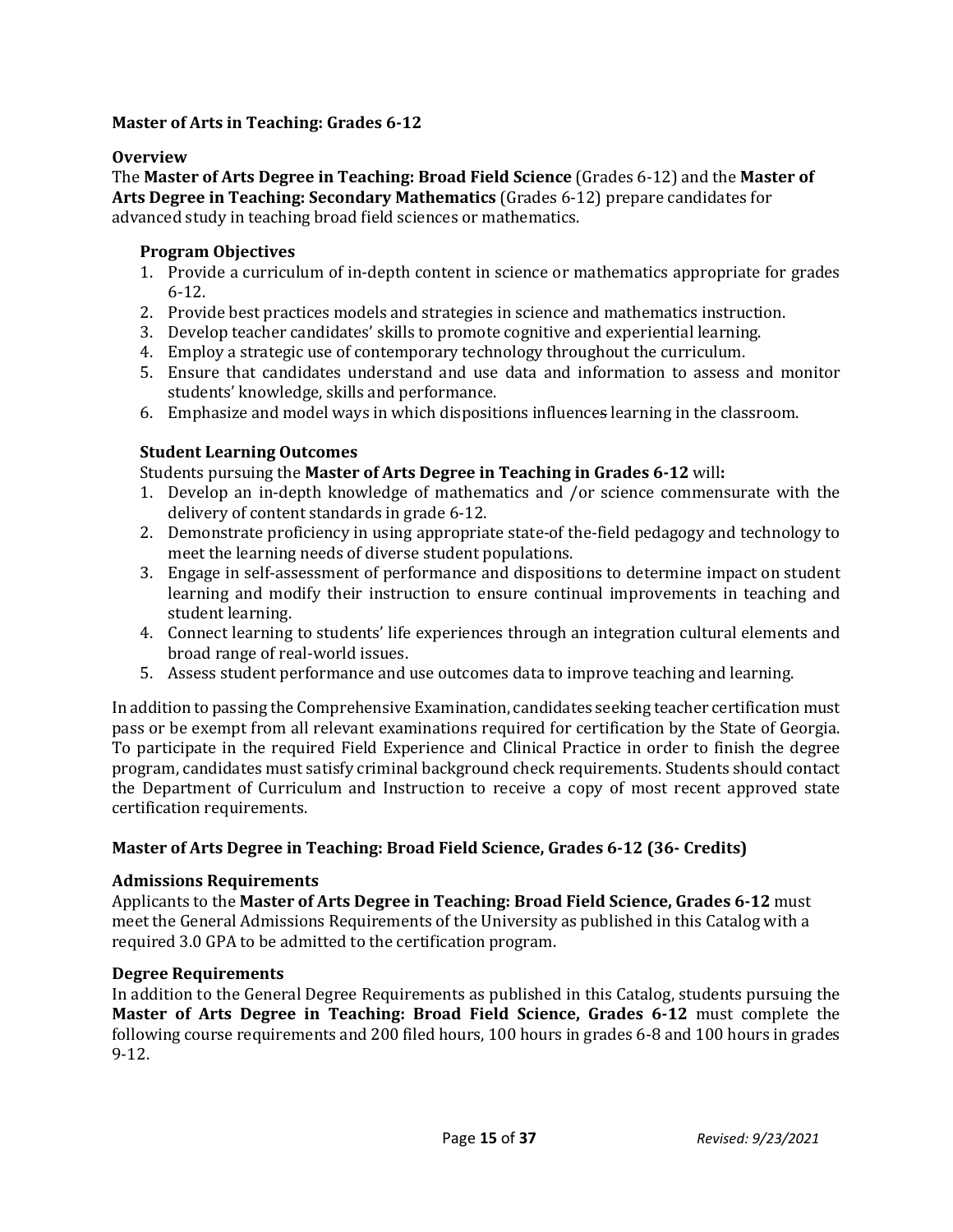#### **I. Course Requirements**

#### **Segment I: 9 Credits**

CCPS 503, Human Growth and Development (3) CEDC 530, Foundations of Culturally Responsive and Relevant Pedagogical Practices (3) CEDC 551, Research Design and Evaluation in Education (3)

#### **Segment IIA: 9-10 Credits**

CEDC 538, Trends, Issues and Approaches in Middle and Secondary Curriculum (3) CEDC 510, Earth Systems Science (3) CBIO/CPHY/CCHE XXX, Graduate level course in Biology, Physics, or Chemistry (3-4)

#### **Segment IIB: 9 Credits**

CEDC 570, Science for Grades 6-12 (3)\* *and*

*Select two (2) of the following courses not represented by the previous degree area:* CEDC 571, Physics for Grades 6-12 (3) CEDC 572, Chemistry for Grades 6-12 (3) CEDC 573, Biology for Grades 6-12 (3) *\* 200 field hours: 100 hours in grades 6-8 and 100 hours in grades 9-12*

#### **Segment III: 9 Credits**

CEDC 553, Educational Research Practitioner's Paper (3) CEDC 597, Internship – Grades 6-12 (6) (560 field hours, waived if already certified)

#### **II. Qualifying Examinations**

*Prerequisites include completion of all coursework and passing relevant GACE content examinations.*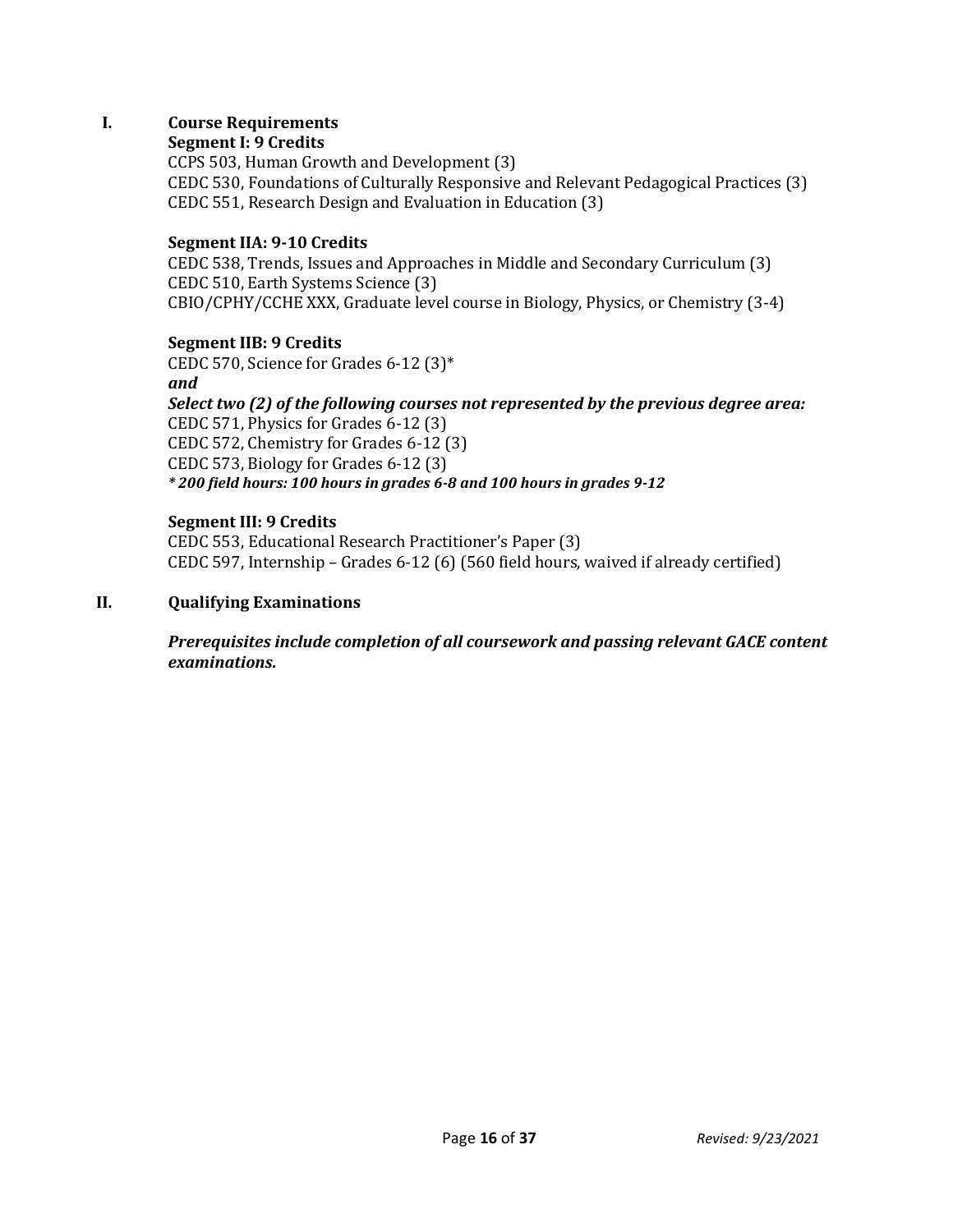#### **Sample Plan of Study for Master of Arts Degree in Teaching Broad Field Science, Grades 6-12 (36- Credits)**

|                  |                                                                            |                | <u></u>         |                                                                               |          |
|------------------|----------------------------------------------------------------------------|----------------|-----------------|-------------------------------------------------------------------------------|----------|
|                  |                                                                            |                | <b>Year One</b> |                                                                               |          |
|                  | <b>Fall Semester</b>                                                       | cr             |                 | <b>Spring Semester</b>                                                        | cr       |
| <b>CEDC 551</b>  | Research Design and Evaluation in<br>Education                             | 3              | <b>CEDC 538</b> | Trends, Issues and Approaches in<br>Middle Grades and Secondary<br>Curriculum | 3        |
| <b>CEDC 530</b>  | Foundations of Culturally Responsive<br>and Relevant Pedagogical Practices | 3              | <b>CEDC 510</b> | Earth Systems Science                                                         | 3        |
| <b>CCPS 503</b>  | Human Growth and Development                                               | 3              | CHE 5XX         | CBIO/CPHY/C Graduate Biology, Physics, or<br><b>Chemistry Course</b>          | $3 - 4$  |
|                  |                                                                            |                |                 |                                                                               |          |
|                  | <b>TOTAL</b>                                                               | 9              |                 | <b>TOTAL</b>                                                                  | $9 - 10$ |
|                  |                                                                            |                | <b>Year Two</b> |                                                                               |          |
|                  | <b>Fall Semester</b>                                                       | $\mathbf{C}$ r |                 | <b>Spring Semester</b>                                                        | cr       |
| CEDC 570*        | Science for Grades 6-12                                                    | 3              | <b>CEDC 553</b> | <b>Educational Research Practitioner's</b><br>Paper                           | 3        |
| CEDC 571^        | Physics for Grades 6-12                                                    | 3              | CEDC 597**      | Internship Grades 6-12                                                        | 6        |
| <b>CEDC 572^</b> | Chemistry for Grades 6-12                                                  | 3              |                 |                                                                               |          |
| CEDC 573^        | Biology for Grades 6-12                                                    | 3              |                 |                                                                               |          |
|                  | <b>TOTAL</b>                                                               | 9              |                 | <b>TOTAL</b>                                                                  | 9        |

*^ Select any two courses not represented by previous degree area*

#### **Master of Arts Degree in Teaching: Secondary Mathematics in Grades 6-12 (36 Credits)**

#### **Admissions Requirements**

Applicants to the **Master of Arts Degree in Teaching: Broad Field Science, Grades 6-12** must meet the General Admissions Requirements of the University as published in this Catalog.

#### **Degree Requirements**

In addition to the General Degree Requirements as published in this Catalog and those specified by the School of Education, students pursuing the **Master of Arts Degree in Teaching: Secondary Mathematics, Grades 6-12** must complete the following course requirements:

#### I. **Course Requirements**

#### **Segment I: 9 Credits**

CCPS 503, Human Growth and Development (3) CEDC 530, Foundations of Culturally Responsive and Relevant Pedagogical Practices (3) CEDC 551, Research Design and Evaluation in Education (3)

#### **Segment IIA: 9 Credits**

CEDC 538, Trends, Issues and Approaches in Middle and Secondary Curriculum (3) CEDC 567, Calculus for Grades 6-12 (3) CEDC 568, Geometry for Grades 6-12 (3) **Segment IIB: 9 Credits** CEDC 569, Mathematics for Grades 6-12 (3)\* *\*200 field hours: 100 hours in grades 6-8 and 100 hours in grades 9-12* CMAT 5XX, Two (2) Graduate level mathematics courses  $(6)^{\wedge}$ **^ S***elected in consultation with the student's advisor*

#### **Segment III: 9 Credits**

 Page **17** of **37** *Revised: 9/23/2021* CEDC 553, Educational Research Practitioner's Paper (3) CEDC 597, Internship – Grades 6-12 (6) (560 field hours, waived if already certified*)*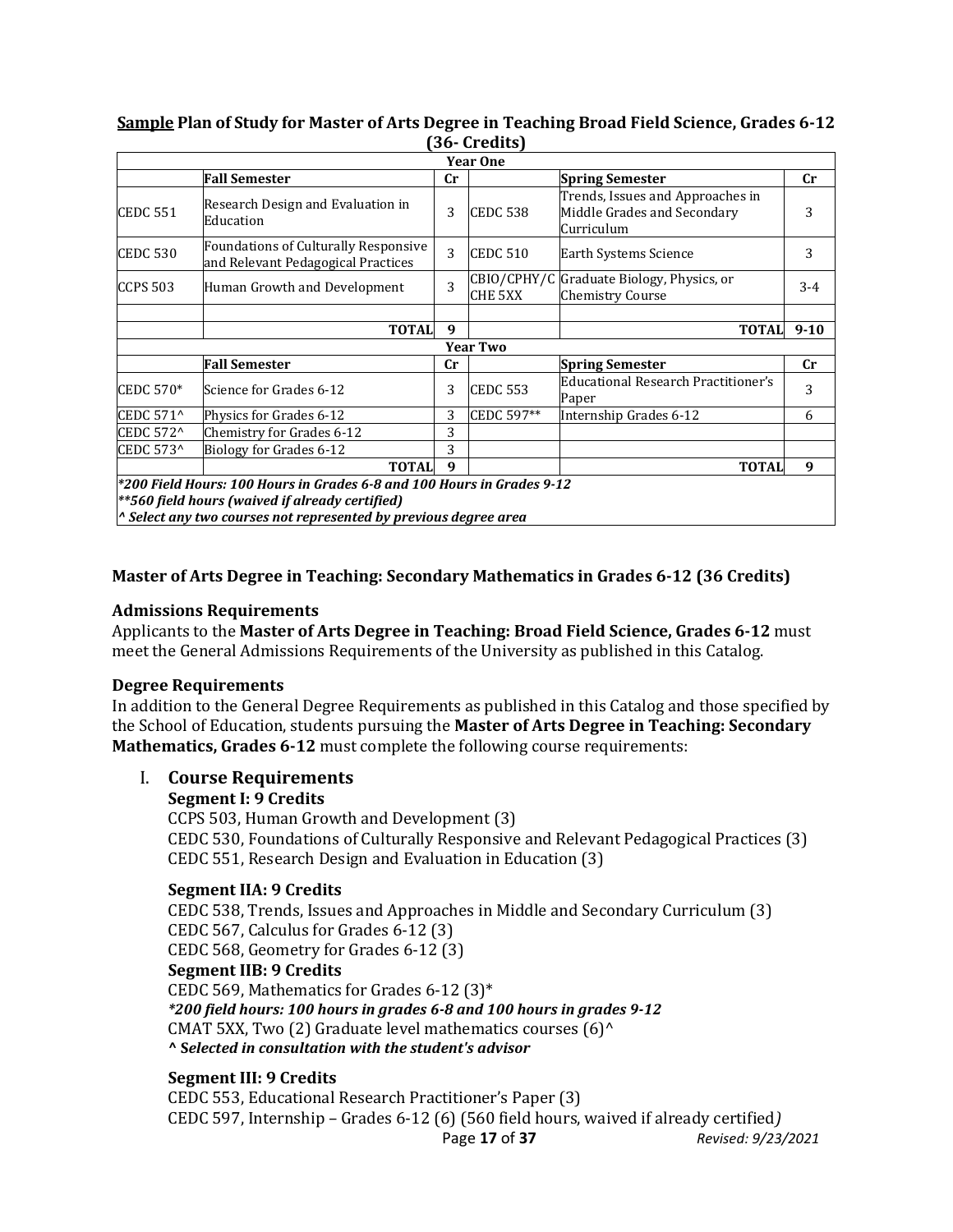#### **II. Qualifying Examinations**

#### *Prerequisites include completion of all coursework and passing relevant GACE content examinations.*

#### **Sample Plan of Study for Master of Arts Degree in Teaching Secondary Mathematics, Grades 6-12 (36 Credits)**

|                 |                                                                                   |                | <b>JU GEGALS</b>    |                                                                               |             |
|-----------------|-----------------------------------------------------------------------------------|----------------|---------------------|-------------------------------------------------------------------------------|-------------|
|                 |                                                                                   |                | <b>Year One</b>     |                                                                               |             |
|                 | <b>Fall Semester</b>                                                              | cr             |                     | <b>Spring Semester</b>                                                        | $_{\rm Cr}$ |
| <b>CEDC 551</b> | Research Design and Evaluation in<br>Education                                    | 3              | <b>CEDC 538</b>     | Trends, Issues and Approaches in<br>Middle Grades and Secondary<br>Curriculum | 3           |
| <b>CEDC 530</b> | <b>Foundations of Culturally Responsive</b><br>and Relevant Pedagogical Practices | 3              | CEDC 568            | Geometry for Grades 6-12                                                      | 3           |
| <b>CCPS 503</b> | Human Growth and Development                                                      | 3              | CEDC <sub>567</sub> | Calculus for Grades 6-12                                                      | 3           |
|                 | <b>TOTAL</b>                                                                      | 9              |                     | <b>TOTAL</b>                                                                  | 9           |
|                 |                                                                                   |                | <b>Year Two</b>     |                                                                               |             |
|                 | <b>Fall Semester</b>                                                              | $\mathbf{C}$ r |                     | <b>Spring Semester</b>                                                        | $_{\rm Cr}$ |
| CEDC 569*       | Mathematics for Grades 6-12                                                       | 3              | <b>CEDC 553</b>     | Educational Research Practitioner's<br>Paper                                  | 3           |
| <b>CMAT 5XX</b> | Graduate Level Mathematics Course                                                 | 3              | CEDC 597**          | Internship Grades 6-12                                                        | 6           |
| <b>CMAT 5XX</b> | Graduate Level Mathematics Course                                                 | 3              |                     |                                                                               |             |
|                 | TOTAL                                                                             | 9              |                     | <b>TOTAL</b>                                                                  | 9           |

#### **Master of Arts in Special Education General Curriculum (36 Credits)**

#### **Overview**

The **Master of Arts degree in Special Education General Curriculum** prepares candidates for advanced study in the teaching of P-12 students with disabilities whose individual education program indicates instruction using the general education curriculum and participation in general statewide assessment.

#### **Program Objectives**

- 1. Prepare candidates to teach P-12 students with disabilities.
- 2. Introduce candidates to theoretical models of social and behavioral characteristics and causes of disabilities that impact student learning.
- 3. Identify regulatory laws, practices and ethical standards pertinent to working with individuals with disabilities.
- 4. Train candidates to create and utilize research-based teaching strategies and interventions in the development of lesson plans and delivery of instruction
- 5. Prepare candidates to critically analyze, synthesize, and discuss, the latest research regarding teachers and their interactions with students with disabilities and those who are culturally and linguistically diverse.

#### **Student Learning Outcomes**

Students pursuing the Master of Arts Degree in Special Education General Curriculum will: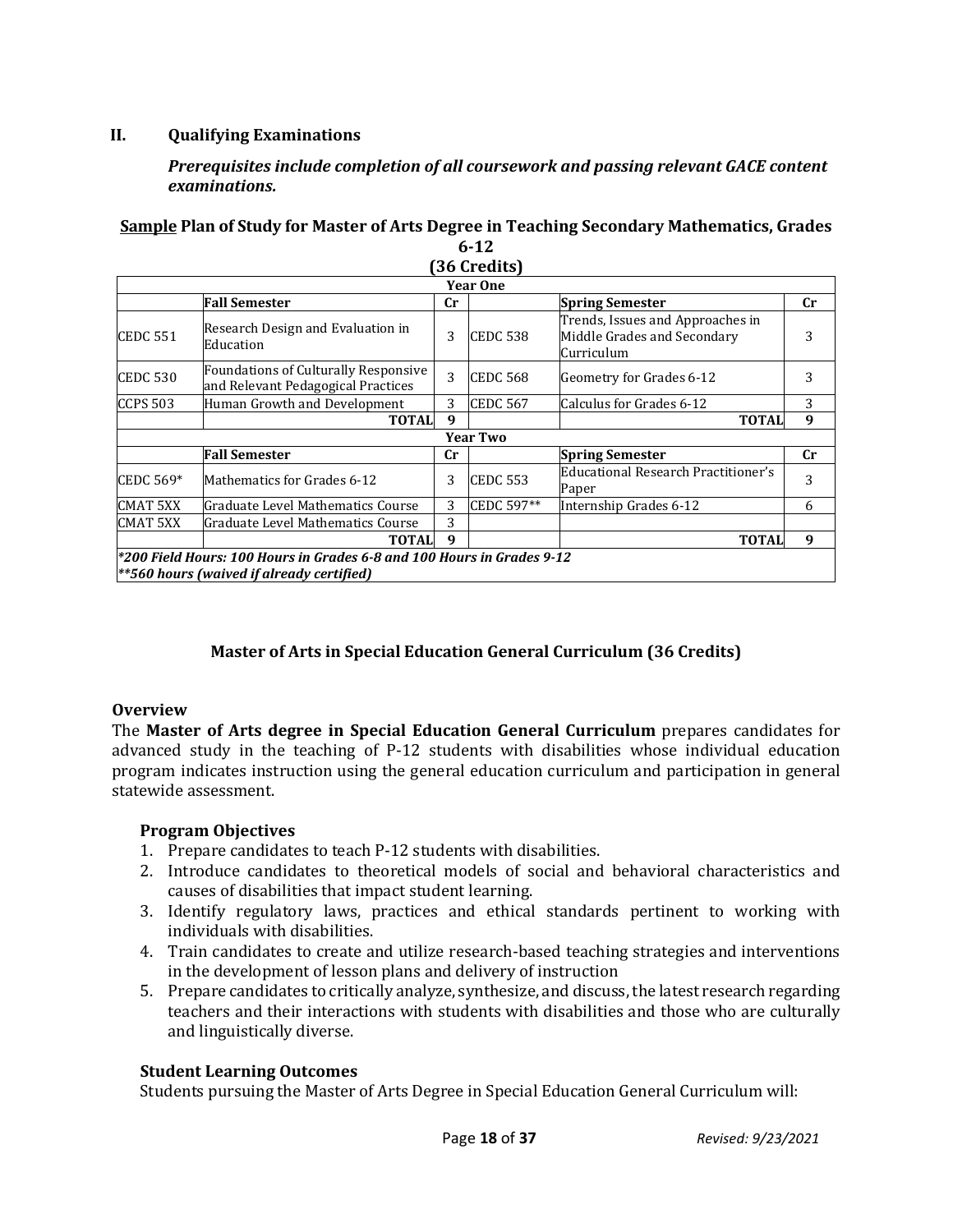- 1. Apply ethical standards regarding safe learning environments and delivery of instruction to students with disabilities.
- 2. Collaborate with teachers, parents, and other school personnel to provide a beneficial education to all students.
- 3. Manage classrooms effectively by identifying and analyzing challenges and providing appropriate solutions.
- 4. Conduct formal and informal functional behavioral assessments of student learning needs and develop behavior interventions plans.
- 5. Incorporate the use of various forms of technology in the preparation and delivery of instruction in classrooms.

#### **Admissions Requirements**

Applicants to the **Master of Arts Degree in Special Education General Curriculum** must meet the General Admissions Requirements of the University as published in this Catalog with a GPA of 3.0 to begin any certification program.

#### **Degree Requirements**

In addition to the General Degree Requirements as published in this Catalog and those specified by the School of Education, students pursuing the **Master of Arts Degree in Special Education General Curriculum** must complete the following course requirements:

#### I. **Core Courses: 30 Credits**

CEDC 551, Research Design and Evaluation in Education (3) *or* CEDA 590, Educational Tests and Measurements (3) CEDS 578, Behavior Management (3) CEDS 579, Psychoeducational Evaluation for Teaching (3) CEDS 580, Psychology of Exceptional Education (3) CEDS 585, Developmental Problems in Speech and Language (3) CEDS 591, Nature and Needs of Students with Mild Disabilities (3) CEDS 592, Methods, Materials, and Curriculum for Students with Mild Disabilities (3) CEDS 593, Practicum for Special Education General Curriculum (3) CEDS 594, Internship for Special Education General Curriculum (3) CEDS 605, Diagnostic Reading for Teaching Reading (3) CEDS 606, Seminar for Prospective Special Education Teachers (0)

#### **Recommended Electives: 6 Credits**

CEDS 576, Cultural Diversity [offered in odd years] (3) CEDS 600, Curriculum for Exceptional Education [offered every other time of even years] (3) CEDS 642, Career Development [offered in even years] (3) CEDS 643, Counseling Families of Exceptional Children and Youth [offered in odd years] (3) CEDS 698, Legislative and Legal Aspects in Exceptional Education [offered in even years] (3)

#### **Certification Courses (if required): 3 Credits**

CEDC 262, Educational Technology (3) *or* CEDA 525, Technology and Information Systems (3)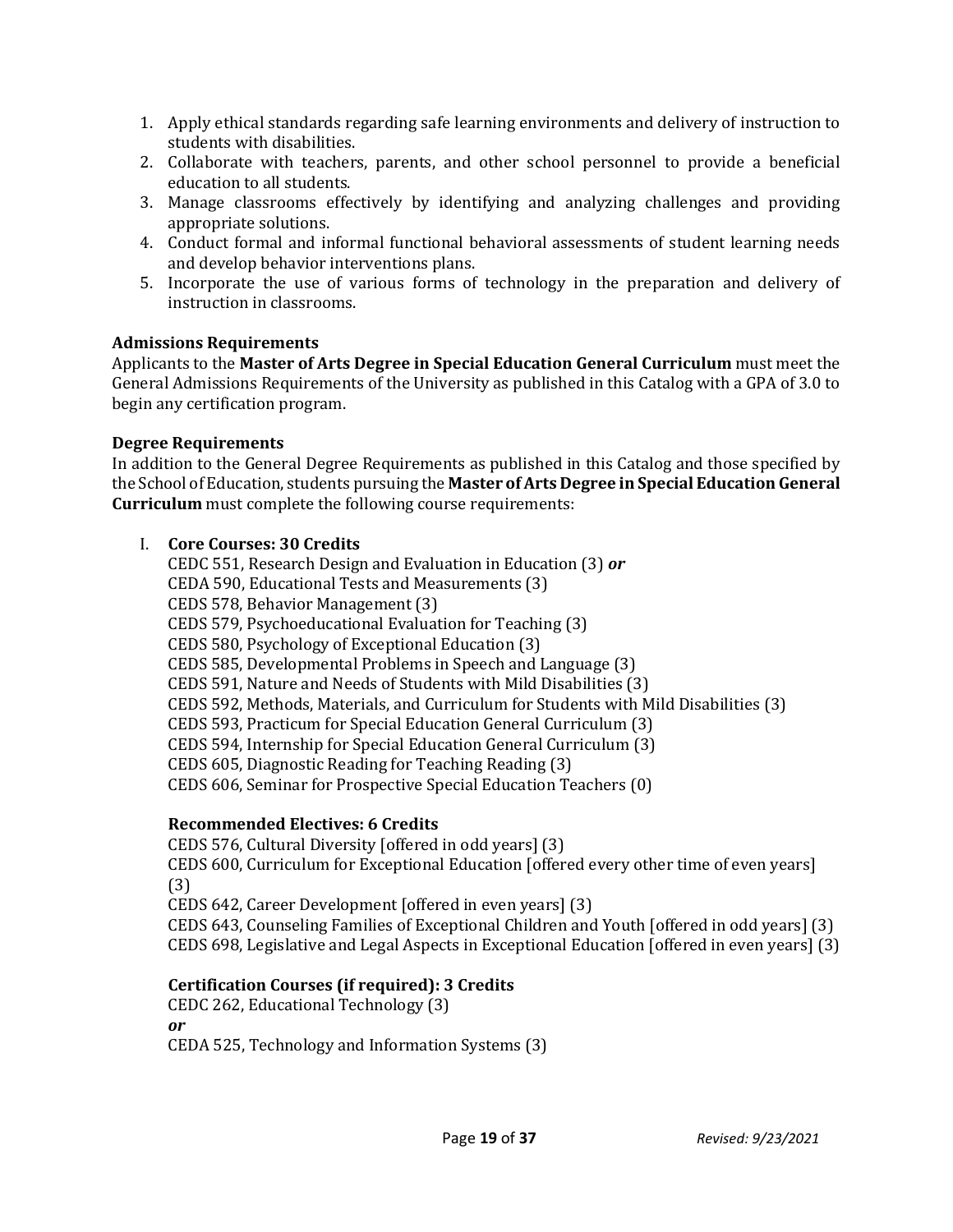#### II. **Qualifying Examinations**

Students must pass a comprehensive examination. Students seeking teacher certification must pass or be exempt from all relevant examinations required for certification by the State of Georgia.

|  |  | Sample Plan of Study for Master of Arts Degree in Special Education-General Curriculum |
|--|--|----------------------------------------------------------------------------------------|
|  |  |                                                                                        |

|                                  |                                                                                                |             | <b>Three-Course Sequence</b> |                                                              |             |
|----------------------------------|------------------------------------------------------------------------------------------------|-------------|------------------------------|--------------------------------------------------------------|-------------|
|                                  |                                                                                                |             | <b>Year One</b>              |                                                              |             |
|                                  | <b>Fall Semester - Segment 1</b>                                                               | $_{\rm Cr}$ |                              | <b>Spring Semester – Segment 2</b>                           | $_{\rm Cr}$ |
| <b>CEDS 580</b>                  | Psychology of Exceptional Education                                                            | 3           | CEDS 578                     | <b>Behavior Management</b>                                   | 3           |
| <b>CEDS 591</b>                  | Nature and Needs of Students with<br><b>Mild Disabilities</b>                                  | 3           | <b>CEDS 579</b>              | Psychoeducational Evaluation                                 | 3           |
| <b>CEDS 592</b>                  | Methods, Materials, and Curriculum<br>for Students with Mild Disabilities                      | 3           | <b>CEDS 585</b>              | Developmental Problems in Speech<br>and Language             | 3           |
|                                  | <b>TOTAL</b>                                                                                   | 9           |                              | <b>TOTAL</b>                                                 | 9           |
|                                  |                                                                                                |             | Year Two                     |                                                              |             |
|                                  | <b>Fall Semester - Segment 3</b>                                                               | cr          |                              | <b>Spring Semester - Segment 4</b>                           | cr          |
| <b>CEDS 593</b>                  | Practicum for Special Education-<br>General Curriculum                                         | 3           | <b>CEDS 594</b>              | Internship for Special Education<br>General Curriculum       | 3           |
| <b>CEDS 606</b>                  | Seminar for Prospective Special<br><b>Education Teachers</b>                                   | $\theta$    | <b>CEDS 606</b>              | Seminar for Prospective Special<br><b>Education Teachers</b> | 0           |
| <b>CEDS 605</b>                  | Diagnostic Reading for Teaching<br>Reading                                                     | 3           | <b>CEDS XXX</b>              | Elective                                                     | 3           |
| CCPS 551 $or$<br><b>CEDA 590</b> | Research Design and Evaluation in<br>Education <i>or</i> Educational Tests and<br>Measurements | 3           | <b>CEDS XXX</b>              | Elective                                                     | 3           |
|                                  | <b>TOTAL</b>                                                                                   | 9           |                              | <b>TOTAL</b>                                                 | 9           |

| (36 Credits)          |  |
|-----------------------|--|
| Three-Course Sequence |  |

#### **Sample Plan of Study for Master of Arts Degree in Special Education-General Curriculum (36 Credits)**

|                                       |                                                                                         |    | <b>Two-Course Sequence</b> |                                                              |    |
|---------------------------------------|-----------------------------------------------------------------------------------------|----|----------------------------|--------------------------------------------------------------|----|
|                                       |                                                                                         |    | <b>Year One</b>            |                                                              |    |
|                                       | Fall Semester - Segment 1                                                               | cr |                            | <b>Spring Semester - Segment 2</b>                           | cr |
| <b>CEDS 591</b>                       | Nature and Needs of Students with<br>Mild Disabilities                                  | 3  | <b>CEDS 578</b>            | <b>Behavior Management</b>                                   | 3  |
| <b>CEDS 592</b>                       | Methods, Materials, and Curriculum<br>for Students with Mild Disabilities               | 3  | <b>CEDS 579</b>            | Psychoeducational Evaluation for<br>Teaching                 | 3  |
|                                       | <b>TOTAL</b>                                                                            | 6  |                            | <b>TOTAL</b>                                                 | 6  |
|                                       |                                                                                         |    | <b>Year Two</b>            |                                                              |    |
|                                       | <b>Fall Semester - Segment 3</b>                                                        | cr |                            | <b>Spring Semester - Segment 4</b>                           | cr |
| <b>CEDS 580</b>                       | Psychology of Exceptional Education                                                     | 3  | <b>CEDS XXX</b>            | Elective                                                     | 3  |
| <b>CEDS 605</b>                       | Diagnostic Reading for Teaching<br>Reading                                              | 3  | <b>CEDS XXX</b>            | Elective                                                     | 3  |
|                                       | <b>TOTAL</b>                                                                            | 6  |                            | <b>TOTAL</b>                                                 | 6  |
|                                       |                                                                                         |    | <b>Year Three</b>          |                                                              |    |
|                                       | Fall Semester - Segment 5                                                               | cr |                            | <b>Spring Semester - Segment 6</b>                           | cr |
| <b>CEDS 593</b>                       | Practicum for Special Education<br>General Curriculum                                   | 3  | <b>CEDS 594</b>            | Internship for Special Education<br>General Curriculum       | 3  |
| <b>CEDA 590 or</b><br><b>CEDC 551</b> | Educational Tests and Measurements<br>or Research Design and Evaluation in<br>Education | 3  | <b>CEDS 585</b>            | Developmental Problems in Speech<br>and Language             | 3  |
| <b>CEDS 606</b>                       | Seminar for Prospective Special<br><b>Education Teachers</b>                            | 0  | <b>CEDS 606</b>            | Seminar for Prospective Special<br><b>Education Teachers</b> | 0  |
|                                       | <b>TOTAL</b>                                                                            | 6  |                            | <b>TOTAL</b>                                                 | 6  |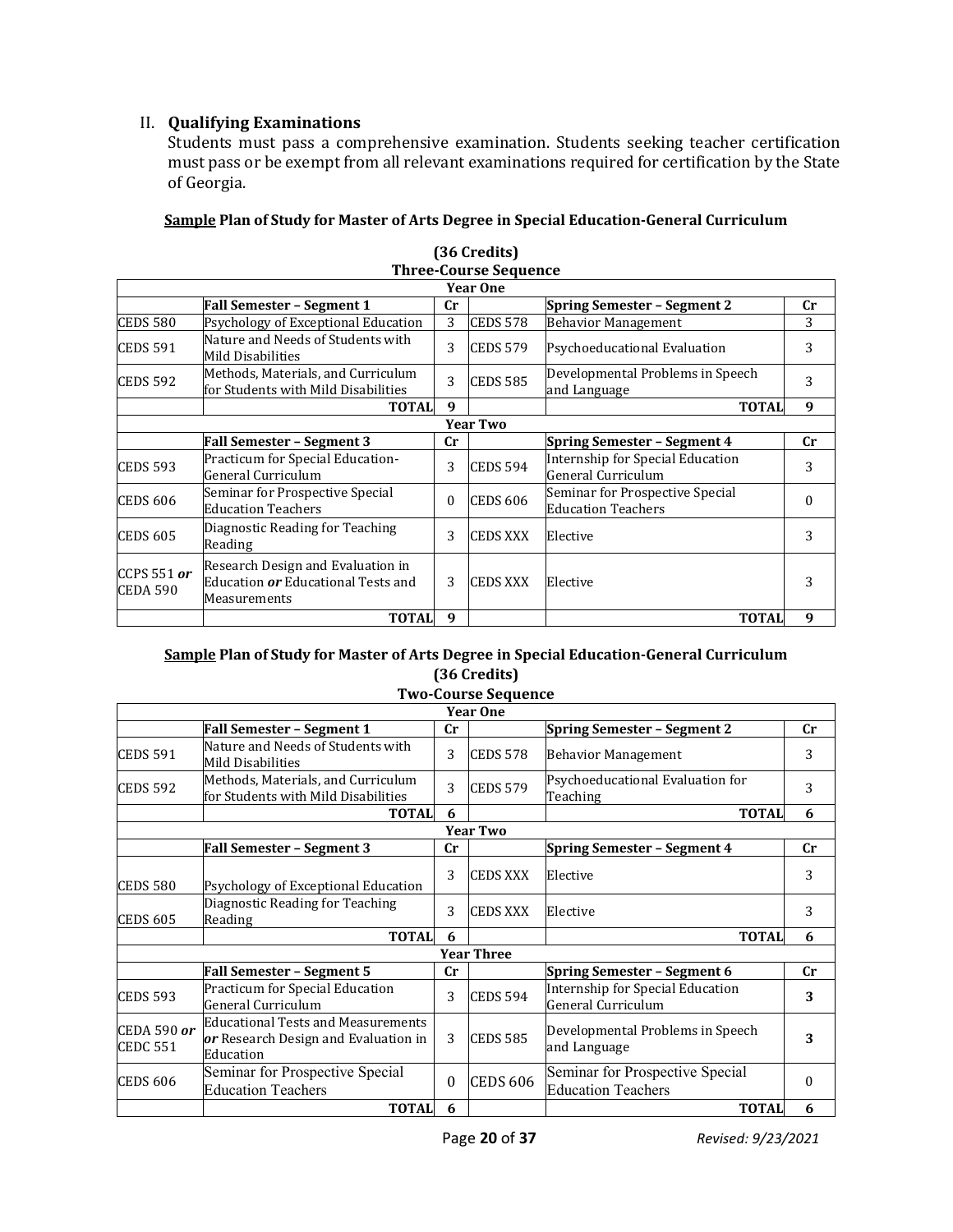#### **Post-Baccalaureate Certification Program in Elementary Education (45 Credits)**

#### **Overview**

The Post-Baccalaureate Certification Program in Elementary Education does not lead to a degree**.**  This program is for individuals who already have earned an undergraduate degree. Students usually have a variety of undergraduate academic backgrounds. Some students already have many of the courses they need for eligibility for certification in the area in which they chose to teach, while others may have almost none. For this reason, each student's program is highly individualized and is determined in consultation with the Coordinator of the Program after admission. Applicants should contact the Department Chair regarding preparation for certification through this program.

In addition to successful completion of Post-Baccalaureate Certification program requirements, the State of Georgia is the agency that certifies teachers. Certification for teaching in the State of Georgia currently requires passing scores determined by the State and denotes exemptions on the GACE Basic Skills assessments and relevant content examinations. Students should contact the Department of Curriculum and Instruction to receive a copy of most recent approved state certification requirements. In order to be recommended for certification by Clark Atlanta University, students must be admitted to this program in the School of Education.

#### **Program Objectives**

Graduates of the Post-Baccalaureate Program in Elementary Education will:

- 1. Prepare candidates to attain broad knowledge in liberal arts, mathematics, and the natural and social sciences commensurate with content standards of national professional organizations.
- 2. Train candidates to hone their dispositions, critical thinking skills, and knowledge of psychomotor, cognitive and affective domains.
- 3. Introduce candidates to authentic theoretical models of best practices based on research in teaching and learning for P-5 classrooms.
- 4. Prepare candidates to engage in critical reflective practices using their pre-professional experiences.

#### **Student Learning Outcomes**

Students pursuing the **Post-Baccalaureate Program in Elementary Education** will:

- 1. Utilize a strong theoretical knowledge base of liberal arts, mathematics, and the natural and social sciences to prepare lesson plans.
- 2. Utilize high levels of critical thinking proficiency for working with diverse learners, their families, and communities.
- 3. Practice appropriate dispositions which support academic achievement of diverse learners.
- 4. Apply content knowledge and pedagogical and cultural competence in diverse field settings.
- 5. Use insights and reflections from pre-professional experiences that validate emerging professional development.

#### **Admissions Requirements**

Admission to the **Post-Baccalaureate Program in Elementary Education** requires the following:

- 1. A baccalaureate degree from an accredited institution with a minimum grade point average of 3.0.
- 2. Submission of at least two (2) letters of recommendation: 1) must be from a professor in the applicant's most recent degree program; and 2) should be from applicant's current or former supervisor or employer or from a program alumnus and/or community education stakeholder.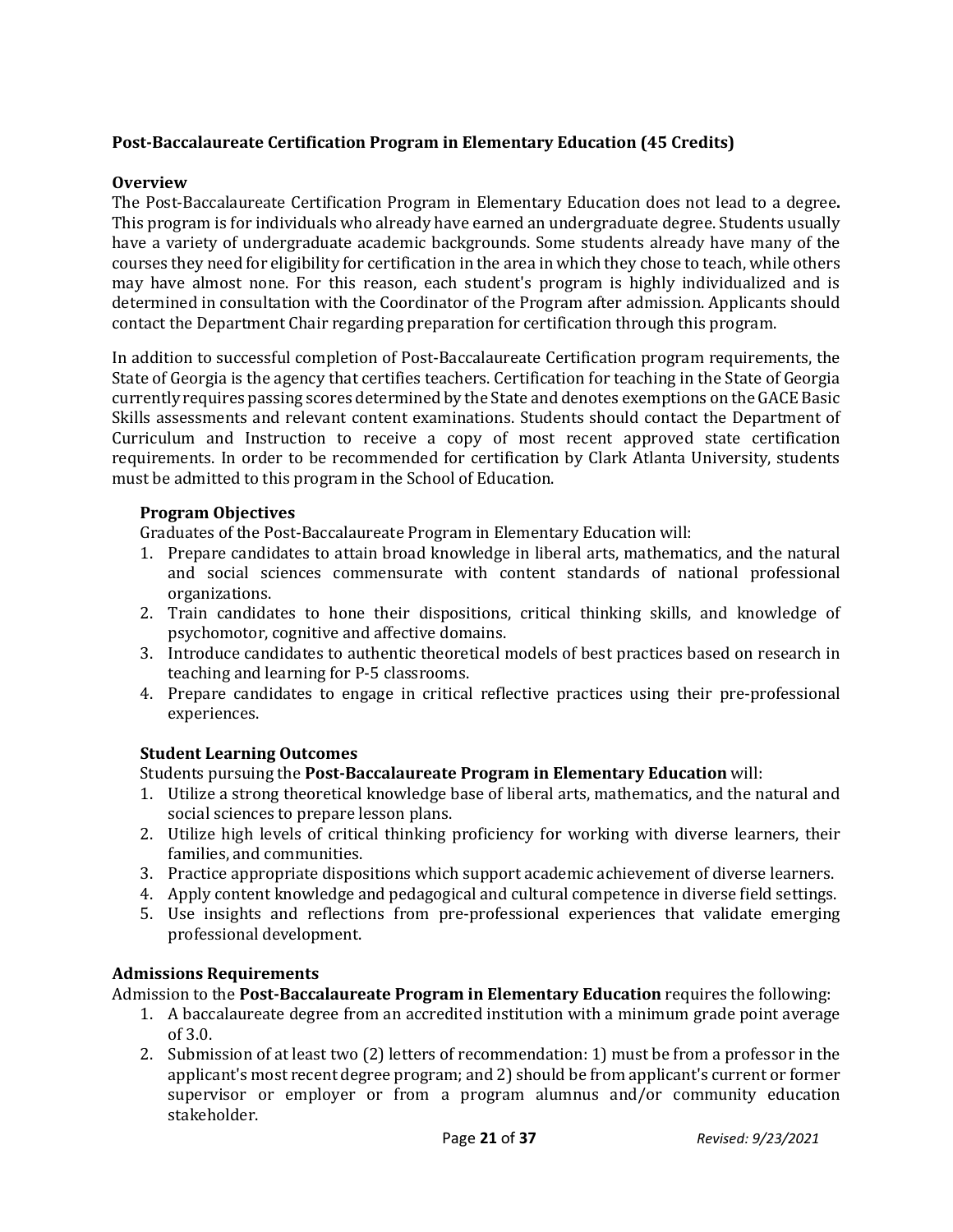- 3. Passing scores on the GACE Basic Skills assessments or evidence of meeting the exemption criteria as established by the Georgia Professional Standards Commission;
- 4. Documentation of national background check results consistent with teacher certification requirements; and
- 5. Evidence of personal liability insurance prior to placement for all field experiences.

#### **Program Completion Requirements**

In addition to the General Degree Requirements as published in this Catalog and those specified by the School of Education, students pursuing the **Post-Baccalaureate Certificate Program in Elementary Education** must complete the following course requirements:

- I. **Core Courses: 27 Credits**
	- CEDC 262, Educational Technology (3) CEDC 360, Educational Measurement (3) CECE 415, Methods of Teaching Reading and Writing (3) CEDS 425, Introduction to Exceptional Education (3) CECE 426, Integrated Teaching of Elementary Mathematics and Science (3) CECE 452, Integrated Teaching of Social Studies and Language Arts (3) CEDC 501, Psychology of Early Childhood (3) CEDC 526, Curricular Integration of Creative Experiences for Young Children (3) CECE 498, Developing Family and Community Relationships (3) *or* CEDA 530, School/Community Relations (3)

#### **Field Experience: 6 Credits**

CECE 213, Practicum I: Observing and Exploring (3) CECE 313, Practicum II: Planning and Implementing (3) CECE 316, Practicum III: Instructing, Connecting and Assessing (3) **Clinical Practice: 9 Credits** CEDC 595, Internship: Early Childhood Education (9)^

^Precludes the student taking any other courses or maintaining employment.

#### **Participation in a weekly seminar is required.**

Students seeking teacher certification must pass or be exempt from all relevant examinations required for certification by the State of Georgia. The opportunity to participate in Field Experience and Clinical Practice and therefore to finish the program depends on the candidate's ability to satisfy criminal background check requirements. Because programs in the Department of Curriculum must be responsive to state certification requirements, students should contact the department to receive a copy of the most recent requirements.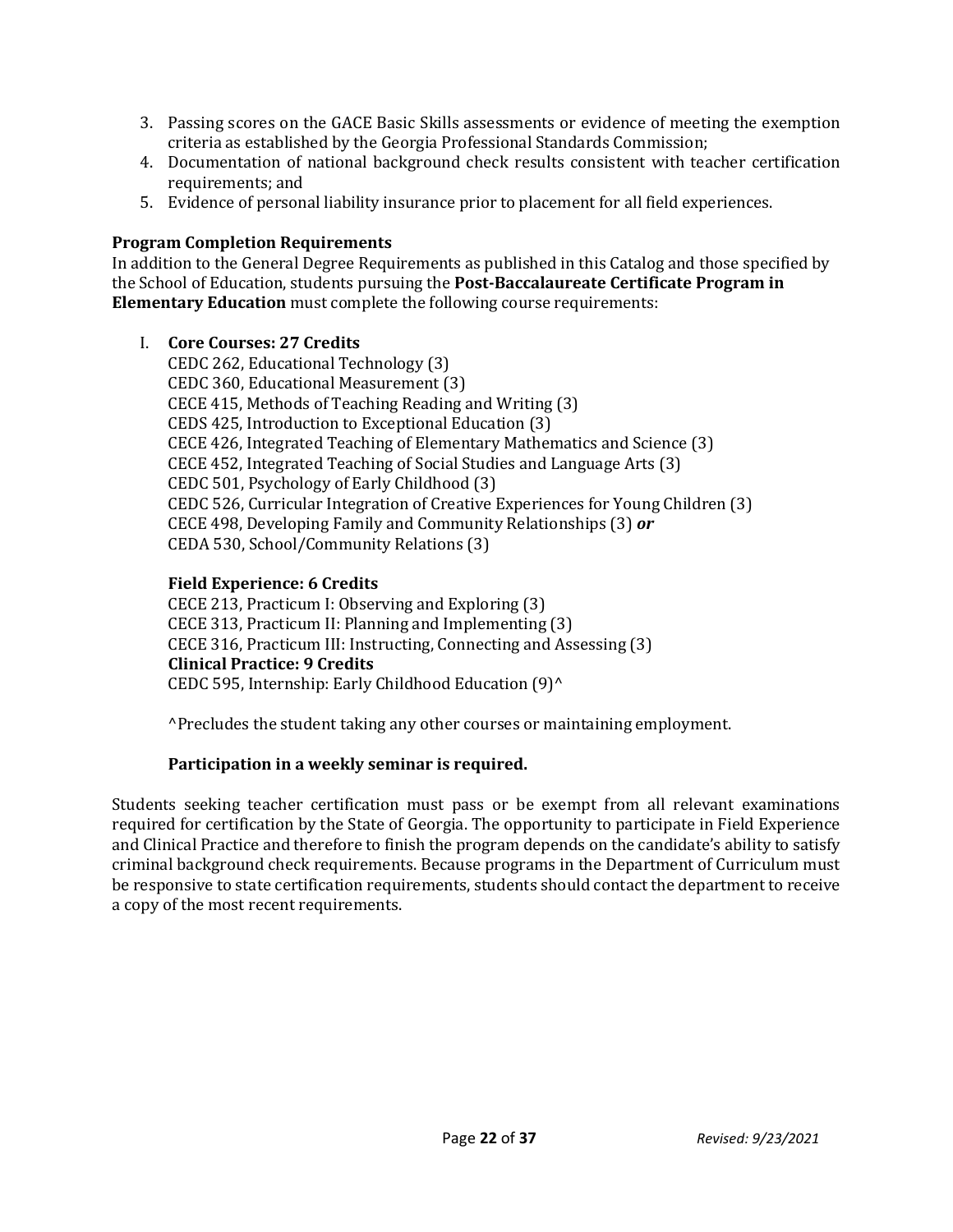#### **Sample Plan of Study for Post-Baccalaureate Certificate Program in Elementary Education (45 Credits)**

|                                |                                                                                                                                                                    |           | TO GL CUILD       |                                         |             |
|--------------------------------|--------------------------------------------------------------------------------------------------------------------------------------------------------------------|-----------|-------------------|-----------------------------------------|-------------|
|                                |                                                                                                                                                                    |           | <b>Year One</b>   |                                         |             |
|                                | <b>Fall Semester</b>                                                                                                                                               | cr        |                   | <b>Spring Semester</b>                  | cr          |
| <b>CECE 213</b>                | Practicum I: Observing and Exploring                                                                                                                               | 3         | <b>CECE 313</b>   | Practicum II: Planning and Implementing | 3           |
| CEDC <sub>262</sub>            | <b>Educational Technology</b>                                                                                                                                      | 3         | <b>CEDC 360</b>   | <b>Educational Measurement</b>          | 3           |
| <b>CEDC 501</b>                | Psychology of Early Childhood                                                                                                                                      | 3         | <b>CECE 415</b>   | Methods of Teaching Reading and Writing | 3           |
| <b>CEDC 526</b>                | <b>Curricular Integration of Creative</b><br>Experiences for Young Children                                                                                        | 3         | CEDS $425+$       | Introduction to Exceptional Education   | 3           |
|                                | <b>TOTAL</b>                                                                                                                                                       | 12        |                   | <b>TOTAL 12</b>                         |             |
|                                |                                                                                                                                                                    |           | <b>Year Two</b>   |                                         |             |
|                                | <b>Fall Semester</b>                                                                                                                                               | <b>Cr</b> |                   | <b>Spring Semester</b>                  | $_{\rm Cr}$ |
| <b>CECE 316</b>                | Practicum III: Instructing, Connecting,<br>and Assessing                                                                                                           | 3         | <b>CEDC 595^I</b> | Internship - Early Childhood Education  | 9           |
| <b>CECE 426</b>                | Integrated Teaching of Elementary<br>Math and Science                                                                                                              | 3         |                   |                                         |             |
| <b>CECE 452</b>                | Integrated Teaching of Social Studies<br>and Language Arts                                                                                                         | 3         |                   |                                         |             |
| <b>CEDA 530</b><br>or CECE 498 | School/Community Relations or<br>Developing Community and Family<br>Relationships                                                                                  | 3         |                   |                                         |             |
|                                | <b>TOTAL</b>                                                                                                                                                       | 12        |                   | <b>TOTAL</b>                            | 9           |
|                                | $+$ May be completed at the graduate level and must be completed in residence<br>$\wedge$ Precludes the student taking any other courses or maintaining employment |           |                   |                                         |             |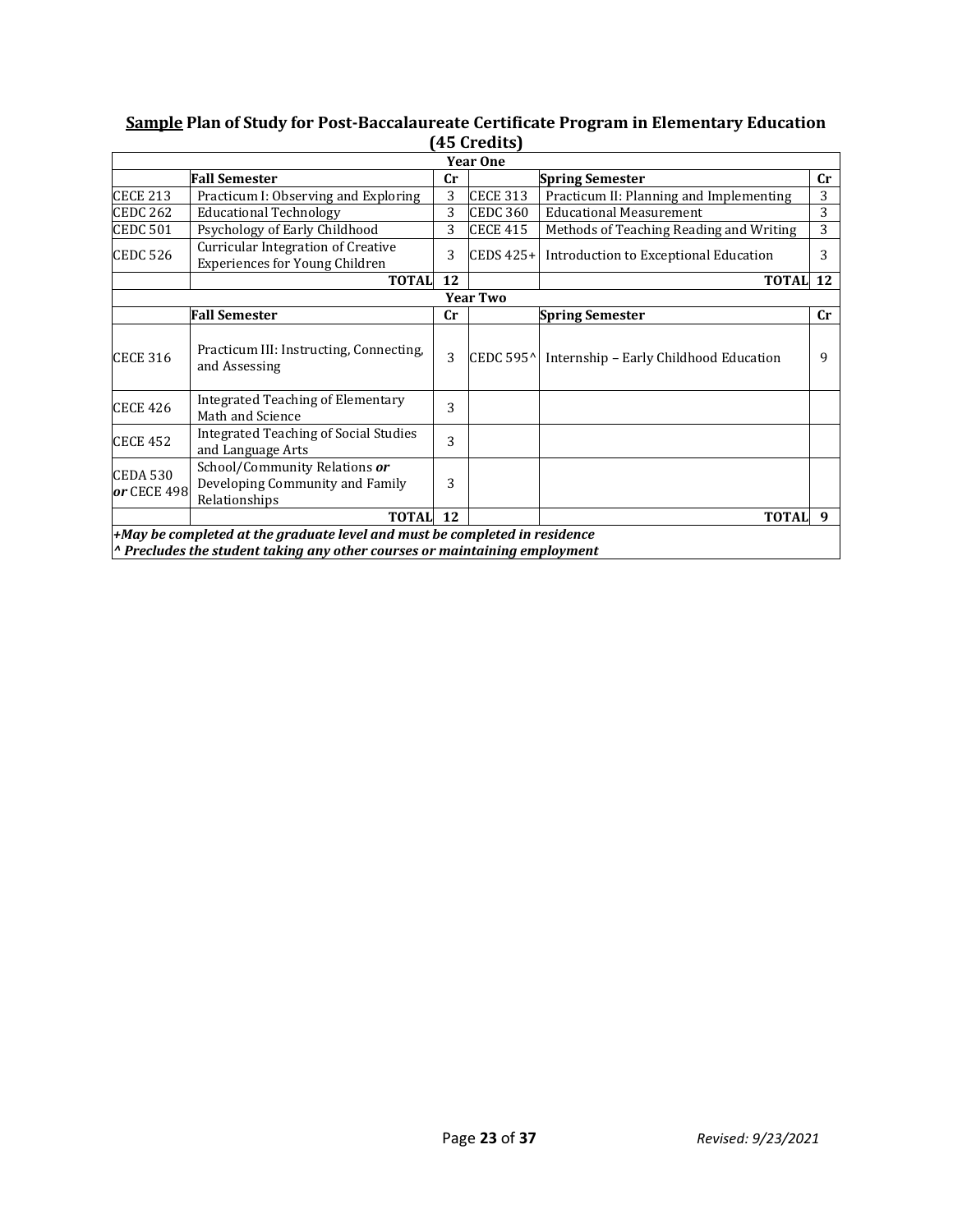#### **Department of Educational Leadership Clement Hall, Room 318 Telephone: (404) 880-6015**

#### **Overview**

The Department of Educational Leadership has a storied history during which it has produced generations of educational leaders for American schools and school districts. The department embraces the mission and core goals of the University and the School of Education, thereby seeking to prepare leaders who are well prepared for quality service and authentic advocacy for diverse schools and communities, with special emphasis on the urban centers. The department offers a comprehensive focus on leadership theories validated through a performance-based curriculum, with special emphasis on problem identification through use of various tools of research; on information and data analysis; on generating alternative strategies for addressing the strategic problems identified through this process; and on application of those strategies in the field through supervised performance-based clinical experience. The ultimate goal is to improve the academic performance of all students to meet contemporary standards in educational leadership.

The Department of Educational Leadership offers graduate degrees in educational leadership administration and supervision for P-12 schools, at the Master's, Specialist, and Doctoral levels. Additionally, the Doctor of Education degree in Educational Leadership offers two delivery models for the Higher Education Leadership degree for individuals interested in working in colleges, universities, foundations, think tanks, governmental agencies, consultancies, and other endeavors. The Higher Education Leadership track is offered in the traditional face to face/hybrid model and in the fully online model with all required coursework completed in a 2-year time frame. Each of these programs is driven by strong content and focuses on developing and refining critical skills, and on identifying and enhancing dispositions that are aligned with national and state standards, especially the Council for Accreditation of Educator Preparation (CAEP), the Georgia Professional Standards Commission (GaPSC), and the National Educational Leadership Preparation (NELP) standards.

To complete these programs, candidates must satisfy all program requirements, including course work with minimum final grades of "B," clinical performance leadership field experience, and written comprehensive examinations.

Doctoral candidates in all programs must prepare and present a dissertation prospectus for faculty approval, and finally must develop and defend a scholarly dissertation. Applicants must meet the General Admissions Requirements of the University as well as those that might be unique to the School of Education and/or the Department of Educational Leadership.

The department employs a dedicated faculty with educational training and experience necessary to meet the high standards of the School of Education, the department, and the market demand.

#### **Mission**

The mission of the Department of Educational Leadership is to prepare candidates with knowledge, skills, and dispositions needed to serve as transformative leaders to improve academic outcomes of students in diverse schools and communities locally, nationally, and internationally.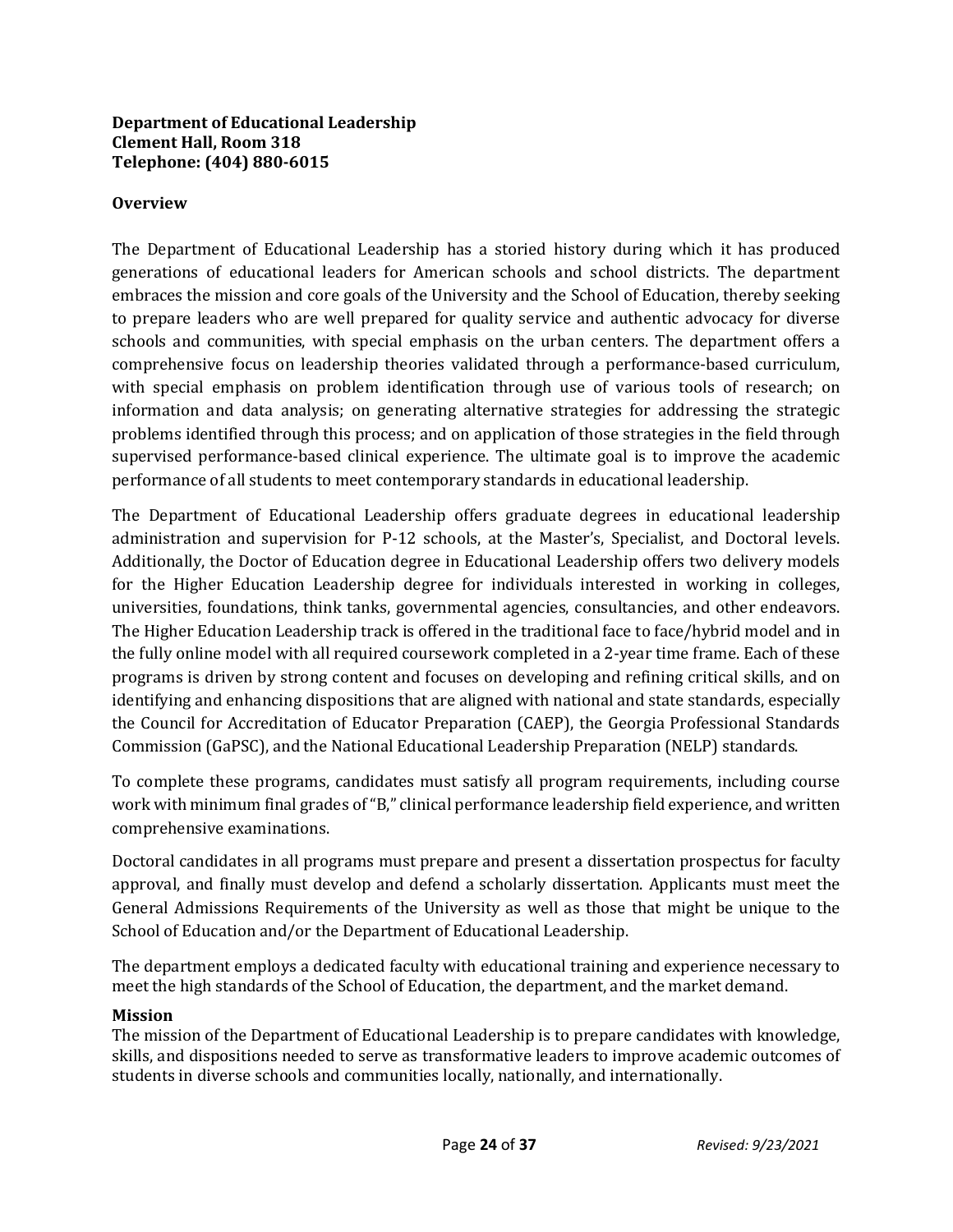#### **Vision**

The Department of Educational Leadership will prepare candidates for leadership, research, and consultative service to school districts at the building and district levels and to other educational institutions in accord with standards and guidelines approved by the Georgia Professional Standards Commission *(GaPSC)*, CAEP, and National Educational Leadership Preparation (NELP) standards.

#### **Programs of Study**

Master of Arts Degree in Educational Leadership (30 Credits)

- 1. Specialist in Education Degree in Educational Leadership Post-Master's Degree (33 Credits)
- 2. Doctor of Education Degree in Educational Leadership *P-12 Track* (63 Credits)
- 3. Doctor of Education Degree in Higher Education Track: Traditional and Online Delivery

*Higher Education Track* (60 credits)

In accordance with the Georgia Professional Standards Commission (GaPSC) Educator Preparation Rules 505-3-7.76, *Alternative Preparation for Educational Leadership Program* and 505-3-77, *Educational Leadership Program* established the requirements and standards for programs preparing in Georgia educational leadership certification. The following Tier Leadership programs were established July 15, 2018.

#### **Tier I Master of Arts Degree in Educational Leadership (30 Credits)**

#### **Overview**

The **Tier I Master of Arts Degree in Educational Leadership** provides a sound introductory foundation of prescribed content courses plus two semesters of supervised field experience to enhance the knowledge, skills, and dispositions of those pursuing the degree. The program required 6 credit hours of field experience.

#### **Admissions Requirements (Traditional Preparation) Students Self- Select**

In addition to the General Admissions Requirements of the University as published in this Catalog and the School of Education, applicants to the Tier I Master of Arts Degree in Educational Leadership must meet the admission requirements set forth in GaPSC Rule 505-3-01 :

- 1. Completed application.
- 2. An autobiographical sketch that explains reasons for applying to the program, as well as professional goals and relevance of the program to achieving these goals.
- 3. Evidence of leadership potential as documented by the applicant's resume.
- 4. 3.0 undergraduate GPA.
- 5. All post-secondary transcripts.
- 6. Three letters of reference.
- 7. Quantitative, verbal, and writing GRE scores no older than five years (waived for Fall 2021 and Spring 2022).
- 8. A personal or group interview.
- 9. The applicant must be a certified teacher with at least two years of teaching experience.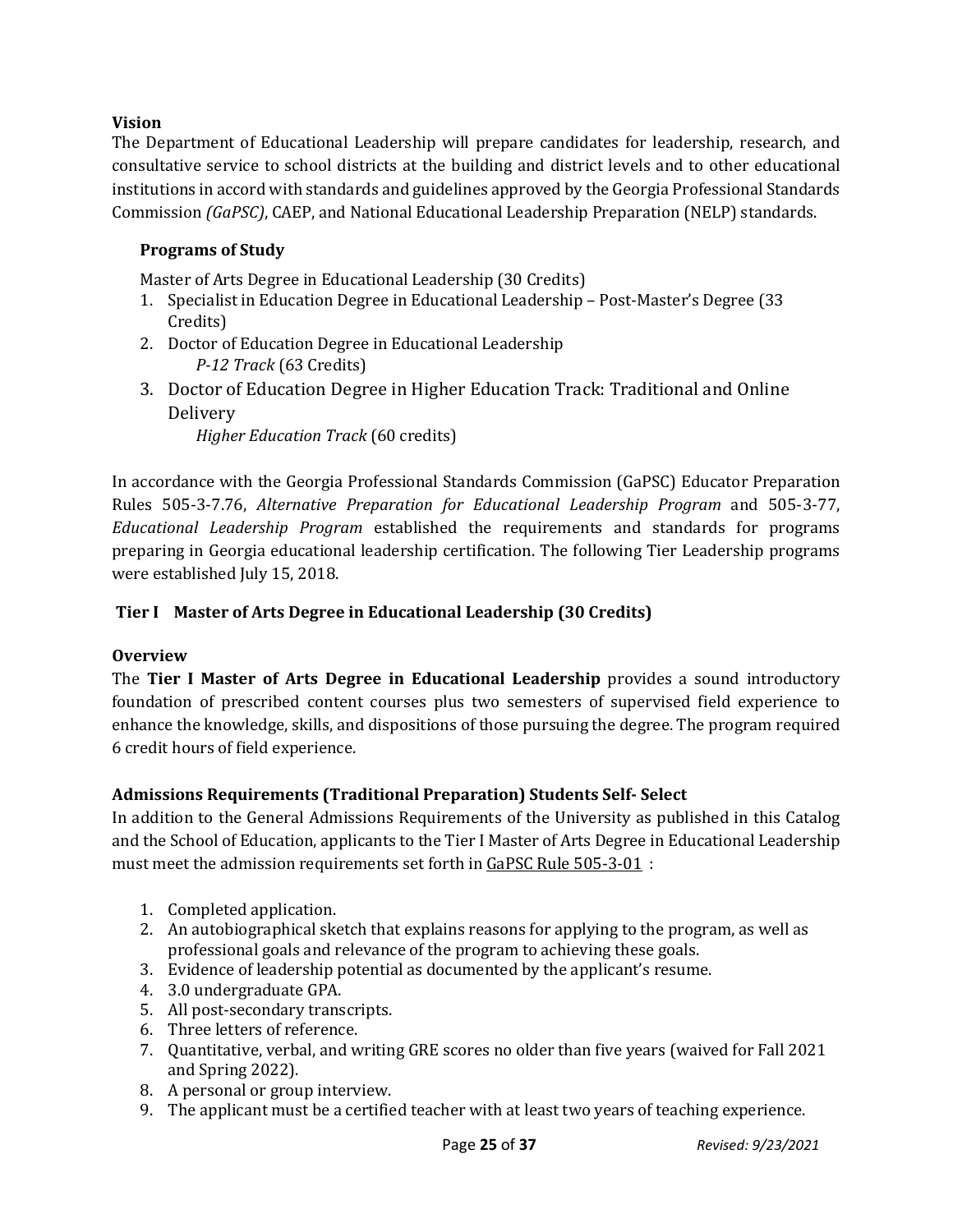#### **Program Objectives**

- 1. Prepare candidates with knowledge base, undergirded by theories and scholarly research that informs contemporary leadership practice in P-12 schools and school districts.
- 2. Train candidates with skills demanded of contemporary educational leaders to provide transformational leadership in an ever-expanding diverse educational environment.
- 3. Introduce legal and ethical principles that inform educational leaders' decisionmaking and leadership behaviors.
- 4. Identify the critical role that partnerships between the school and school-the community play in providing leadership in 21st Century P-12 schools.
- 5. Prepare candidates to use appropriate research tools needed to become a highly effective leader in diverse schools and communities.

#### **Student Learning Outcomes are aligned to the Georgia Professional Leadership Performance Standards:**

Students pursuing the **Tier I Master of Arts Degree in Educational Leadership** will:

- 1. Apply theoretical knowledge and practical skills to identify and assess instructional program effectiveness and leadership issues in diverse P-12 schools and school districts.
- 2. Discuss legal and ethical principles leaders use in decision-making in contemporary schools and school districts.
- 3. Develop and utilize models of productive partnerships between schools and school districts in diverse settings.
- 4. Conduct action or empirical research to improve school or district effectiveness utilizing appropriate research tools.
- 5. Incorporate the use of various forms of technology in the preparation and delivery of leadership project presentations.
- 6. Participate in planned performance leadership internships with partner school districts to provide authentic work opportunities as well as to receive mentoring support from local school administrators. This requirement is met by meeting the 250 + clock hours of practicum experience in collaboration with local school districts.
- 7. Successfully pass the Departmental Comprehensive Examination with a grade of 80 or above.

#### **Degree Requirements**

Students pursuing the **Tier I Master of Arts Degree in Educational Leadership** must meet the General Degree Requirements as published in this Catalog, and complete the following requirements:

#### **Course Requirements: 30 Credits**

#### **I. Core Courses: 18 Credits**

#### **Strategic Leadership: 3 Credits**

CEDA 500, Introduction to Education Administration and Supervision (3) CSED 500, Communication Skills Examination (0)

#### **Instructional Leadership: 3 Credits**

CEDA 510, Curriculum Planning for Educational Leaders (3)

#### **Organizational Leadership: 3 Credits**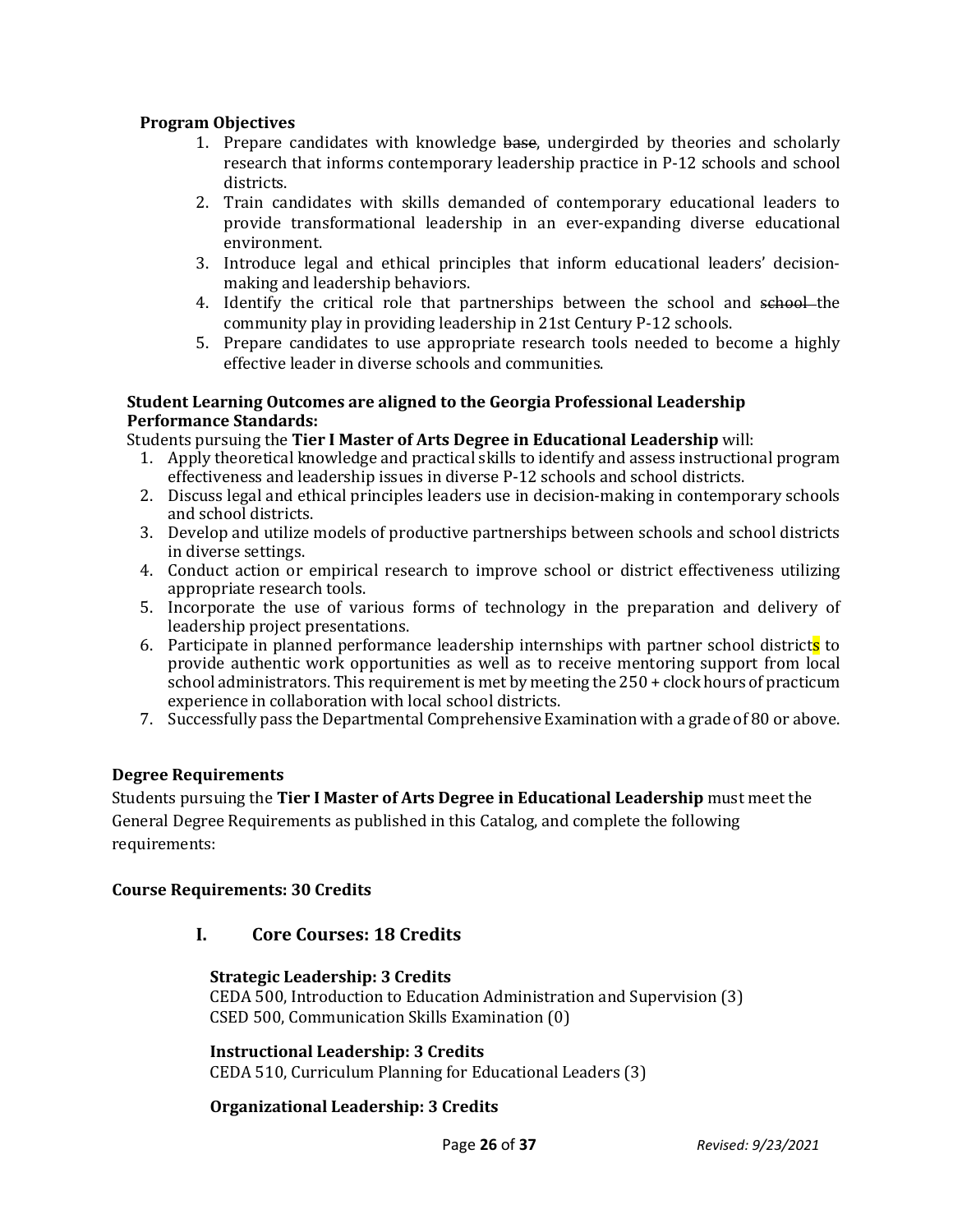CEDA 520, Educational Resource Management (3)

#### **Political and Community Leadership: 9 Credits**

CEDA 530, School/Community Relations (3) CEDA 535, Education Policy and the Law (3) CEDF 550, History of Urban Education (3) *or* CEDF 553, Schooling and the Urban Community (3)

#### **II. Research and Evaluation: 6 Credits**

CEDA 590, Educational Test & Measurements (3) CEDA 599, Research for School Improvement (3)

#### **III. Internship: 6 Credits**

CEDA 560, Practicum for the Master of Arts I (3) CEDA 561, Practicum for the Master of Arts II (3)

**Note:** *SOE field experiences require that all SOE students are required to complete a background check prior to field placement in schools, human services/community agencies and any government setting.*

#### **Sample Plan of Study for Tier I Master of Arts Degree in Educational Leadership (30 Credits)**

|                 |                                                             |             | <b>Year One</b>                   |                                                                    |             |
|-----------------|-------------------------------------------------------------|-------------|-----------------------------------|--------------------------------------------------------------------|-------------|
|                 | <b>Fall Semester</b>                                        | $_{\rm Cr}$ |                                   | <b>Spring Semester</b>                                             | $_{\rm Cr}$ |
| CEDA 500        | Introduction to Education<br>Administration and Supervision | 3           | <b>CEDA 510</b>                   | Curriculum Planning for Educational<br>Leaders                     | 3           |
| CEDA 520        | <b>Educational Resource Management</b>                      | 3           | <b>CEDA 535</b>                   | Education Policy and the Law                                       | 3           |
| <b>CEDA 530</b> | School/Community Relations                                  | 3           | <b>CEDF 550</b><br>or CEDF<br>553 | History of Urban Education or<br>Schooling and the Urban Community | 3           |
|                 | <b>TOTAL</b>                                                | 9           |                                   | <b>TOTAL</b>                                                       | 9           |
|                 |                                                             |             |                                   |                                                                    |             |
|                 |                                                             |             | <b>Year Two</b>                   |                                                                    |             |
|                 | <b>Fall Semester</b>                                        | <b>Cr</b>   |                                   | <b>Spring Semester</b>                                             | <b>Cr</b>   |
| CEDA 590        | <b>Educational Test and Measurements</b>                    | 3           | <b>CEDA 599</b>                   | Research for School Improvement                                    | 3           |
| <b>CEDA 560</b> | Practicum for the Master of Arts I                          | 3           | <b>CEDA 561</b>                   | Practicum for the Master of Arts II                                | 3           |
|                 | <b>TOTAL</b>                                                | 6           |                                   | <b>TOTAL</b>                                                       | 6           |

#### **Educational Leadership Certificate Requirements for Tier I Master Degree**

1. Completion of a *GaPSC*-approved Tier I Education Leadership certification program;

2. Completion or exemption of all applicable Special Georgia Requirements (See GaPSC Rule 505-2- 24 Special Georgia Requirements :

- Passing score on the GACE Educational Leadership content assessment.
- Passing score on the Ethics for Educational Leadership Assessment- Program Exit.
- Completion of the Special Education requirement.
- Employed by a Georgia Local Unit of Administration (LUA), with the following exceptions: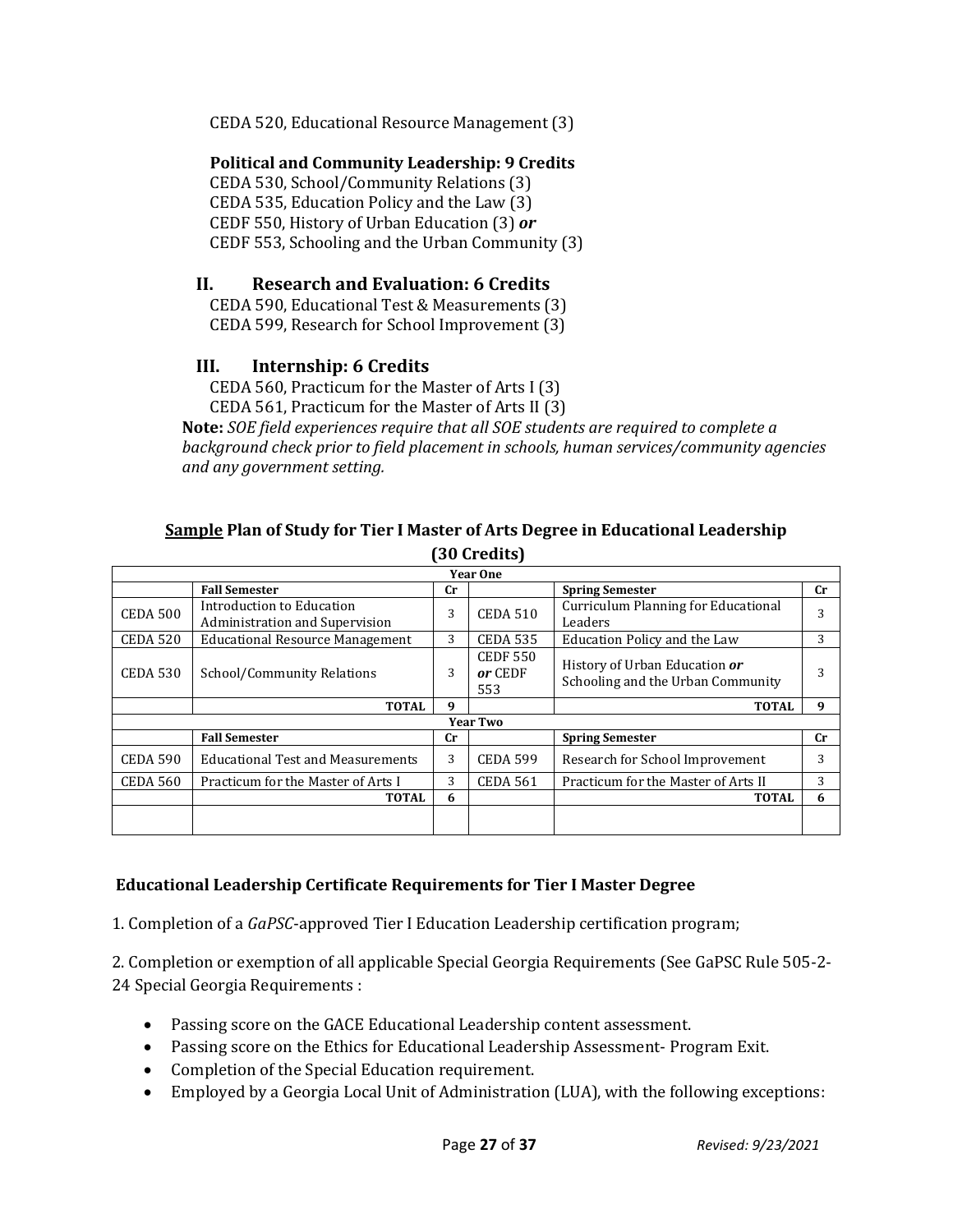- An educator who already holds a valid Georgia certificate in another field is not required to be employed to add the field to their certificate.
- An individual who has met all requirements for the Standard Professional certificate except for employment may receive a Certificate of Eligibility upon application.

#### **Specialist in Education Degree in Educational Leadership – Post-Master's Degree (33 Credits)**

#### **Program Overview**

The specialist program is designed to provide advanced preparation to educational leaders at the building and district levels. This program is performance-based and thereby provides for application and synthesis of basic concepts in educational leadership. Evidence of a certificate in educational leadership and employment by a school district in an approved leadership position are required for persons seeking Tier II certification by the Georgia Professional Standards Commission (GaPSC).

#### **Admissions Requirements**

Applicants seeking admission to the **Specialist in Education Degree in Educational Leadership** must meet the General Admissions Requirements of the University as published in this Catalog including the following:

- 1. Completed application.
- 2. Have at least three years of successful P-12 school experience.
- 3. Demonstrate evidence of leadership potential.
- 4. Hold a current P-12 Leadership Certificate.
- 5. All post-secondary transcripts.
- 6. Quantitative, verbal, and writing GRE scores no older than five years (waived for Fall 2021 and Spring 2022).
- 7. 3.0 undergraduate GPA.
- 8. Statement of Intent.
- 9. Three letters of reference.
- 10. A personal or group interview.

#### **Program Objectives are aligned to the Georgia Performance Leadership Standards**

- 1. Prepare candidates with knowledge of educational leadership theories beyond that received in the master's degree preparation program.
- 2. Introduce candidates to performance-based learning competencies needed to serve as advocates for productive educational access and equity in pursuance of educational excellence.
- 3. Train candidates to model the professional and ethical principles required of educational leaders, especially in diverse schools and communities.
- 4. Prepare candidates to apply effective leadership competencies at the building level and/or at the district level.
- 5. Train candidates for an extended supervised Performance Based Leadership clinical experience that validate knowledge, skills, and dispositions acquired through the core courses of their program.

#### **Student Learning Outcomes**

Students pursuing the **Specialist in Education Degree in Educational Leadership** will: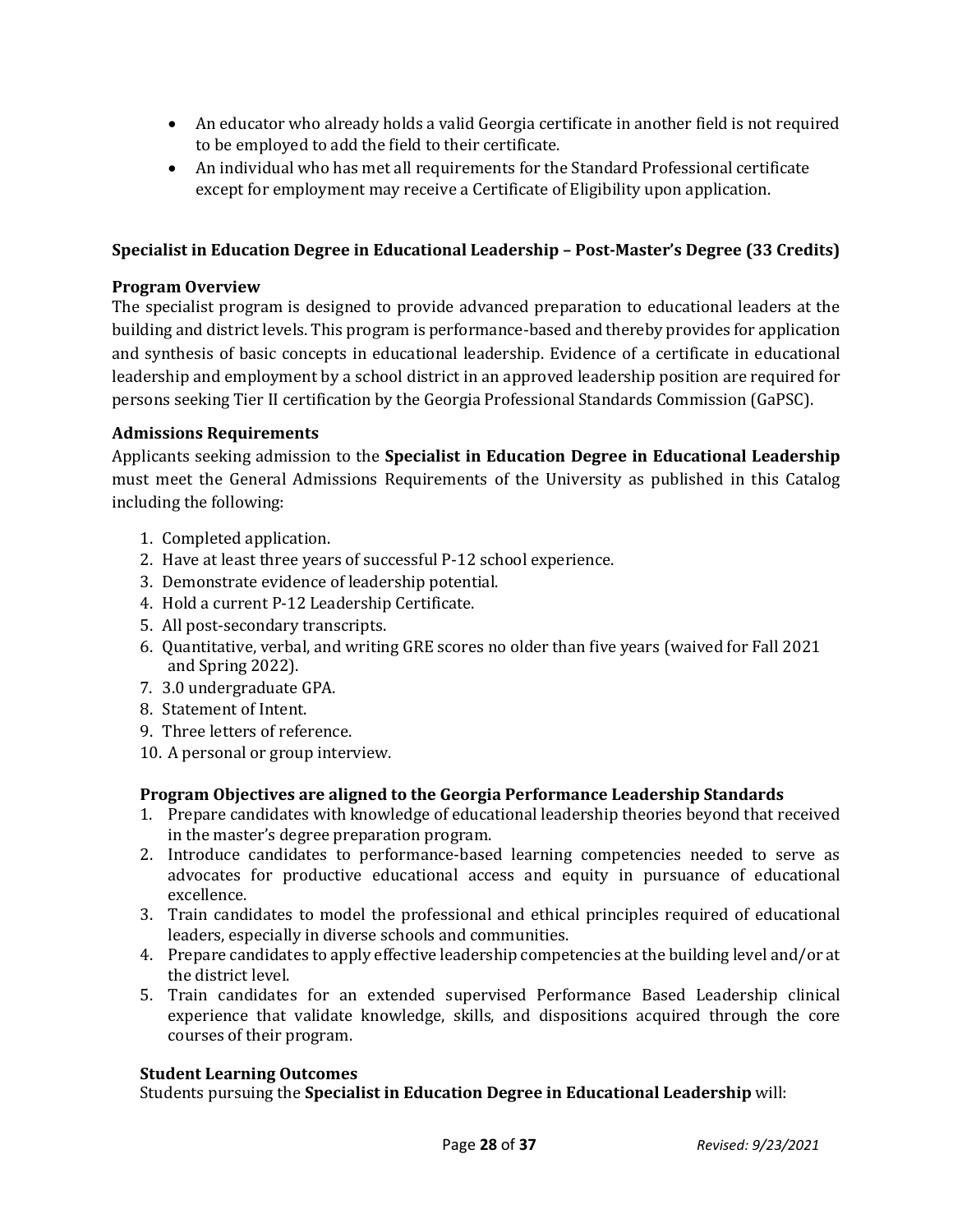- 1. Apply appropriate theoretical knowledge and practices to solve issues and make decisions as educational leader, especially in diverse schools and communities.
- 2. Develop and utilize model of professional and ethical behaviors in their roles as educational leaders in P-12 schools and communities that serve diverse students.
- 3. Serve as authentic advocates for educational access, equity, and excellence in P-12 schools that serve students in diverse communities.
- 4. Practice effective leadership strategies at the building level and at the district level of P-12 schools and communities.
- 5. Conduct research related to emerging issues in contemporary schools and school districts utilizing appropriate research tools.
- 6. Successfully pass the Comprehensive Examination with a grade of 80 or above.

#### **Degree Requirements**

Students pursuing the Specialist in Education Degree in Educational Leadership must meet the General Degree Requirements as published in this Catalog and in the Georgia Professional Commission requirements for certifications.The Specialist in Education degree program requires **thirty-three (33)** graduate credits of coursework at the 600 level beyond the Master's degree including two semesters of extended supervised field experience.

**Educational Leadership Certification Requirements for Specialist in Education Degree**  Please visit [www.gapsc.com](http://www.gapsc.com/) for the most recent information regarding these requirements.

#### **Course Requirements: 33 Credits**

#### **I. Core Credits: 21 credits**

#### **Strategic Leadership: 6 Credits** CEDA 600, Administration of the Urban School System (3) CEDA 601, Strategic Planning for Systemic Reform (3)

**Instructional Leadership: 9 Credits** CEDA 610, Administration and Supervision of the Instructional Program (3) CEDA 612, Student Personnel Administration (3) CEDA 614, Staff Personnel Administration (3)

**Organizational Leadership: 3 Credits** CEDA 620, Economics of Educational Equity (3)

**Political and Community Leadership: 3 Credits** CEDA 630, Community Educational Leadership (3) *or* CEDF 654, Education and Urban Development (3)

#### **II. Research and Evaluation: 6 Credits**

CEDA 690, Systematic Educational Evaluation (3) CEDA 699, Research Methods in Organization (3)

#### **III. Internship: 6 Credits**

CEDA 660, Advanced Practicum I (3) CEDA 661, Advanced Practicum II (3)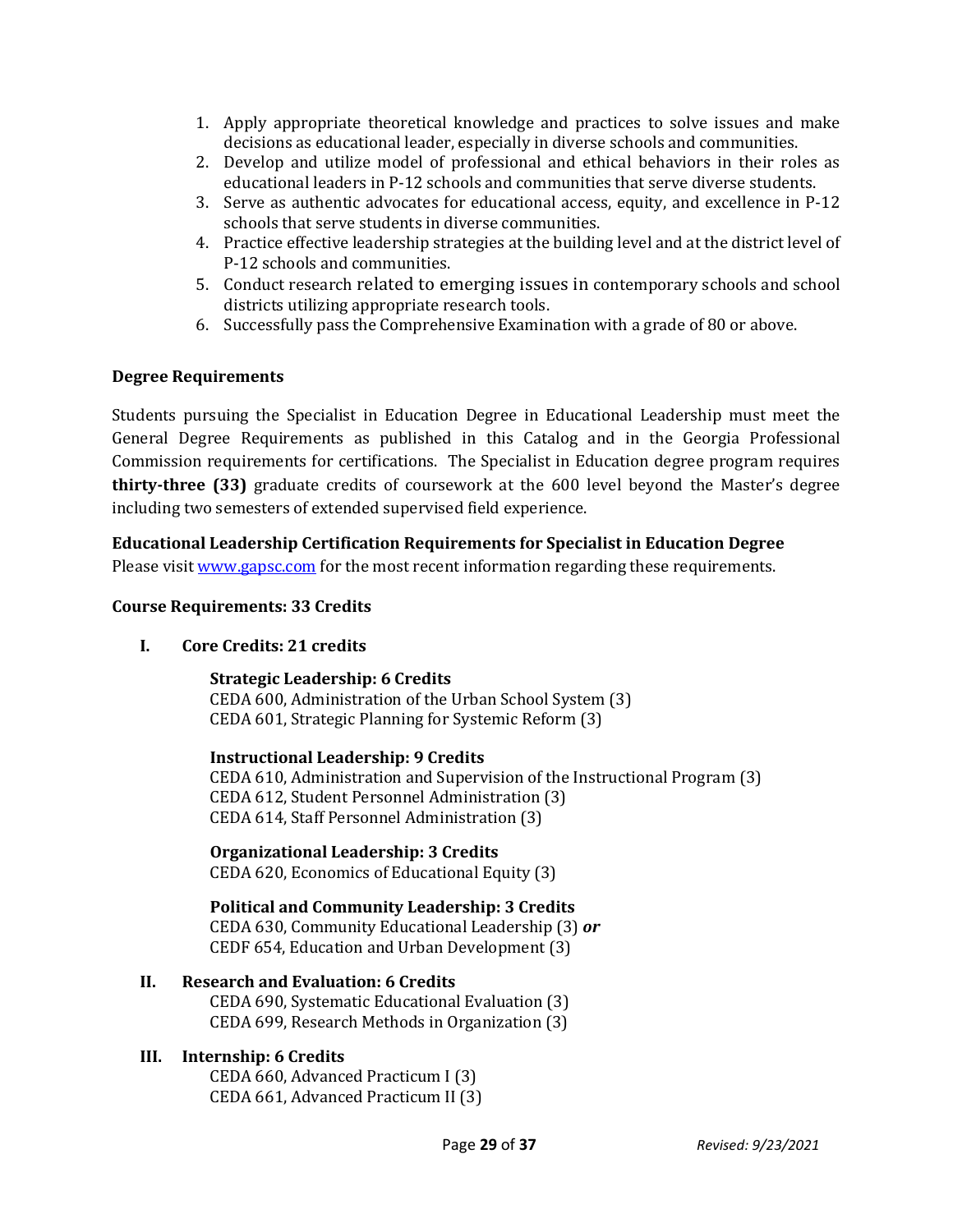**Note:** *SOE field experiences require that all SOE students are required to complete a background check prior to field placement in schools, human services/community agencies, and any government setting.*

| $\sigma$ or $\sigma$ and $\sigma$ |                                                                                           |             |                 |                                           |             |  |  |  |
|-----------------------------------|-------------------------------------------------------------------------------------------|-------------|-----------------|-------------------------------------------|-------------|--|--|--|
| <b>Year One</b>                   |                                                                                           |             |                 |                                           |             |  |  |  |
|                                   | <b>Fall Semester</b>                                                                      | Сr          |                 | <b>Spring Semester</b>                    | $_{\rm Cr}$ |  |  |  |
| CEDA 600                          | Administration of the Urban School<br>Svstem                                              | 3           | <b>CEDA 601</b> | Strategic Planning for Systemic<br>Reform |             |  |  |  |
| <b>CEDA 610</b>                   | Administration and Supervision of the<br>Instructional Program                            | 3           | CEDA 614        | <b>Staff Personnel Administration</b>     |             |  |  |  |
| CEDA 612                          | Student Personnel Administration                                                          | 3           | <b>CEDA 620</b> | Economics of Educational Equity           | 3           |  |  |  |
|                                   | <b>TOTAL</b>                                                                              | 9           |                 | <b>TOTAL</b>                              | 9           |  |  |  |
|                                   | <b>Year Two</b>                                                                           |             |                 |                                           |             |  |  |  |
|                                   | <b>Fall Semester</b>                                                                      | $_{\rm Cr}$ |                 | <b>Spring Semester</b>                    | Сr          |  |  |  |
| <b>CEDF 654</b>                   | CEDA 630 or Community Educational Leadership or<br><b>Education and Urban Development</b> | 3           | <b>CEDA 699</b> | Research Methods in Organization          |             |  |  |  |
| CEDA 690                          | Systematic Educational Evaluation                                                         | 3           | <b>CEDA 661</b> | Advanced Practicum II                     | 3           |  |  |  |
| CEDA 660                          | Advanced Practicum I                                                                      | 3           |                 |                                           |             |  |  |  |
|                                   | <b>TOTAL</b>                                                                              | -9          |                 | <b>TOTAL</b>                              | 6           |  |  |  |

**Sample Plan of Study for Specialist in Education Degree in Educational Leadership (33 Credits)**

#### **Tier II Doctor of Education Degree in Educational Leadership – P-12 School Leadership Track (63 Credits)**

#### **Overview**

Fundamental to the aims of the doctorate degree is the development of skills in educational research, program evaluation and policy studies. An appropriate master's degree is required for admission to this program. Applicants must be prepared to complete 750 clock hours of performance leadership in a local school district. Additionally, applicants seeking Tier II certification by the Georgia Professional Standards Commission must provide evidence of holding current certification in educational leadership and that she/he is employed in an approved leadership position in a school district.

#### **Admissions Requirements**

Applicants seeking admission to the Doctor of Education Degree in Educational Leadership – P-12 Track must meet the General Admissions Requirements of the University as published in this Catalog including the following criteria:

- 1. Hold a Tier I Master's degree certification or hold a Tier II certificate that is based on completion of an Educational leadership program that led to a Georgia L or PL certificate.
- 2. Applicants seeking to use the doctoral program for state licensure purposes must be employed in a leadership position in their school district as certified by their superintendent at the time of application.
- 3. Meet program admission criteria and admission criteria specified by the EPP and in the partnership agreements with employees of potential candidates.
- 4. 3.0 undergraduate GPA.
- 5. A current resume.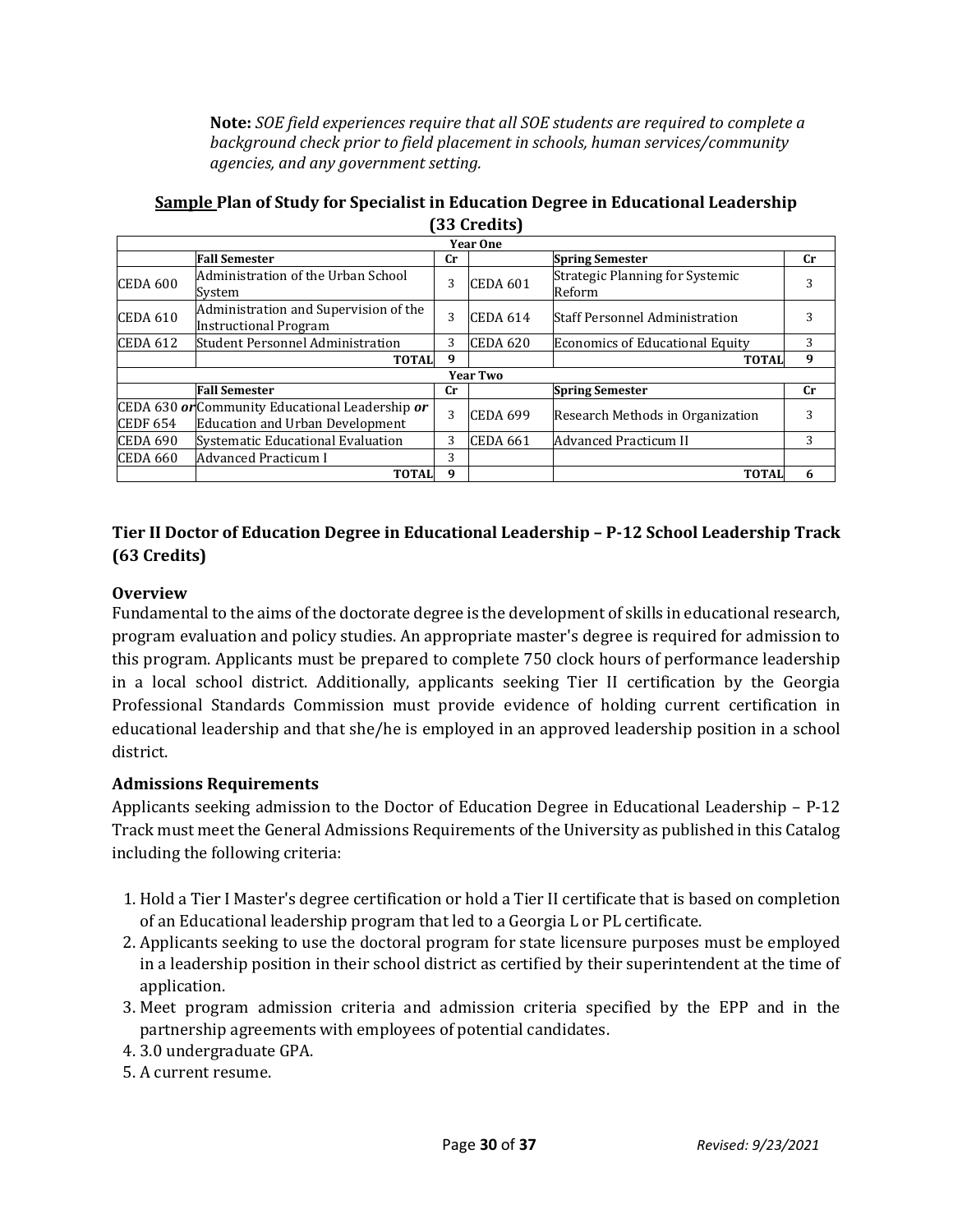- 6. Three letters of recommendations (two from present or former professors in the candidate's last degree program and one from a supervisor in the applicant's professional field).
- 7. Quantitative, verbal, and writing portions of the GRE exam no older than five years (waived for Fall 2021 and Spring 2022).
- 8. A personal or group interview.

#### **Program Objectives are aligned to the Georgia Professional Leadership Performance Standards:**

- 1. Prepare school leaders to apply and synthesize in workplace environments strategic, instructional, organizational and political/community contextual leadership skills, content and knowledge.
- 2. Introduce theoretical and functional knowledge of law and policy in school governance and processes as well as ethical implications of policy development to meet the needs of urban communities.
- 3. Familiarize candidates with strategic planning, evaluation and use of results for managing school resources, designing curricular and instructional programs, creating organizational climate and conditions for effective human resource development, and improving instruction and educational services, productivity and outcomes
- 4. Prepare candidates to conduct research activities utilizing appropriate technology and communication skills
- 5. Develop leadership abilities for communicating and involving varied constituencies to build support for optimal student, family and community development, school improvement and systems change
- 6. Successfully pass the required Comprehensive Examination with a Grade of 80 or above.
- 7. Prepare candidates for careers in leadership roles in educational administration, including both local site administration and central office positions
- 8. Prepare school leaders to become principals or administrators at the district office level.

### **Student Learning Outcomes**

### Students pursuing the **Tier II/ Doctor of Education Degree in Educational Leadership** will: meet all

- 1. Use Performance Based leadership to documented knowledge, skills, and dispositions needed. to manage the educational program at the building and/or district level(s).
- 2. Apply theoretical concepts and functional knowledge of Strategic, Organizational, Instructional and Community/Political Leadership in addressing current issues and identifying advancement in school administration and supervision.
- 3. Diagnose problems at the building or district level and devise appropriate solutions.
- 4. Design and conduct valid research on instructional, administrative and/or school-community issues.
- 5. Successfully pass the Departmental Comprehensive Examination with a grade of 80 or above.

### **Degree Requirements**

Students pursuing the **Tier II**/ **Doctor of Education Degree in Educational Leadership – P-12 Track** must complete General Degree Requirements as published in this Catalog. The program requires a minimum of **sixty-three (63)** credits beyond the Master of Arts Degree in Educational Leadership and emphasizes both theoretical studies and application. A minimum of forty-eight (48) graduate credits must be completed in residence.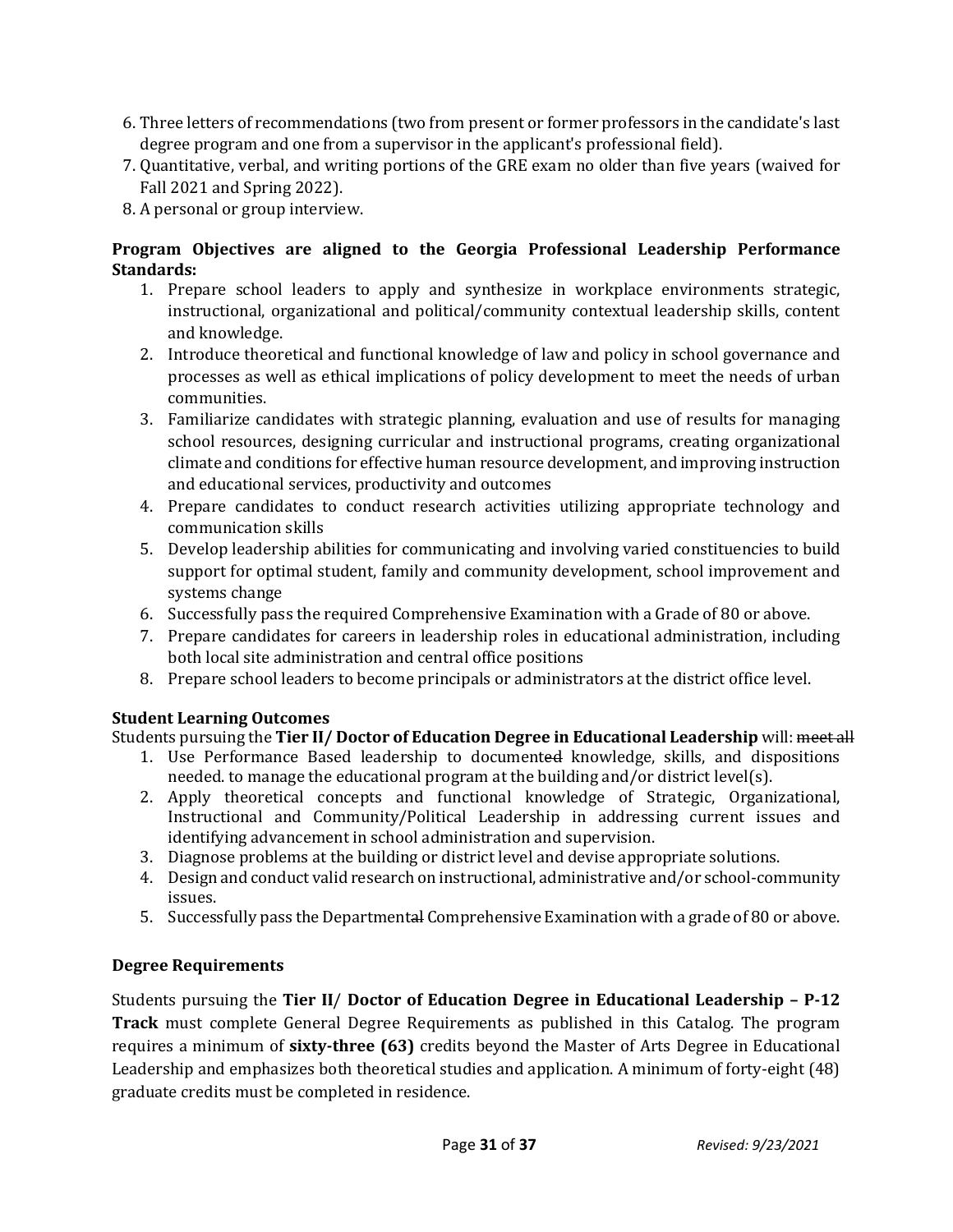#### **Course Requirements: 63 Credits**

#### **I. Core Credits: 39 Credits**

CEDA 500, Introduction to Educational Administration and Supervision (3)\* **\*Only required for candidates without a degree or certification in educational leadership**

#### **Strategic Leadership: 9 Credits**

CEDA 600, Administration of the Urban School System (3) CEDA 601, Strategic Planning for Systemic Reform (3) CEDA 709, Seminar in Strategic Leadership (3)

#### **Instructional Leadership: 12 Credits**

CEDA 610, Administration and Supervision of the Instructional Program (3) CEDA 612, Student Personnel Administration (3) CEDA 614, Staff Personnel Administration (3) CEDA 719, Seminar in Instructional Leadership (3)

#### **Organizational Leadership: 6 Credits**

CEDA 620, Economics of Educational Equity (3) CEDA 729, Seminar in Organizational Leadership (3)

#### **Political and Community Leadership: 12 Credits**

CEDA 630, Community Educational Leadership (3) *or* CEDF 654, Education and Urban Development (3) CEDA 730, Politics of Urban Education (3) CEDA 735, Educational Policy Analysis (3) CEDA 739, Seminar in Political/Community Leadership (3)

#### **II. Research and Evaluation: 18 Credits**

CEDA 690, Systematic Educational Evaluation (3)

CEDA 699, Research Methods in Organization (3)

CEDA 790, Quantitative Research Methodology in Education (3)

CEDA 791, Directed Research (Elective) (3)

CEDA 795, Qualitative Research Methodology in Education (3)

CEDA 990, Doctoral Advisement (1)\*

CEDA 995, Dissertation Research I: Prospectus Defense (3)

CEDA 995, Dissertation Research II: Dissertation Defense (3)

**\*Students may need to take CEDA 990 Doctoral Advisement (1 credit) depending on progress toward dissertation research.**

#### **III. Internship: 6 Credits**

CEDA 660, Advanced Practicum I (3)

CEDA 661, Advanced Practicum II (3)

**Note:** *SOE field experiences require that all SOE students are required to complete a background check prior to field placement in schools, human services/community agencies and any government setting.*

#### **IV. Qualifying Examination**

Candidates must successfully pass a written Preliminary Examination (after completing 12 credit hours and a formal comprehensive written examination (after completing 48 credit hours).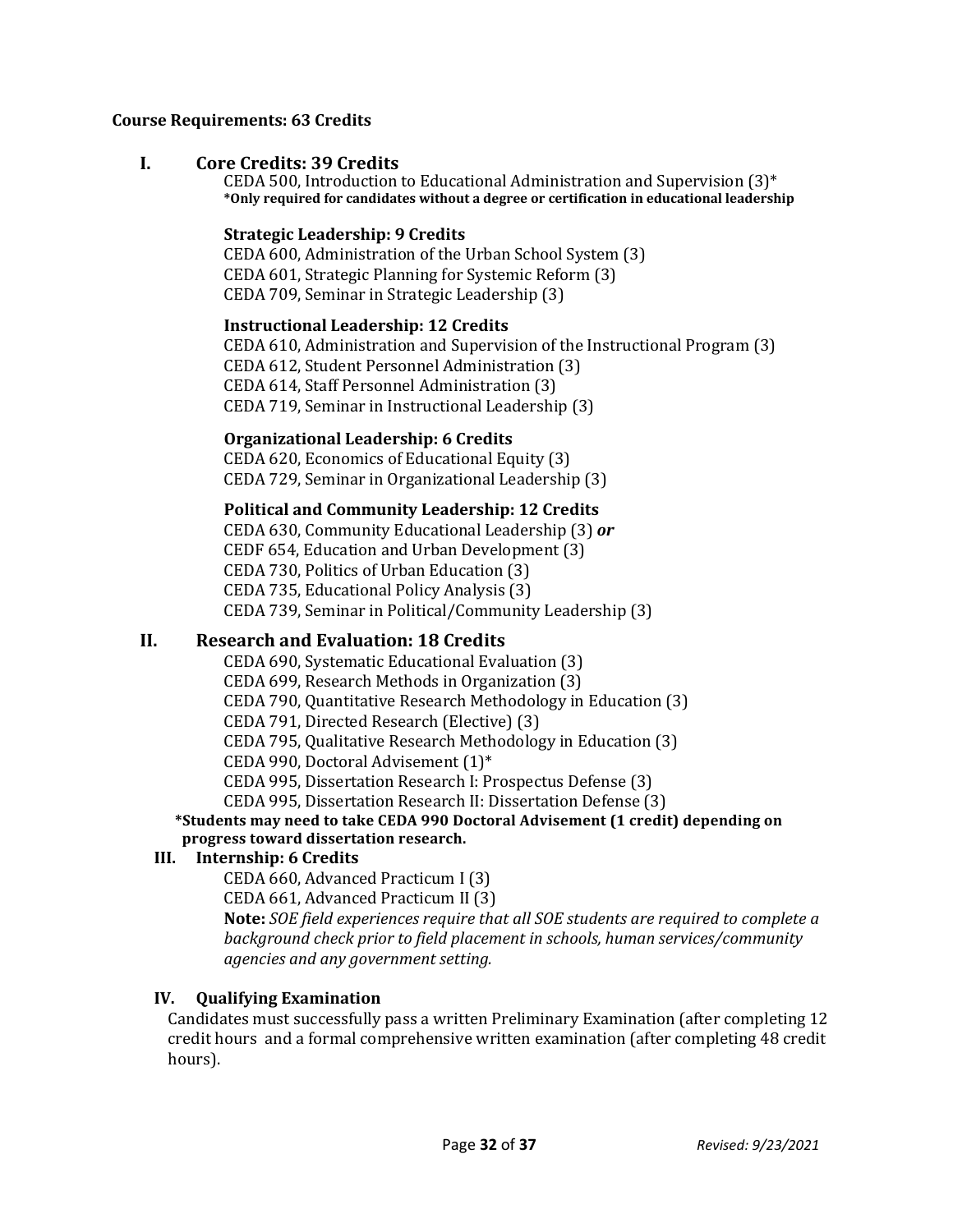#### **V. Dissertation Research Prospectus and Defense**

Candidates must prepare and present a dissertation prospectus for faculty approval, and finally must develop and defend a scholarly dissertation.

|                                   |                                                                           | <b>Year One</b>   |                 |                                                          |                |
|-----------------------------------|---------------------------------------------------------------------------|-------------------|-----------------|----------------------------------------------------------|----------------|
|                                   | <b>Fall Semester</b>                                                      | cr                |                 | <b>Spring Semester</b>                                   | cr             |
| <b>CEDA 600</b>                   | Administration of the Urban School<br>System                              | 3                 | <b>CEDA 601</b> | Strategic Planning for Systemic<br>Reform                | 3              |
| <b>CEDA 630</b><br>or CEDF<br>654 | Community Educational Leadership<br>or Education and Urban<br>Development | 3                 | <b>CEDA 620</b> | <b>Economics of Educational Equity</b>                   | 3              |
| <b>CEDA 719</b>                   | Seminar in Instructional Leadership                                       | 3                 | <b>CEDA 709</b> | Seminar in Strategic Leadership                          | 3              |
|                                   | <b>TOTAL</b>                                                              | $\mathbf q$       |                 | <b>TOTAL</b>                                             | 9              |
|                                   |                                                                           | <b>Year Two</b>   |                 |                                                          |                |
|                                   | <b>Fall Semester</b>                                                      | cr                |                 | <b>Spring Semester</b>                                   | cr             |
| <b>CEDA 612</b>                   | <b>Student Personnel Administration</b>                                   | 3                 | <b>CEDA 614</b> | <b>Staff Personnel Administration</b>                    | 3              |
| <b>CEDA 690</b>                   | Systematic Educational Evaluation                                         | 3                 | <b>CEDA 739</b> | Seminar in Political/Community<br>Leadership             | 3              |
| <b>CEDA 729</b>                   | Seminar in Organizational<br>Leadership                                   | 3                 | <b>CEDA 795</b> | Qualitative Research Methodology<br>in Education         | 3              |
|                                   | <b>TOTAL</b>                                                              | $\boldsymbol{q}$  |                 | <b>TOTAL</b>                                             | 9              |
|                                   |                                                                           | <b>Year Three</b> |                 |                                                          |                |
|                                   | <b>Fall Semester</b>                                                      | $_{\rm Cr}$       |                 | <b>Spring Semester</b>                                   | cr             |
| <b>CEDA 610</b>                   | Administration and Supervision of<br>the Instructional Program            | 3                 | <b>CEDA 699</b> | Research Methods in Organization                         | 3              |
| <b>CEDA 790</b>                   | Quantitative Research Methodology<br>in Education                         | 3                 | <b>CEDA 735</b> | <b>Educational Policy Analysis</b>                       | 3              |
|                                   |                                                                           |                   | <b>CEDA 730</b> | Politics of Urban Education                              | 3              |
|                                   | <b>TOTAL</b>                                                              | 6                 |                 | <b>TOTAL</b>                                             | 9              |
|                                   |                                                                           | <b>Year Four</b>  |                 |                                                          |                |
|                                   | <b>Fall Semester</b>                                                      | cr                |                 | <b>Spring Semester</b>                                   | $\mathbf{C}$ r |
| <b>CEDA 660</b>                   | <b>Advanced Practicum I</b>                                               | 3                 | <b>CEDA 661</b> | Advanced Practicum II                                    | 3              |
| <b>CEDA 995</b>                   | Dissertation Research I: Prospectus<br>Defense                            | 3                 | <b>CEDA 995</b> | Dissertation Research II:<br><b>Dissertation Defense</b> | 3              |
|                                   | <b>TOTAL</b>                                                              | 6                 |                 | <b>TOTAL</b>                                             | 6              |

#### **Sample Plan of Study for Tier II/ Doctor of Education in Educational Leadership – P-12 Track (63 Credits)**

#### **Certification Requirements for Tier II Doctor of Education Leadership**

- 1. Candidates completing a Tier II program must pass the Georgia Performance Assessment for
- 2. Passing score on the Ethics for Educational Leadership Assessment.<br>3. Completion of the Special Education Requirement.
- 
- 4. Passing score on the GACE Educational content assessment, if not previously met to qualify for the Tier I certificate; and
- 5. Employment by a Georgia Local Unit of Administration (LUA), with the following exceptions: An educator who already holds a valid Georgia certification in another field is not required to be employed to add the field to their certificate; and An individual who has met all requirements for the Performance- Based Professional certificate except for employment may receive a Certificate of Eligibility upon application.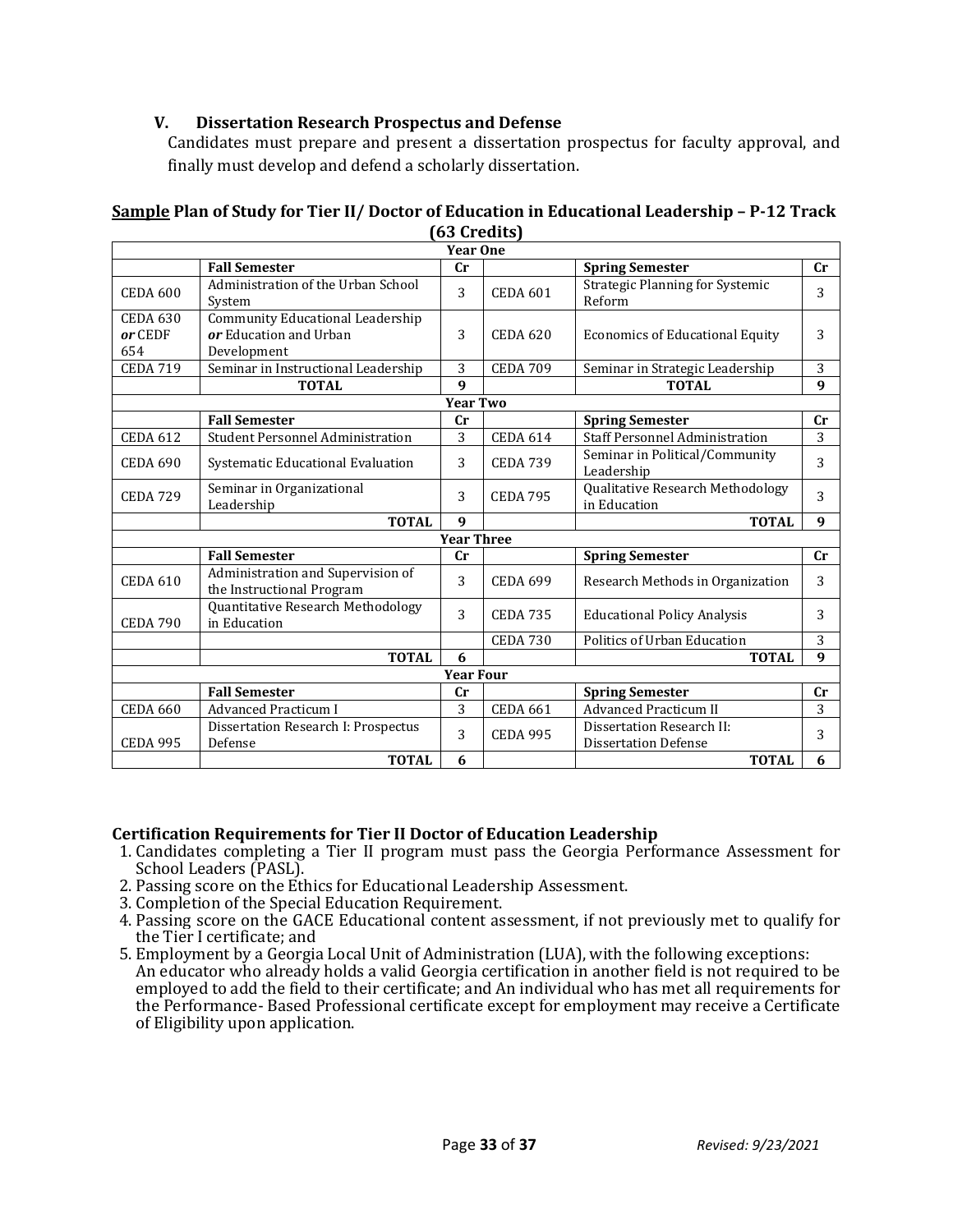#### **Doctor of Education in Educational Leadership – Higher Education Track (60 Credits)**

#### **Program Overview for the Traditional Higher Education Degree Program**

The program, while addressing a key strategic priority of the university-building and sustaining strong academic programs addresses, a market demand for preparing an expanded pipeline of well trained and highly qualified education leaders for contemporary and future postsecondary educational colleges and universities, agencies, foundations, and other non-P-12 educational institutions. This degree program is offered in the traditional classroom format.

#### **Program Overview for the Online Higher Education Degree Program**

The program follows the same general overview as above. The unique feature of this program is that it is the University's first fully online delivery degree program. The courses are offered in an accelerated delivery of seven-week modules by certified tTech professors. Each semester students will complete 12 hours of required course work. The coursework takes two years to complete. Additionally, the program objectives and learning outcomes are the same.

#### **Admissions Requirements**

Applicants seeking admission to the Doctor of Education Degree in Educational Leadership – Higher Education Track must meet the General Admissions Requirements of the University as published in this Catalog including the following criteria:

- 1. A completed application
- 2. Evidence of leadership potential
- 3. All post-secondary transcripts
- 4. 3.0 undergraduate GPA
- 5. A letter of intent
- 6. Three letters of reference
- 7. Minimum of MA/MS or equivalent degree from an approved institution
- 8. A personal or group interview

#### **Additional Online Higher Educational Degree Program Admission Requirements**

- Complete a required writing sample within a 24 hour time period
- Participate in a virtual interview with select program faculty

#### **Program Objectives**

- 1. Prepare postsecondary education leaders to apply and synthesize in workplace environments strategic, instructional, organizational and political/community contextual leadership skills, content and knowledge
- 2. Introduce theoretical and functional knowledge of law and policy in private and public colleges and universities governance and processes as well as ethical implications of policy development to meet the needs of higher education communities
- 3. Familiarize candidates with strategic planning, evaluation and use of results for managing postsecondary school resources, instructional and educational support programs and services, human resources for efficiency, productivity and outcomes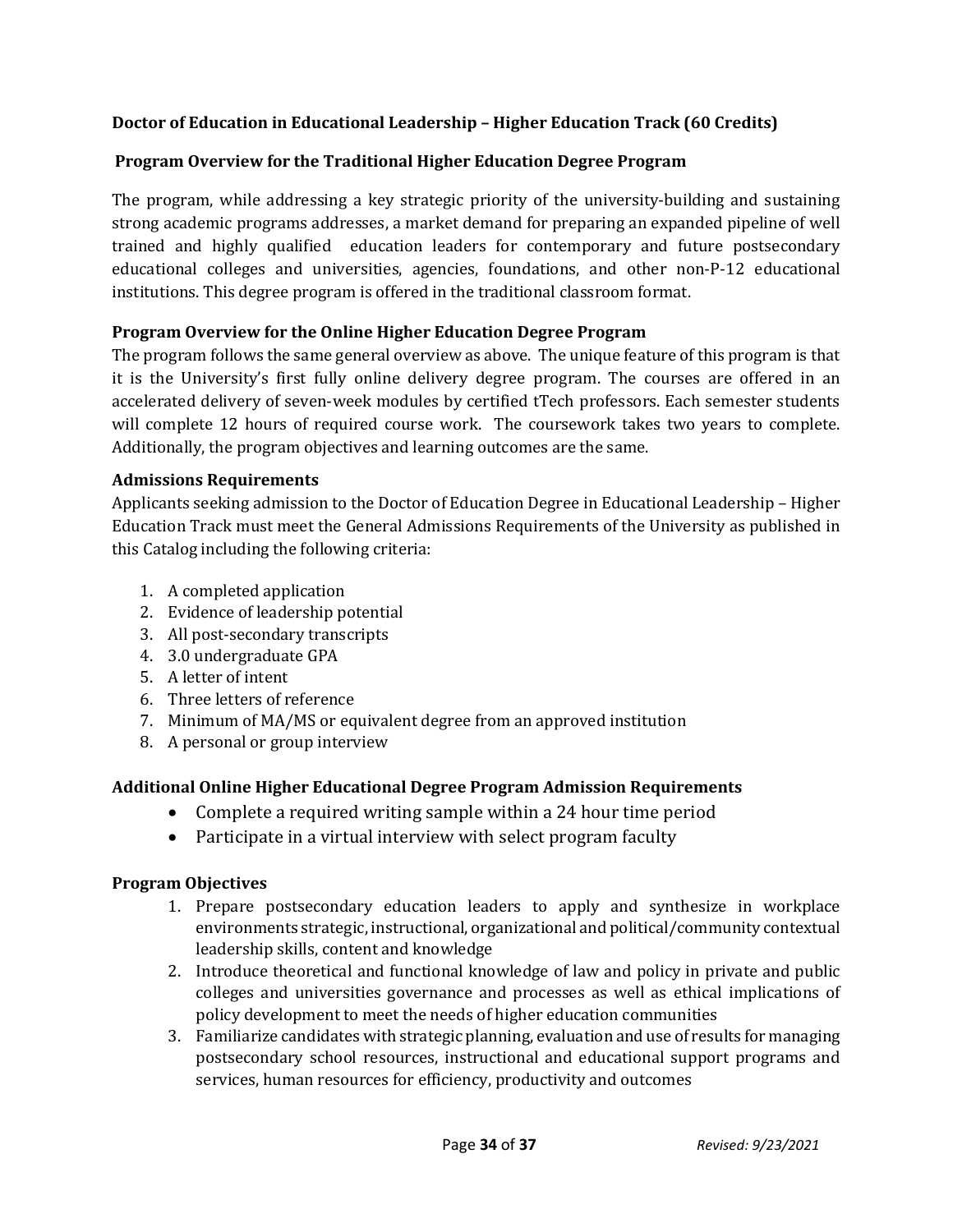- 4. Develop leadership abilities for communicating and involving varied constituencies to build support for optimal student development and stakeholder engagement
- 5. Prepare candidates to conduct research activities in higher education utilizing appropriate technology and communication skills
- 6. Prepare candidates for careers in leadership roles in higher education administration

#### **Student Learning Outcomes**

#### Students pursuing the **Doctor of Education Degree in Educational Leadership – Higher Education Track** will:

- 1. Use field-based documented knowledge, skills, and dispositions needed to manage the educational programs, services and resources at private or public colleges and universities.
- 2. Diagnose problems at the institutional level and apply theoretical concepts and functional knowledge of Strategic, Organizational, Instructional and Community/Political Leadership in addressing current issues and identifying advancement in postsecondary education administration.
- 3. Design and conduct valid research on instructional, administrative and/or community based issues.
- 4. Use research processes and tools to help institutions and agencies create greater synergy and to become more productive in the pursuance of their vision and mission.
- 5. Successfully completing the required Departmental Comprehensive Examination with a passing grade of 80 of better.

#### **Degree Requirements**

Students pursuing the **Doctor of Education Degree in Educational Leadership – Higher Education Track** must complete all degree requirements as published in this Catalog. The degree program requires completion of a minimum of **sixty (60)** credit hours beyond the Master's degree or an equivalent degree in an acceptable field. A minimum of 48 credit hours must be completed in residence at Clark Atlanta University.

#### **Course Load limitations**

Graduate students are not permitted to enroll for more than nine (9) credits per semester without approval of the Department Chair and the School Dean.

#### **I. Course Requirements: 60 Credits**

#### **Core Courses: 30 Credits**

CHED 600, Administration and Governance of Higher Education (3) CHED 610, History of American Higher Education (3) CHED 630, Strategic Planning (3) CHED 650, Student Affairs and Academic Services (3) CHED 660, Human Resources Administration (3) CHED 670, Higher Education Finance (3) CHED 680, Social Justice and Diversity in Higher Education (3) CHED 700, Organization Leadership and Theory (3) CHED 720, Higher Education Policy Development and Analysis (3) CHED 750, Law and Ethics in Higher Education (3)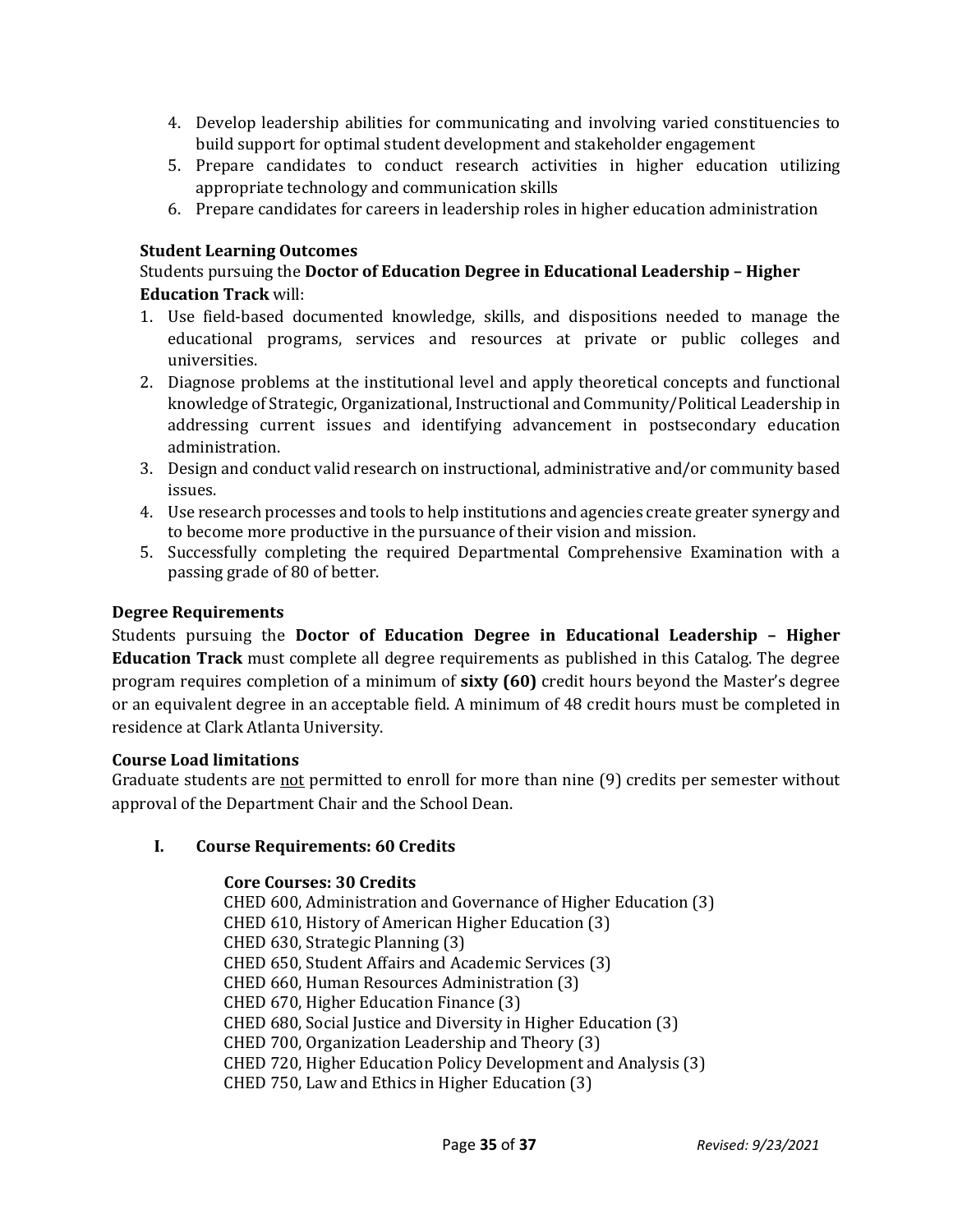#### **Research and Evaluation: 18 Credits**

CHED 690, Program Assessment and Evaluation (3) CHED 699, Research Methods (3) CHED 790, Quantitative Research Methodology (3) CHED 795, Qualitative Research Methodology (3) CHED 990, Doctoral Advisement (1) CHED 995, Dissertation Research I: Prospectus Defense (3) CHED 995, Dissertation Research II: Dissertation Defense (3)

#### **\*Students may need to take CHED 990 Doctoral Advisement (1 credit) depending on progress toward dissertation research.**

#### **Cognate/Electives: 12 Credits**

CHED 620, Community College Leadership and Practice (3) CHED 640, University Teaching and Learning, Theory and Practice (3) CHED 710, Managing Political Conflict in Higher Education (3) CHED 730, International Higher Education (3) CHED 740, Leading Change to Develop and Empower Communities (3) CHED 760, Principles of College Student Recruitment and Retention (3) CHED 770, Faculty Issues in American Colleges and Universities (3) CHED 780, Student Development and Learning (3) CHED 791, Directed Research (3)

#### **II. Qualifying Examination**

Candidates must successfully pass a written Preliminary Examination (after completing 12 credit hours) and a formal comprehensive written examination (after completing 48 credit hours).

#### **III. Dissertation Research Prospectus and Defense**

Candidates must prepare and present a dissertation prospectus for faculty approval, and finally must develop and defend a scholarly dissertation.